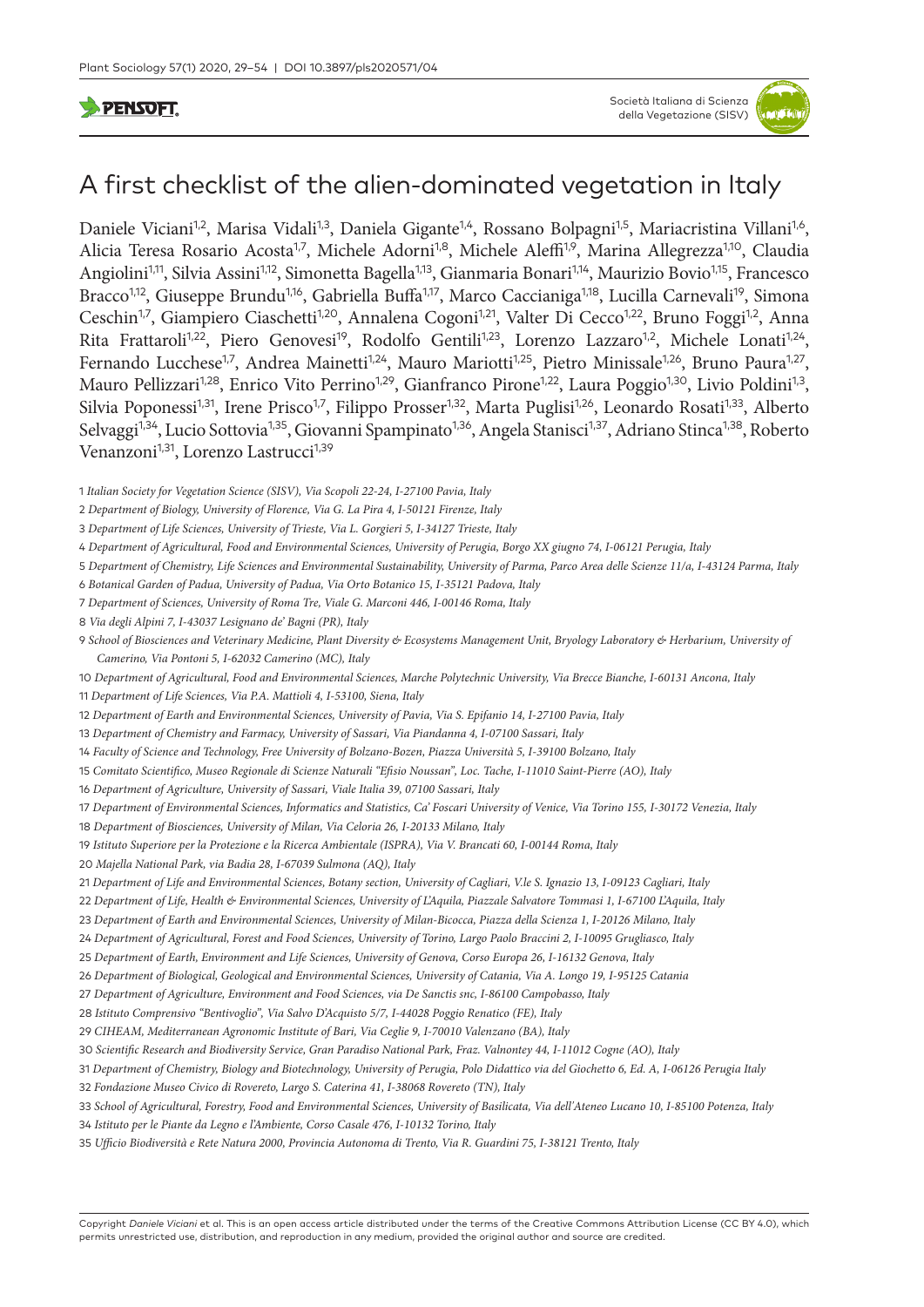36 *Department of Agriculture, Mediterranean University of Reggio Calabria, loc. Feo di Vito, I-89122 Reggio Calabria, Italy*

37 *Department of Bioscience and Territory, University of Molise, via Duca degli Abruzzi s.n.c., I-86039 Termoli, Italy*

38 *Department of Environmental, Biological and Pharmaceutical Sciences and Technologies, University of Campania "Luigi Vanvitelli", Via A. Vivaldi 43, I-81100 Caserta, Italy*

39 *University Museum System, Natural History Museum of the University of Florence, Botany, Via G. La Pira 4, I-50121 Florence, Italy*

Corresponding author: Daniele Viciani [\(daniele.viciani@unifi.it](mailto:daniele.viciani@unifi.it))

Subject editor: Gianluigi Bacchetta ♦ **Received** 27 January 2020 ♦ **Accepted** 20 May 2020 ♦ **Published** 12 June 2020

### Abstract

This study provides a first step toward the knowledge of the alien-dominated and co-dominated plant communities present in Italy. The first ever checklist of the alien phytocoenoses described or reported in literature for the Italian territory has been compiled, produced by data-mining in national and local thematic literature. The resulting vegetation-type draft-list has been checked in the light of the most recent syntaxonomic documentation and updated with regards to syntaxonomy and nomenclature, with special reference to the frame proposed in the Italian Vegetation Prodrome. The list includes 27 vascular and one bryophyte vegetation classes, hosting 194 low rank alien-dominated *syntaxa*. The different vegetation types detected for each syntaxonomic class and macro-vegetation group, defined by physiognomical and ecological attributes, are discussed.

### Keywords

biodiversity, conservation, habitat, Invasive Alien Species, phytosociology, plant communities, syntaxonomy, threats

# Introduction

Biological invasions are an ever-increasing global process arising from the intentional or accidental human-mediated introduction of species to areas outside their native range, overcoming natural dispersal mechanisms and biogeographic barriers (Richardson and Pyšek 2006; Blackburn et al. 2014; Seebens et al. 2018).

The consideration and debate on Invasive Alien Species (IAS) date back to long ago (Allan 1936; Egler 1942; Baker 1948; Elton 1958). In the last few decades, invasion science has emerged, becoming a relevant discipline of its own (Richardson et al. 2000; Richardson and Pyšek 2006; Richardson 2011), also as a consequence of the increasing rates of alien species' introductions at the global scale (Seebens et al. 2017, 2018) with no exception in Europe (DAISIE 2009) and in the Mediterranean (Hulme et al. 2008).

Biological invasions are nowadays widely recognized as an important component of human-induced global environmental change (Vitousek et al. 1997; Parmesan and Yohe 2003; Vilà et al. 2011; Vilà and Hulme 2017), being the second most common threat associated to species that underwent extinction in recent times (Bellard et al. 2016). Despite the accumulation of rigorous evidence of its importance to science and society, invasion biology has been the target of criticisms from scientists and academics who do not agree on the role of alien *taxa* as one of the greatest extinction threat at global scale (Davis 2011; Richardson and Ricciardi 2013; Pearce 2015; Russell and Blackburn 2017; Ricciardi and Ryan 2018). However, it is renowned that the establishment and spread of IAS can drastically affect the native biodiversity by changing community composition, biotic interactions and other ecosystem processes (Vilà et al. 2011; Pyšek et al. 2012; Vilà and Hulme 2017), as well as by replacing it with common and widespread *taxa* (McKinney and Lockwood 1999; Hahs and McDonnell 2016), and can promote alternative successional trajectories that may dramatically affect the landscape (Williamson 1996; McKinney and Lockwood 1999; Weber 2003; Acosta et al. 2007; Del Vecchio et al. 2013; Gaertner et al. 2014; Stinca et al. 2015; Malavasi et al. 2018).

An alien organism needs to overcome geographical, environmental, and reproductive barriers to colonize a new region and spread over wide areas. In this process, some factors and traits can be more significant than others in explaining its success and therefore its invasiveness (Van Kleunen et al. 2015). Particularly, the concept of invasiveness of plant species has been integrated with that of propagule pressure and of "invasibility" of habitats and plant communities, i.e. the susceptibility of an environment to invasions by alien species, as different habitats and phytocoenoses may be more invasible than others and show different degrees of resistance/resilience (Rejmánek 1989; Lonsdale 1999; Rejmánek et al. 2005; Richardson and Pyšek 2006). All these concepts have been included in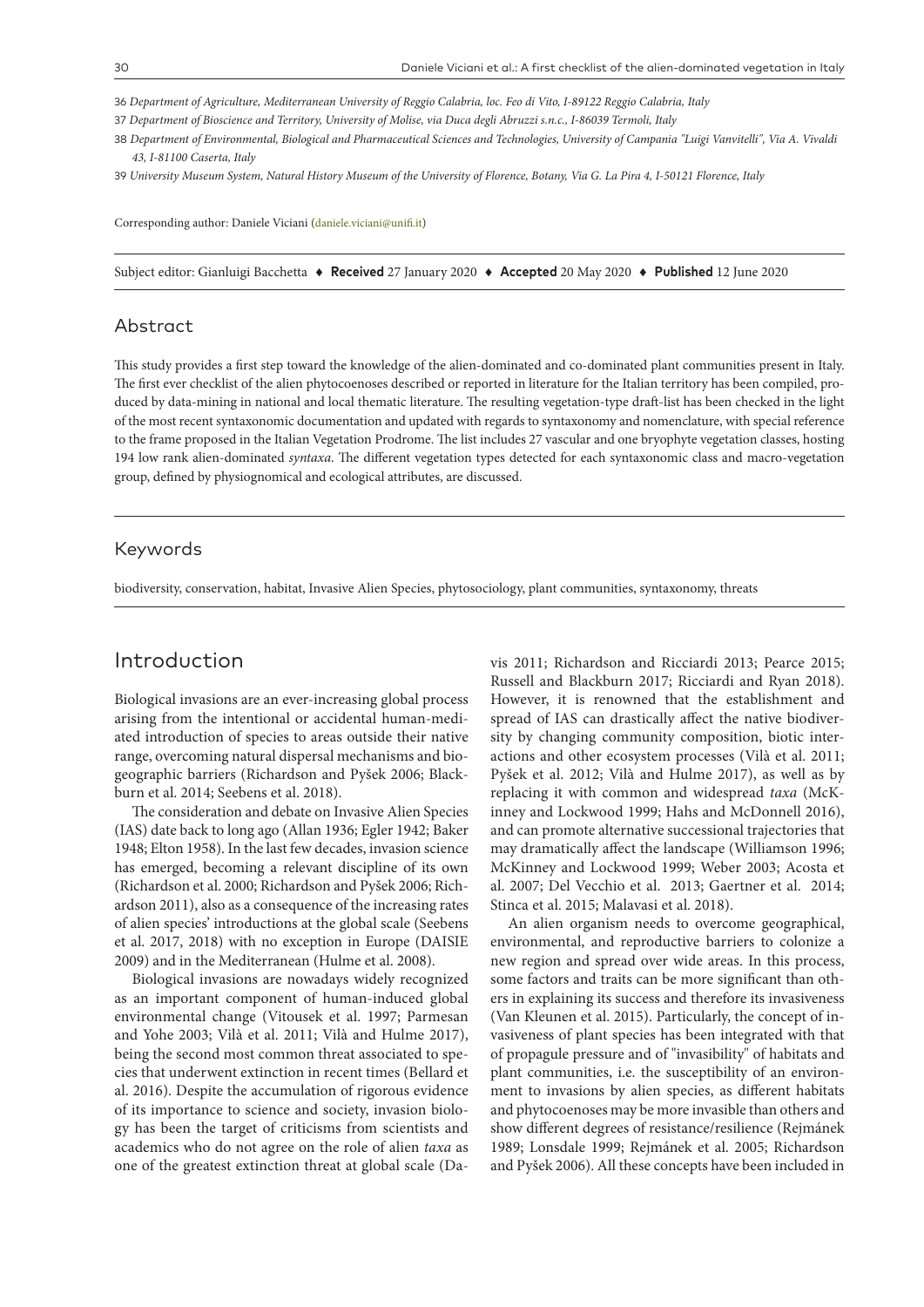the unifying theory of invasion syndromes (Perkins and Nowak 2013).

Patterns of distribution and abundance of IAS depend on a number of drivers including introduction history and pathways, life traits, availability of potentially invasible ecosystems, residence time, disturbance (Wilson et al. 2007; Carranza et al. 2010; Richardson et al. 2011; Comin et al. 2011; Dainese and Poldini 2012; Jucker et al. 2013). It is acknowledged that anthropogenic drivers play a crucial role in the establishment and spread of alien species (Pyšek and Richardson 2006; Pyšek et al. 2010a, 2010b; Bolpagni and Piotti 2015; Lazzaro et al. 2017; Stinca et al. 2017), however alien species showed to be largely constrained also by the same broad environmental factors acting on the native vegetation (Rouget et al. 2015). The same applies to IAS populations as well, as it has been demonstrated that what is good for natives is good for aliens too (Pyšek and Richardson 2006; Dalle Fratte et al. 2019).

Vascular plants are the most investigated taxonomic group in the field of invasive biology, and Europe devoted great efforts to their study, being the second continent (after North America) for investigative endeavour on plant invasions (Pyšek et al. 2009; Early et al. 2016). However, in spite of a huge scientific production about alien species numbers, ecology, impacts and distribution (for a synthesis at the European level, see DAISIE 2009 and Galasso et al. 2018 for Italy), their patterns and co-occurrence dynamics have only recently started to be in the spotlight, together with the factors driving alien plant assemblages (Hui et al. 2013; Pyšek and Chytrý 2014; Rouget et al. 2015).

A number of studies addressed the key role of cover and dominance of alien species to understand the invasion patterns (Lundholm and Larson 2004; Smith et al. 2004; Crall et al. 2006; Chytrý et al. 2008, 2009; Pyšek et al. 2010a, 2010b). This seems to some extent more important than alien species number, suggesting the hypothesis that the more an alien *taxon* becomes dominant in a vegetation type, the stronger the impact on native species diversity might be. This approach gave a pulse to research on alien plant species assemblages, and recently investigations on IAS have been addressed also at the community scale and benefitted from the currently available large databases of vegetation plots (see, e.g., Dengler et al. 2011; Landucci et al. 2012; Del Vecchio et al. 2015; Chytrý et al. 2016; Sperandii et al. 2018; Bonari et al. 2019).

A study by Chytrý et al. (2008) demonstrated that the habitat type is a reliable predictor of the level of plant invasion. This paper took into account patterns of plant invasions across habitats at the European scale, suggesting precious insights for biodiversity conservation and habitat monitoring, especially when considering the acknowledged correspondence between syntaxonomic types and habitats *sensu* Dir. 92/43/EEC (European Commission 1992, 2013; Evans 2010; Biondi et al. 2012; Viciani et al. 2016). Indeed, alien species have been listed among the causes of habitat decline and loss also in the most recent red-list assessments, both at European (Janssen et al. 2016) and Italian scale (Gigante et al. 2018).

Some authors started to qualify and quantify the role of alien species in different vegetation and habitat types, and to point out the functional role that alien species play in plant communities (Celesti-Grapow et al. 2010; Pyšek and Chytrý 2014; Prisco et al. 2016). Moreover, habitat misclassification can be favoured by the presence of alien species (Sarmati et al. 2019). However, to date only few studies focussed on alien-dominated plant communities and the role of aliens in natural assemblages. With notable exceptions (e.g. Jurko 1964; Hadač and Sofron 1980; Ubaldi 2003; Vítková and Kolbek 2010; Sîrbu and Oprea 2011; Allegrezza et al. 2019), the large majority of vegetation studies, especially outside Europe, are still mostly focused on natural and semi-natural phytocoenoses with few or no aliens (Chytrý et al. 2009; Pyšek and Chytrý 2014).

Despite a long-dated Italian tradition of phytosociological studies, a national synthesis of the alien-dominated (and co-dominated) plant communities thriving in Italy has never been produced yet. Therefore, the present research aims at taking the first step toward the filling of this knowledge gap.

The European and national projects dedicated to IAS, which involved and currently still involve research academic centres and institutions, are numerous in Italy. Some of them have helped to gather a significant amount of information on invasive plant and animal species. Among the most recent, addressing non-native plant species, their impact and their management, as well as the awareness of the general public on these topics, we can mention: LIFE ASAP (<http://www.lifeasap.eu>), LIFE GESTIRE IP2020 ([http://www.naturachevale.it/il-pro](http://www.naturachevale.it/il-progetto/life-gestire-2020/)[getto/life-gestire-2020/](http://www.naturachevale.it/il-progetto/life-gestire-2020/)), LIFE REDUNE [\(http://www.lif](http://www.liferedune.it)[eredune.it](http://www.liferedune.it)), MARITTIMO ALIEM ([http://interreg-mar](http://interreg-maritime.eu/web/aliem)[itime.eu/web/aliem\)](http://interreg-maritime.eu/web/aliem).

The present work is the result of a research agreement between SISV (the Italian Society for Vegetation Science) and ISPRA (the Italian Institute for Environmental Protection and Research), with financial support from the Italian Ministry of Environment, aimed at supporting the implementation of Regulation EU 2014/1143 (updated by EU Reg. 2017/1263) on the prevention and management of the introduction and spread of invasive alien species. In particular, the general agreement focused on: i) the update of the Database of Italian Alien Species (DIAS) with reference to their impacts on the ecosystems and the most threatened habitats and ii) the identification of the alien-dominated or co-dominated plant communities occurring in Italy. The outcomes of the latter are here presented. The research on alien plant communities and habitats was carried out through the collaboration of a wide working group of experts led by a Coordinating Committee composed by SISV members.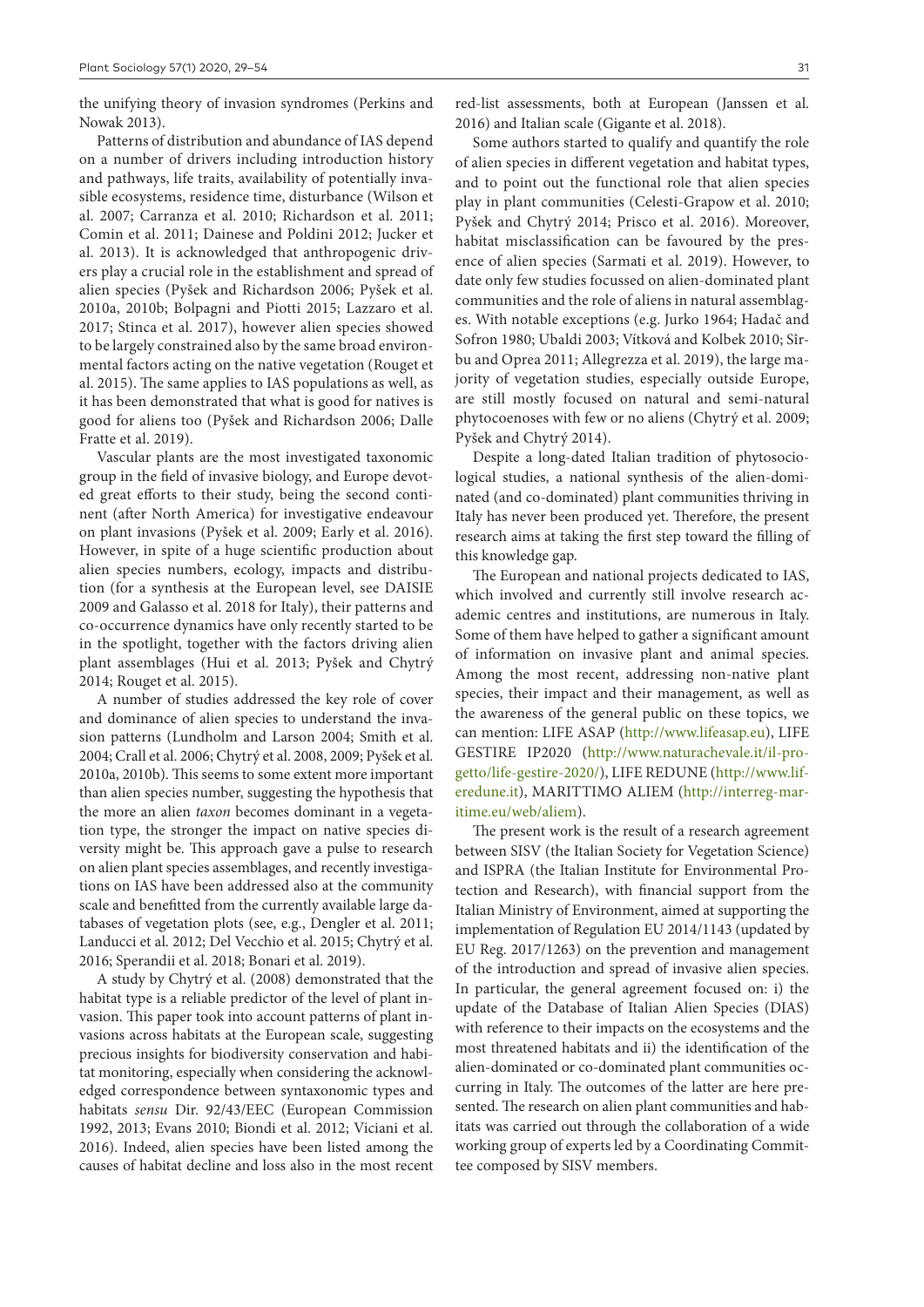### Methods

A dedicated SISV working team, formed by national and local experts, collected all the thematic literature related to terrestrial and freshwater alien-dominated and co-dominated vegetation. On the basis of this bibliographic dataset, a selection of all vegetation data was carried out, with special attention to nomenclature and syntaxonomic classification. All the existing national and regional vegetation databases (e.g. LiSy – [http://www.scienzadellavegetazi](http://www.scienzadellavegetazione.it/sisv/lisy/index.jsp)[one.it/sisv/lisy/index.jsp](http://www.scienzadellavegetazione.it/sisv/lisy/index.jsp); Poldini et al. 1985; Poldini 1991, 2002, 2009; Gallizia Vuerich et al. 1999; Brullo et al. 2001; Gigante et al. 2012; Landucci et al. 2012; Evangelista et al. 2016), together with the regional bibliographic sources (e.g. Poldini 1989; Poldini and Vidali 1989; Poldini et al. 1991, 1999), were consulted. Data concerning each phytocoenosis were selected if one or more alien species played a substantial role in the analysed vegetation unit. In particular, the SISV Coordinating Committee collected and checked the information and selected the data whenever:

- 1. the analysed low rank *syntaxon* (association, subassociation, phytocoenon) was dominated or co-dominated by one or more alien plant species; a cover value  $\geq$  3 according to the "Braun-Blanquet" scale (Braun-Blanquet 1979) for alien species cover in each relevé has been set as threshold; if, instead of the "Braun-Blanquet" scale, the "Pignatti" scale was used in the bibliographical reference (Pignatti and Mengarda 1962), the cover value threshold was set to  $\geq$ 2, i.e. 20-40%;
- 2. the alien species name was included in the name of the *syntaxon*, by that implying that it is a characteristic/differential/diagnostic or somehow important *taxon* for the definition of the *syntaxon*, or even dominating and determining its vertical structure (as stated in Art. 10b of the International Code of Phytosociological Nomenclature: Theurillat et al. 2020).

Starting from this selected dataset, a draft syntaxonomic list was produced. The names of the plant communities and their syntaxonomic attributions at higher ranks have been acknowledged (and are here reported) in the same form as published by the original Authors. In case of inconsistencies or discrepancies, a specific comment has been provided.

The syntaxonomic scheme has then been updated in accordance with the Italian Vegetation Prodrome (Biondi et al. 2014; [http://www.prodromo-vegetazione-italia.](http://www.prodromo-vegetazione-italia.org/) [org/](http://www.prodromo-vegetazione-italia.org/)), which however does not take into considerations *syntaxa* below the alliance level. Relevant differences and discrepancies with other syntaxonomic frames, especially regarding the EuroVegChecklist (Mucina et al. 2016), have been commented.

Plant nomenclature in the text follows the Checklists of the vascular flora of Italy (Bartolucci et al. 2018; Galasso et al. 2018) and later updates reported in the "Portal to the flora of Italy" ([http://dryades.units.it/floritaly/index.](http://dryades.units.it/floritaly/index.php)

[php](http://dryades.units.it/floritaly/index.php)), to which we referred also to identify the species to be considered as aliens to Italy, including archaeophytes (e.g. *Arundo donax*, *Acanthus mollis* subsp. *mollis*) as well. New hybridogenic species due to xeno-speciation events (e.g. some species of *Oenothera* or *Vitis*) were taken into account, when considered as alien *taxa* by Galasso et al. (2018). In case of species considered alien to an administrative region and native to another one, only the communities reported for the region where the species is alien have been recorded (e.g.: a community dominated by *Acanthus mollis* subsp. *mollis* was considered alien to Liguria but not to Sicily, where this species is considered as native, see Minissale et al. 2019).

This process allowed to produce a first checklist of the Italian alien-dominated plant communities. On this ground, some statistics were calculated considering the number of alien vegetation units with reference to i) each resulting syntaxonomic class and ii) homogeneous groups of the resulting syntaxonomic classes, clustered according to their physiognomic and ecological characteristics.

# Results and discussion

A comprehensive and annotated checklist of the alien-dominated and co-dominated plant communities occurring in Italy is provided in Appendix I. All phytocoenoses have been framed in an updated syntaxonomic scheme. A specific bibliographical list with references for all the *syntaxa* quoted in the checklist is available in Appendix II.

The checklist includes a total of 27 classes of vascular plant vegetation and one of bryophyte vegetation, including plant communities dominated or co-dominated by aliens to Italy. The total number of low rank *syntaxa* (associations/subassociations/communities) amounts to 194.

The number of communities for each class is reported in Fig. 1. As expected, the class with the highest number of alien-dominated plant communities resulted by far *Stellarietea mediae*, followed by *Artemisietea vulgaris.* The presence of some higher-rank *syntaxa* named after and mainly formed by IAS (e.g. the class *Robinietea*, the order *Nicotiano glaucae-Ricinetalia communis*) is worth to be noted, which highlights the coenological and physiognomic-structural autonomy of these communities. The 27 identified classes and some subordinate *syntaxa* have been grouped in clusters based on their physiogno-

• Forest vegetation (*Querco-Fagetea*, *Quercetea ilicis*);

my and ecology. The considered groups are as follows:

- Anthropogenic woody vegetation (*Robinietea* and part of *Rhamno-Prunetea*);
- Alluvial, marshy and riparian woody vegetation (*Alnetea*, *Salici-Populetea*, *Salicetea*, *Alnion incanae*);
- Perennial herbaceous hygrophilous and hygro-nitrophilous vegetation (*Galio-Urticetea*, *Filipendulo-Convolvuletea*, *Molinio-Arrhenatheretea*, *Phragmito-Magnocaricetea*);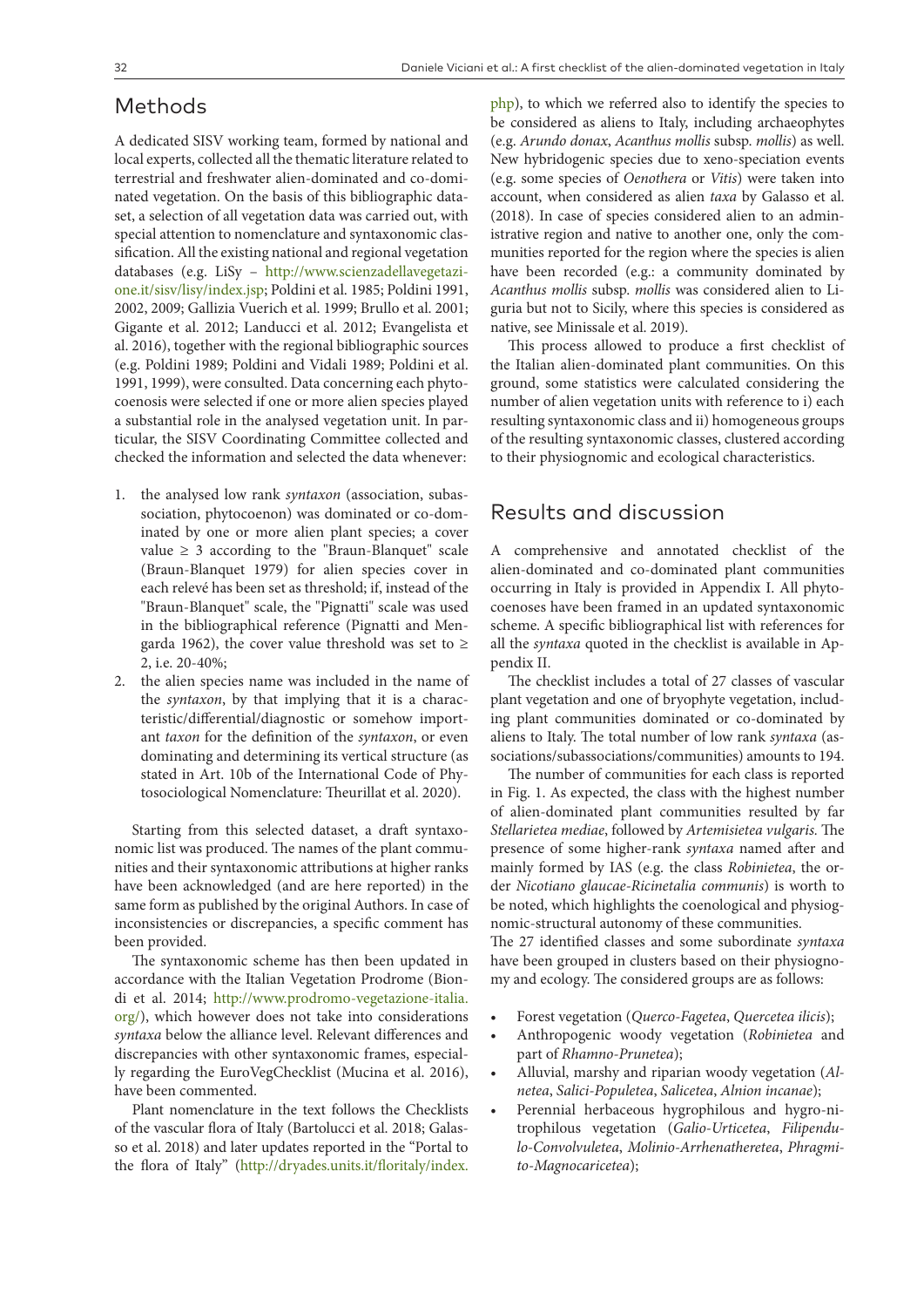

**Figure 1.** Number of alien-dominated communities for each syntaxonomic class of the checklist reported in Appendix I.

- Perennial ruderal herbaceous vegetation (*Artemisietea*);
- Annual ruderal herbaceous vegetation (*Stellarietea*, *Polygono arenastri-Poetea annuae*);
- Annual herbaceous hygro-nitrophilous vegetation (*Bidentetea*);
- Hydrophitic freshwater vegetation (*Potametea*, *Lemnetea*);
- Psammophilous vegetation (*Euphorbio-Ammophiletea*, *Cakiletea*, *Helichryso-Crucianelletea*).

Results of the community rates per class groups are shown in Fig. 2. The group including the classes of annual ruderal herbaceous vegetation (*Stellarietea mediae* and *Polygono arenastri-Poetea annuae*) hosts about 25% of the total number of the detected alien-dominated communities. *Stellarietea mediae* is by definition characterized by high rates of alien plant species, especially archaeophytes [\(http://www.prodromo-vegetazione-italia.org/](http://www.prodromo-vegetazione-italia.org/)). However, data analysis showed that this explains only part of the story. Actually, the involved alien species and genera are mainly represented by neophytes (e.g. *Robinia pseudoacacia*, *Artemisia* sp.pl., *Amaranthus* sp.pl., *Erigeron* sp.pl., *Euphorbia* sp.pl., *Solidago* sp.pl.). Indeed, it is known that neophytes mostly occur in strongly anthropogenic areas, whose habitats appear to be not only the most invaded, but also the most invasible (Pyšek et al. 2002, 2005; Deutschewitz et al. 2003; Kühn et al. 2003; Chytrý et al. 2008). On the contrary, relatively low- or non-anthropized ecosystems, such as nutrient-poor environments or montane habitats, are least or not invaded (Chytrý et al. 2008; Angiolini et al. 2019). For these reasons, heavily human-impacted environments (i.e. arable lands and fallow fields, urban and industrial areas, aquatic and riparian habitats) show the highest levels of neophyte invasion, as already suggested by previous studies, at least in continental areas (Kowarik 1995; Walter et al. 2005; Richardson and Pyšek 2006; Chytrý et al. 2009; Myśliwy 2014) and, as a consequence, the highest number of alien-dominated plant communities (Bolpagni and Piotti 2015).

Also the coastal areas are highly impacted by IAS (Acosta et al. 2007; Carboni et al. 2010; Del Vecchio et al. 2013, 2015; Lazzaro et al. 2017). Indeed, the close connection between invasibility, propagule pressure and habitat disturbance is a widely accepted relationship (Di Castri 1990; Vitousek et al. 1997; Pino et al. 2006; Perkins and Nowak 2013). This is indirectly confirmed in this study, by the fact that many of the less represented groups of alien-dominated communities refer to scarcely invasible environments, such as screes (*Thlaspietea rodundifolii*) or Mediterranean grass-dominated vegetation (*Lygeo-Stipetea*). Unexpectedly, our data seem to suggest that psammophilous coastal vegetation experiences low rates of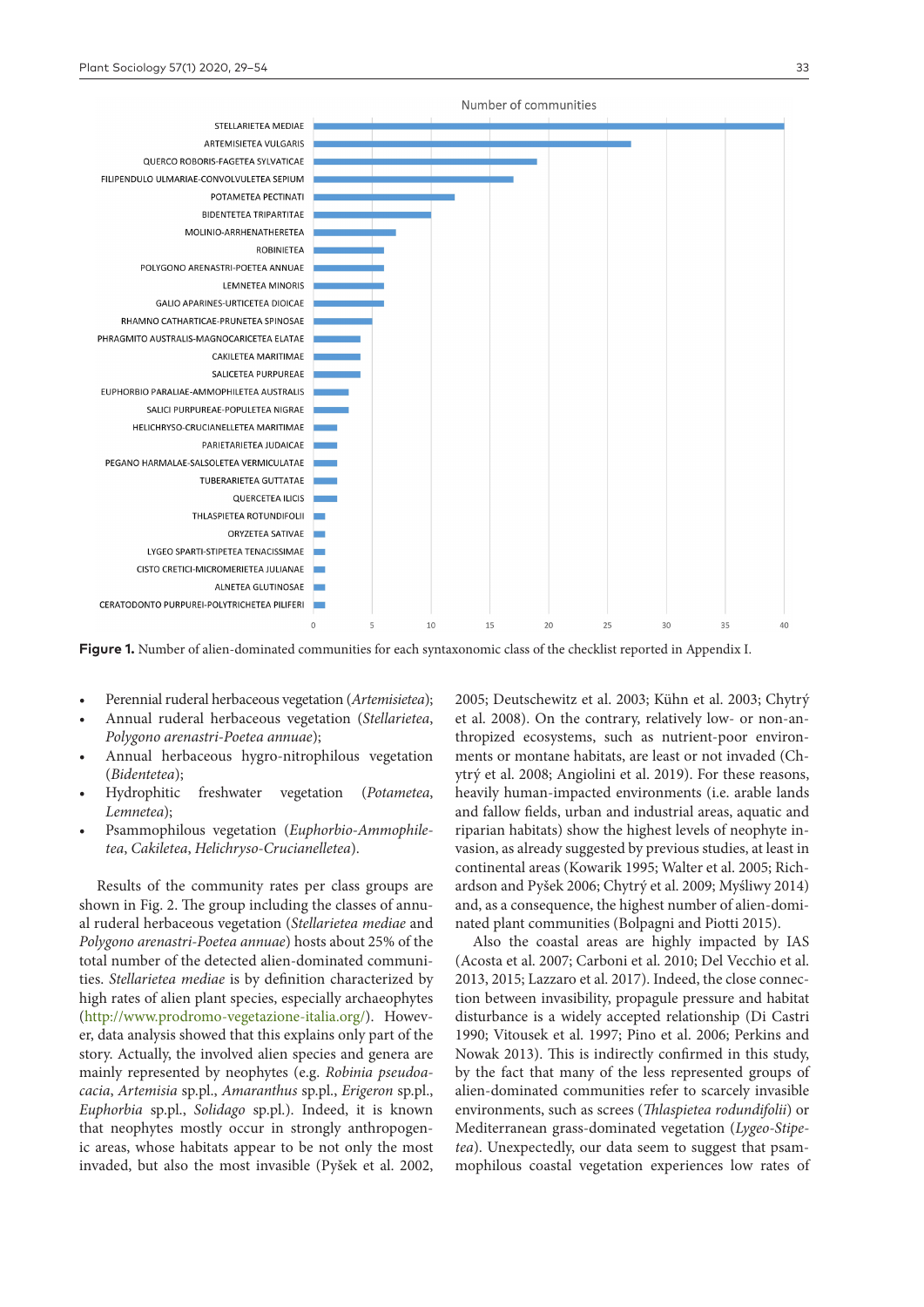alien community occurrence (Figs. 1, 2). However, to correctly interpret this outcome, it should be considered that the collected data might outline a biased picture due to a lack of syntaxonomic investigation and classification for some communities. In support of this hypothesis, it should be noted that many alien coastal communities dominated by *Yucca* sp.pl., *Agave* sp.pl., *Opuntia* sp.pl. or *Acacia* sp.pl. have been noted although not syntaxonomically described yet (Carboni et al. 2010; Santoro et al. 2012; Del Vecchio et al. 2013; Lazzaro et al. 2014, 2015, 2017; Stinca et al. 2017). Moreover, low numbers of alien-dominated communities described for a particular environment do not imply low rates of invasion, as even few IAS can spread dramatically to the detriment of native plant communities. For instance, the neo-phytocoenoses formed by just two species of *Carpobrotus* are nowadays massively distributed along the coasts of the whole Europe (Souza-Alonso et al. 2019), possibly leading to a peculiar coenological diversity which, however, has never been formalized in syntaxonomic terms yet.

Disturbance regimes are often related to fluctuation in resource availability, indicated as a key driver for invasions, in relation to the intermittent resource enrichment or release (Alpert et al. 2000; Davis et al. 2000; Richardson and Pyšek 2006). For this reason, besides strongly anthropized habitats, also aquatic and riparian ecosystems are particularly susceptible and extremely vulnerable to biological invasions and generally show high rates of alien species, due to their intrinsically medium-high levels of disturbance (Di Castri 1990; Rauchich and Reader 1999; Pyšek and Prach 1993; Alpert et al. 2000; Bolpagni 2013; Bolpagni and Piotti 2015). As it is known, alien hydrophytes often become dominant in these environments, and give rise to species-poor alien communities. This is confirmed by our results (Figs. 1, 2) where, despite the relative scarcity of ecological niches in aquatic environments, the percentage of alien hygrophytes communities is relevant (Lazzaro et al. 2019). This can have severe consequences considering that alien aquatic plants, as primary producers and often structural component of the ecosystems, can drastically transform the structure of freshwater habitats and their water quality (Valley and Bremigan 2002; Rommens et al. 2003; Perna and Burrows 2005; Ricciardi and MacIsaac 2011; Brundu et al. 2012; Brundu 2015; Ceschin et al. 2016, 2019).

Other habitats also linked to water (and to the related high levels of disturbance) show a high number of alien-dominated communities. It is the case of riparian non-woody habitats, or of annual and perennial herbaceous hygrophilous and hygro-nitrophilous vegetation types (Fig. 2), which reach high percentages (the latter more than 18%).

Also the alien communities attributed by many authors to *Querco-Fagetea* have a prevalent mesohygrophilous character (Appendix I). The most relevant woody invasive alien species, also found in the anthropogenic neophytic woody vegetation (e.g. *Robinia pseudoacacia*, *Ailanthus altissima*, *Amorpha fruticosa*, and many others)

can be defined as "ecosystem engineers", i.e. species that shape habitats and/or cause changes to their state and resources availability (Vitousek 1986; Schmitz et al. 1997; Jones et al. 1997; Crooks 2002; Başnou 2009; Başnou and Vilá 2009; Djurdjevic et al. 2011; Benesperi et al. 2012; Cierjacks et al. 2013; Vítková et al. 2017; Lazzaro et al. 2018). The replacement of native species by alien plants, even when apparently ecologically equivalent, almost always negatively affects the ecosystems, especially if those species act as "ecosystem engineers" (Brown et al. 2006; Wilson and Ricciardi 2009; Lazzaro et al. 2018; Sitzia et al. 2018; Uboni et al. 2019).

In the checklist we also recorded a bryophyte community dominated by the alien *Campylopus introflexus*, which in Europe is considered a neophytic moss, introduced from the Southern hemisphere and rapidly expanding (Hill et al. 2006). It was detected along Mediterranean ponds and neighbouring wood glades (Cogoni et al. 2002; Puglisi et al. 2016; Poponessi et al. 2016, 2018) and its distribution deserves to be monitored.

Few considerations can be made on the number of alien species involved in the communities reported in the checklist. According to Galasso et al. (2018), there are 791 non-native naturalized species in the Italian territory, 221 of which are considered invasive in at least one region. Our checklist shows that, based on the current knowledge, less than one hundred of these species (precisely 88) perform a dominant or co-dominant role in the considered plant communities. Only five of these (*Ailanthus altissima*, *Elodea nuttallii*, *Lagarosiphon major*, *Myriophyllum aquaticum*, *Cenchrus setaceus*) are considered IAS of Union Concern (see [https://ec.europa.eu/environment/nature/](https://ec.europa.eu/environment/nature/invasivealien/list/index_en.htm) [invasivealien/list/index\\_en.htm\)](https://ec.europa.eu/environment/nature/invasivealien/list/index_en.htm), however this number grows considerably when downscaling at the national level, with 76 of them (i.e. more than 86% of the total) to be considered as IAS in Italy (Galasso et al. 2018). Again, this can be traced back to the fact that most of these IAS are neophytes, many have been introduced in relatively recent times, and probably there was not enough time to give rise to such a degree of invasion to be relevant at European scale yet. Additionally, also at the national scale these invasions are often very localized or at very early stages, and their study from the phytosociological point of view is still a minor topic (although emergent).

At the same time, the continuous rate of introduction-naturalisation-invasion of new alien plants is an ongoing process that should be detected just in early stages, in order to prevent serious damage to native biodiversity. The numbers here reported raise the alarm for planning conservation biodiversity studies, monitoring protocols and management activities.

### Conclusion

The here presented first checklist of the alien-dominated plant communities in Italy should not be considered exhaustive. It is the first step toward a better understanding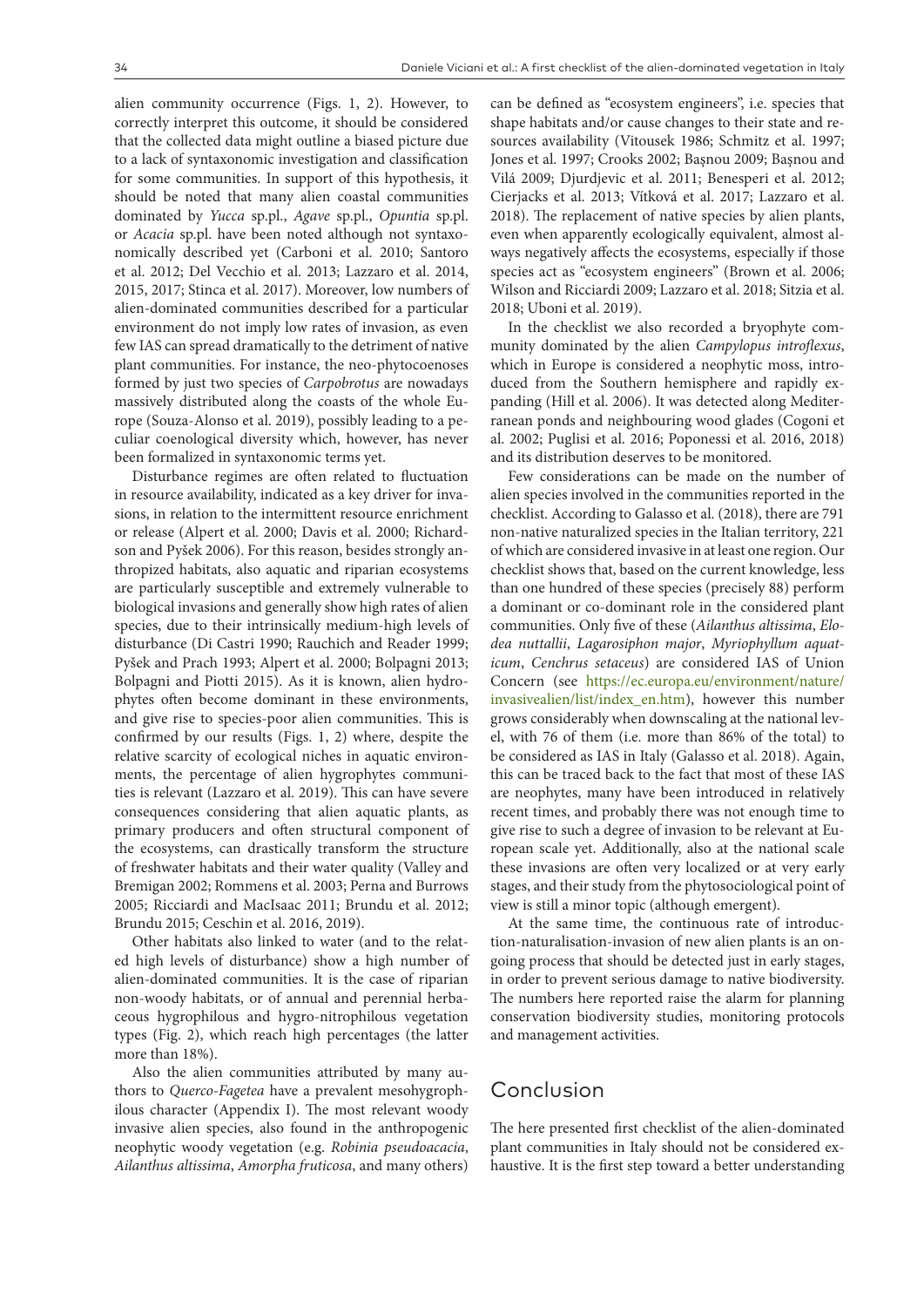

Figure 2. Percentages of alien-dominated communities in physiognomically and ecologically homogeneous groups of classes and subordinate *syntaxa*, based on the checklist reported in Appendix I.

of distribution, ecology and invasion processes of alien species at community level in this country. Our review represents a screenshot of the current knowledge and suggests that a serious lack of investigation for certain vegetation types (and probably for certain areas of the country) has to be highlighted.

The present checklist of the alien vegetation in Italy can represent a very useful tool, not only for stimulating further studies and investigations but also for prevention, management and monitoring purposes. As emphasized by Olaczek (1982), the phytosociological school, taking into account the whole floristic composition of plant communities, was one of the first approaches able to detect the effects of alien species on the diversity of natural phytocoenoses and to include these new communities in the syntaxonomical vegetation classification. In fact, the "floristic and phylogenetic homogenization" (e.g. Pino et al. 2009) and the "degeneration of phytocoenoses" by means of a progressive modification of structure and floristic composition due to the alien species invasion, concepts expressed by Olaczek (1982) and Faliński (1998a, 1998b), can transform a native plant community into an athropogenic one, or even in a "novel ecosystem" (Lugo 2015), susceptible to be classified in a new syntaxonomic frame.

This becomes particularly important when considering the close link between plant communities syntaxonomically described and Natura 2000 habitat types, as listed in the Annex I to the Directive 92/43/EEC (European Commission 1992, 2013). It is mandatory for Member States to conserve Annex I habitats in Europe in a favourable conservation status (Evans 2012; Gigante et al. 2016). Undoubtedly, a better understanding of the processes by which a plant community and a habitat type are firstly invaded and then dominated by alien species, together with the comprehension of the successional (and syntaxonomic) implications of those processes, can effectively support the monitoring and management of biodiversity and protected areas.

# Bibliography

- Acosta A, Carranza ML, Ciaschetti G, Conti F, Di Martino L, D'Orazio G, et al. (2007) Specie vegetali esotiche negli ambienti costieri sabbiosi di alcune regioni dell'Italia Centrale. Webbia 62(1): 77–84.
- Allan HH (1936) Indigene versus alien in the New Zealand plant world. Ecology 17: 187–193.
- Allegrezza M, Montecchiari S, Ottaviani C, Pelliccia V, Tesei G (2019) Syntaxonomy of the *Robinia pseudoacacia* communities in the central peri-adriatic sector of the Italian peninsula. Plant Biosystems 153(4): 616–623.
- Alpert P, Bone E, Holzapfel C (2000) Invasiveness, invasibility and the role of environmental stress in the spread of non-native plants. Perspectives in plant ecology, evolution and systematics 3: 52–66.
- Angiolini C, Viciani D, Bonari G, Zoccola A, Bottacci A, Ciampelli P, et al. (2019) Environmental drivers of plant assemblages: are there differences between palustrine and lacustrine wetlands? A case study from the northern Apennines (Italy). Knowledge and Management of Aquatic Ecosystems 420 (34): 11 pp. [https://doi.org/10.1051/](https://doi.org/10.1051/kmae/2019026) [kmae/2019026](https://doi.org/10.1051/kmae/2019026)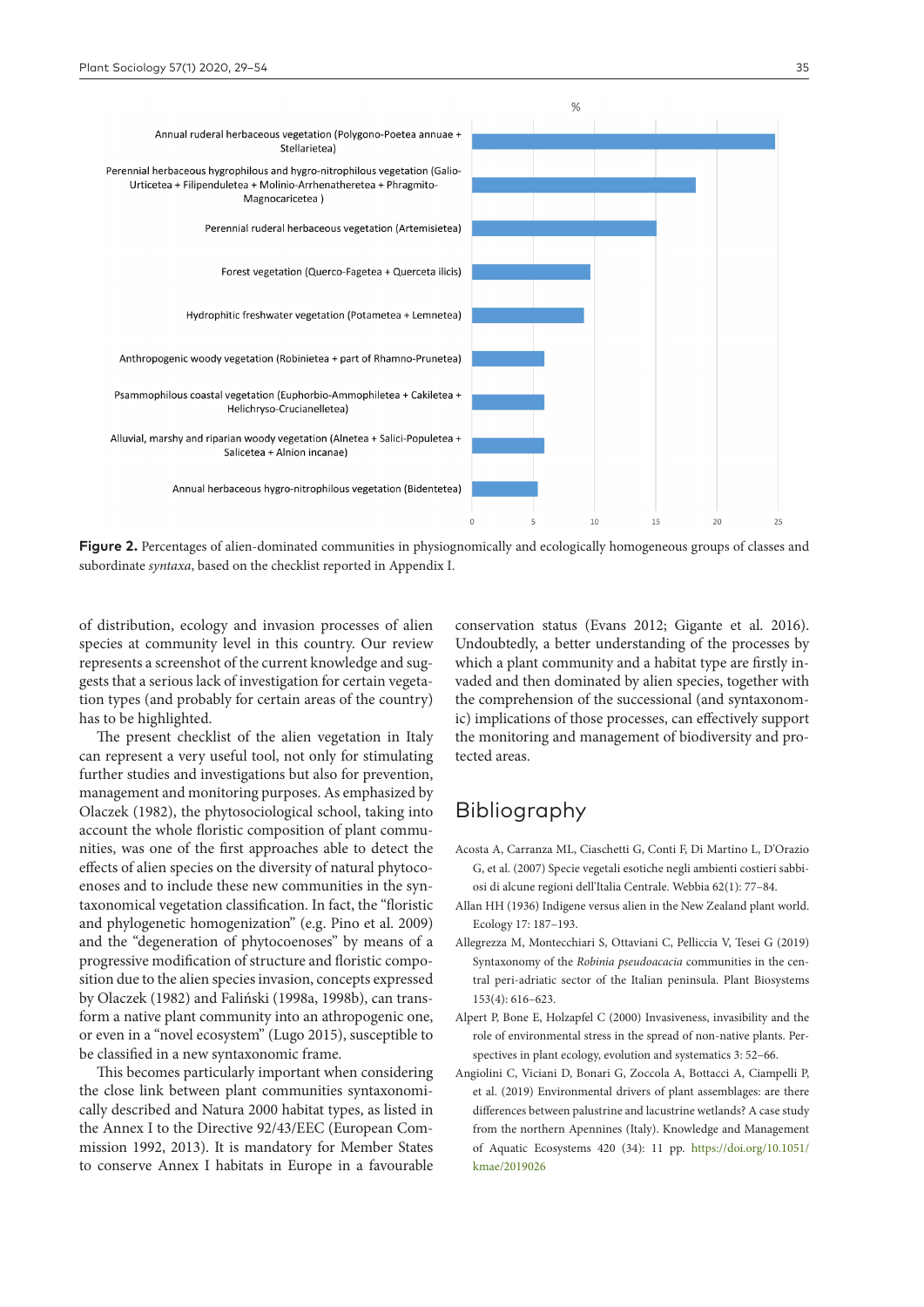- Baker HG (1948) Stages in invasion and replacement demonstrated by species of *Melandrium*. Journal of Ecology 36: 96–119.
- Bartolucci F, Peruzzi L, Galasso G, Albano A, Alessandrini A, Ardenghi NMG, et al. (2018) An updated checklist of the vascular flora native to Italy. Plant Biosystems 152(2): 179–303.
- Başnou C (2009) *Robinia pseudoacacia* L., black locust (Fabaceae, Magnoliophyta). In: DAISIE (Ed.) Handbook of Alien Species in Europe. Springer. Dordrecht, The Netherlands, 357.
- Başnou C, Vilá M (2009) *Ailanthus altissima* (Mill.) Swingle, tree of heaven (*Simaroubaceae*, *Magnoliophyta*). In: DAISIE (Ed.) Handbook of Alien Species in Europe. Springer. Dordrecht, The Netherlands, 342.
- Bellard C, Cassey P, Blackburn TM (2016) Alien species as a driver of recent extinctions. Biology Letters 12: 20150623.
- Benesperi R, Zanetti S, Giuliani C, Gennai M, Mariotti-Lippi M, Guidi T, et al. (2012) Forest plant diversity is threatened by *Robinia pseudoacacia* (Black-Locust) invasion. Biodiversity and Conservation 22(8): 1679–1690.
- Biondi E, Blasi C, Allegrezza M, Anzellotti I, Azzella MM, Carli E, et al. (2014) Plant communities of Italy: The Vegetation Prodrome. Plant Biosystems 148(4): 728–814.
- Biondi E, Burrascano S, Casavecchia S, Copiz R, Del Vico E, Galdenzi D, et al. (2012) Diagnosis and syntaxonomic interpretation of Annex I Habitats (Dir. 92/43/EEC) in Italy at the alliance level. Plant Sociology 49(1): 5–37.
- Blackburn TM, Essl F, Evans T, Hulme PE, Jeschke JM, Kuhn I, et al. (2014) A Unified Classification of Alien Species Based on the Magnitude of their Environmental Impacts. PLOS Biology 12 (5): e1001850 <https://doi.org/10.1371/journal.pbio.1001850>
- Bolpagni R (2013) Macrophyte richness and aquatic vegetation complexity of the Lake Idro (Northern Italy). Annali di Botanica Roma  $3:35-43$
- Bolpagni R, Piotti A (2015) Hydro-hygrophilous vegetation diversity and distribution patterns in riverine wetlands in an agricultural landscape: a case study from the Oglio River (Po Plain, Northern Italy). Phytocoenologia 45(1-2): 69–84.
- Bonari G, Knollová I, Vlčková P, Xystrakis F, Çoban S, Sağlam C, et al. (2019) CircumMed Pine Forest Database: An electronic archive for Mediterranean and Submediterranean pine forest vegetation data. Phytocoenologia 49(3): 311–318.
- Braun-Blanquet J (1979) Fitosociologia. Bases para el estudio de las comunidades vegetales. Blume, Madrid, 820 pp.
- Brown CJ, Blossey B, Maerz JC, Joule S (2006) Invasive plant and experimental venue affect tadpole performance. Biological Invasions 8: 327–338.
- Brullo S, Scelsi F, Spampinato G (2001) La vegetazione dell'Aspromonte. Studio fitosociologico. Laruffa Editore, Reggio Calabria, 370 pp.
- Brundu G (2015) Plant invaders in European and Mediterranean inland waters: profiles, distribution, and threats. Hydrobiologia 746(1): 61–79.
- Brundu G, Stinca A, Angius L, Bonanomi G, Celesti-Grapow L, D'Auria G, et al. (2012) *Pistia stratiotes* L. and *Eichhornia crassipes* (Mart.) Solms.: emerging invasive alien hydrophytes in Campania and Sardinia (Italy). Bulletin OEPP/EPPO Bulletin 42(3): 568–579.
- Carboni M, Santoro R, Acosta ATR (2010) Are some communities of the coastal dune zonation more susceptible to alien plant invasion? Journal of Plant Ecology 3(2): 139–147.
- Carranza ML, Carboni M, Feola S, Acosta ATR (2010) Landscape-scale patterns of alien plant species on coastal dunes: the case of iceplant in central Italy. Applied Vegetation Science 13: 135–145.
- Celesti-Grapow L, Alessandrini A, Arrigoni PV, Assini S, Banfi E, Barni E, et al. (2010) Non-native flora of Italy: Species distribution and threats. Plant Biosystems 144(1): 12–28.
- Ceschin S, Abati S, Leacche I, Iamonico D, Iberite M, Zuccarello V (2016) Does the alien *Lemna minuta* show an invasive behaviour outside its original range? Evidence of antagonism with the native *L. minor* L. in Central Italy. International Review of Hydrobiology 101(5-6): 173–181.
- Ceschin S, Abati S, Traversetti L, Spani F, Del Grosso F, Scalici M (2019) Effects of the alien duckweed *Lemna minuta* Kunth on aquatic animals: an indoor experiment. Plant Biosystems 153(6): 749–755.
- Chytrý M, Hennekens SM, Jiménez-Alfaro B, Knollová I, Dengler J, Jansen F, et al. (2016) European Vegetation Archive (EVA): An integrated database of European vegetation plots. Applied Vegetation Science 19(1): 173–180.
- Chytrý M, Jarosík V, Pyšek P, Hájek O, Knollová O, Tichý L, Danihelka J (2008) Separating habitat invasibility by alien plants from the actual level of invasion. Ecology 89: 1541–1553.
- Chytrý M, Pyšek P, Wild J, Pino J, Maskell LC, Vilà M (2009) European map of alien plant invasions based on the quantitative assessment across habitats. Diversity and Distributions 15: 98–107.
- Cierjacks A, Kowarik I, Joshi J, Hempel S, Ristow M, von der Lippe M, Weber E (2013) Biological Flora of the British Isles: *Robinia pseudoacacia*. Journal of Ecology 101(6): 1623–1640.
- Cogoni A, Flore F, Aleffi M (2002) Survey of bryoflora on Monte Limbara (Northern Sardinia). Cryptogamie, Bryologie 23(1): 73–86.
- Comin S, Ganis P, Poldini L, Vidali M (2011) A diachronic approach to assess alien plant invasion: The case study of Friuli Venezia Giulia (NE Italy). Plant Biosystems 145(1): 50–59.
- Crall AW, Newman GJ, Stohlgren TJ, Jarnevich CS, Evangelista P, Guenther D (2006) Evaluating dominance as a component of non-native species invasions. Diversity and Distributions 12: 195–204.
- Crooks J (2002) Characterizing ecosystem-level consequences of biological invasions: the role of ecosystem engineers. Oikos 97: 153–166.
- Dainese M, Poldini L (2012) Does residence time affect responses of alien species richness to environmental and spatial processes? NeoBiota 14: 47–66.
- DAISIE (2009) Handbook of Alien Species in Europe. Springer. Dordrecht, The Netherlands, 400 pp.
- Dalle Fratte M, Bolpagni R, Brusa G, Caccianiga M, Pierce S, Zanzottera M, Cerabolini BEL (2019) Alien plant species invade by occupying similar functional spaces to native species. Flora 257: 151419.
- Davis MA (2011) Researching invasive species 50 years after Elton: a cautionary tale. In: Richardson DM (Ed.), Fifty Years of Invasion Ecology: The Legacy of Charles Elton. Wiley-Blackwell, Chichester, 269-276.
- Davis MA, Grime JP, Thompson K (2000) Fluctuating resources in plant communities: a general theory of invasibility. Journal of Ecology 88: 528–534.
- Del Vecchio S, Acosta A, Stanisci A (2013) The impact of *Acacia saligna*  invasion on Italian coastal dune EC habitats. Comptes Rendus de Biologies 336: 364–369.
- Del Vecchio S, Pizzo L, Buffa G (2015) The response of plant community diversity to alien invasion: evidence from a sand dune time series. Biodiversity and Conservation 24: 371–392.
- Dengler J, Jansen F, Glöckler F, Peet RK, De Cáceres M, Chytrý M, et al. (2011). The Global Index of Vegetation-Plot Databases (GIVD): a new resource for vegetation science. Journal of Vegetation Science 22: 582–597.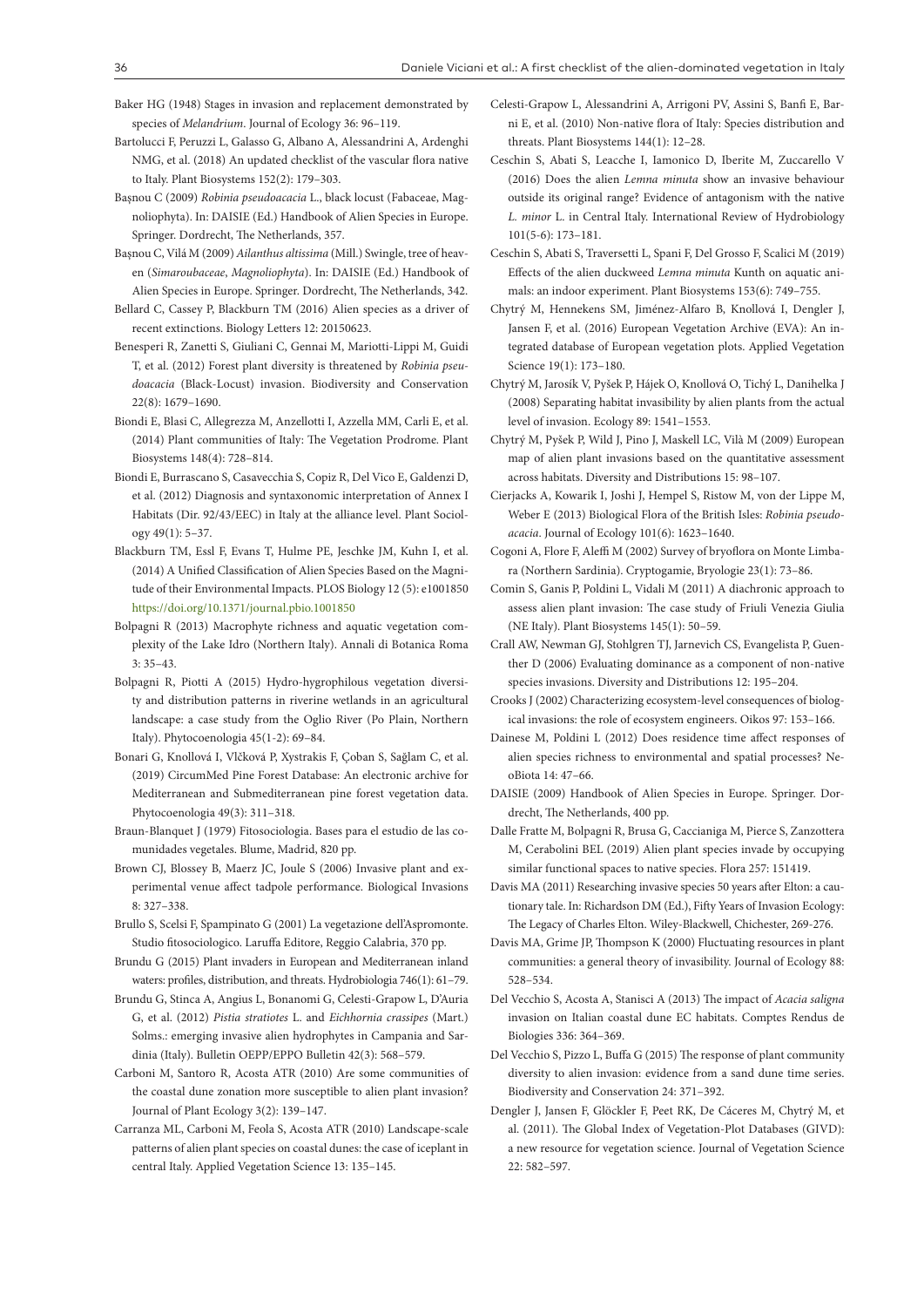- Deutschewitz K, Lausch A, Kühn I, Klotz S (2003) Native and alien plant species richness in relation to spatial heterogeneity on a regional scale in Germany. Global Ecology and Biogeography 12: 299–311.
- di Castri F (1990) On invading species and invaded ecosystems: the interplay of historical chance and biological necessity. In: di Castri F, Hansen AJ, Debussche M (Eds.), Biological Invasions in Europe and the Mediterranean Basin. Kluwer Academic Publishers, Dodretch, 3-16.
- Djurdjević L, Mitrović M, Gajić G, Jarić S, Kostić O, Oberan L, Pavlović P (2011) An allelopathic investigation of the domination of the introduced invasive *Conyza canadensis* L. Flora 206: 921–927.
- Early R, Bradley BA, Dukes JS, Lawler JJ, Olden JD, Blumenthal DM, et al. (2016) Global threats from invasive alien species in the twenty-first century and national response capacities. Nature Communication 7: 12485<https://doi.org/10.1038/ncomms12485>
- Egler FE (1942) Indigene versus alien in the development of arid Hawaiian vegetation. Ecology 23: 14–23.
- Elton CS (1958) The Ecology of Invasions by Animals and Plants. Methuen, London, 181 pp.
- European Commission (1992) Council directive 92/43/EEC of 21 May 1992 on the conservation of natural habitats and of wild fauna and flora. Official Journal L206. Retrieved July 22, 1992 (Consolidated version 1.1.2007).
- European Commission (2013) Interpretation manual of European Union Habitats, vers. EUR28. Brussel: European Commission, DG Environment.
- Evangelista A, Frate L, Stinca A, Carranza ML, Stanisci A (2016) VIOLA - the vegetation database of the central Apennines: structure, current status and usefulness for monitoring EU habitats (92/43/EEC). Plant Sociology 53(2): 47–58.
- Evans D (2010) Interpreting the habitats of Annex I. Past, present and future. Acta Botanica Gallica 157(4): 677–686.
- Evans D (2012) Building the European Union's Natura 2000 network. Nature Conservation 1: 11–26.
- Faliński JB (1998a) Invasive alien plants and vegetation dynamics. In: Starfinger U, Edwards K, Kowarik I, Williamson M (Eds.), Plant invasions: ecological mechanisms and human responses. Backhuys Publishers, Leiden, The Netherlands, 3-21.
- Faliński JB (1998b) Invasive alien plants, vegetation dynamics and neophytism. Phytocoenosis 10 (N.S.) Suppl. Cartogr. Geobot. 9: 163–187.
- Gaertner M, Biggs R, Te Beest M, Hui C, Molofsky J, Richardson DM (2014) Invasive plants as drivers of regime shifts: identifying high priority invaders that alter feedback relationships. Diversity and Distributions 20: 733–744.
- Galasso G, Conti F, Peruzzi L, Ardenghi NMG, Banfi E, Celesti-Grapow L, et al. (2018) An updated checklist of the vascular flora alien to Italy. Plant Biosystems 152(3): 556–592. [https://doi.org/10.1080/11](https://doi.org/10.1080/11263504.2018.1441197) [263504.2018.1441197](https://doi.org/10.1080/11263504.2018.1441197)
- Gallizia Vuerich L, Ganis P, Oriolo G, Poldini L, Vidali M (1999) La banca dati fitosociologica del Friuli-Venezia Giulia: struttura e applicazioni. Archivio Geobotanico 4(1) (1998): 137–141.
- Gigante D, Acosta ATR, Agrillo E, Armiraglio S, Assini S, Attorre F, et al. (2018) Habitat conservation in Italy: the state of the art in the light of the first European Red List of Terrestrial and Freshwater Habitats. Rendiconti Lincei. Scienze Fisiche e Naturali 29(2): 251–265.
- Gigante D, Acosta ATR, Agrillo E, Attorre F, Cambria VM, Casavecchia S, et al. (2012) VegItaly: Technical features, crucial issues and some solutions. Plant Sociology 49(2): 71–79.
- Gigante D, Attorre F, Venanzoni R, Acosta ATR, Agrillo E, Aleffi M, et al. (2016) A methodological protocol for Annex I Habitats monitoring: the contribution of Vegetation science. Plant Sociology 53(2): 77–87.
- Hadač E, Sofron J (1980) Notes on syntaxonomy of cultural forest communities. Folia Geobotanica Phytotaxonomica 15: 245–258.
- Hahs AK, McDonnell MJ (2016) Moving beyond biotic homogenization: searching for new insights into vegetation dynamics. Journal of Vegetation Science 27(3): 439–440.
- Hill MO, Bell N, Bruggeman-Nannenga MA, Brugués M, Cano MJ, Enroth J, et al. (2006) An annotated checklist of the mosses of Europe and Macaronesia. Journal of Bryology 28: 198–267.
- Hui C, Richardson DM, Pyšek P, Le Roux JJ, Kučera T, Jarošík V (2013) Increasing functional modularity with residence time in co-distribution of native and introduced vascular plants. Nature Communications 4: 2454.
- Hulme PE, Bacher S, Kenis M, Klotz S, Kühn I, Minchin D, et al. (2008) Grasping at the routes of biological invasions: a framework for integrating pathways into policy. Journal of Applied Ecology 45: 403–414.
- Jzco J (2002) Authors of *syntaxon* names. In: Rivas-Martínez S, Díaz TE, Fernández-González F, Izco J, Loidi J, Lousã M, Penas Á, Vascular plant communities of Spain and Portugal. Addenda to the Syntaxonomical checklist of 2001. Itinera Geobotanica 15(1-2): 5–922.
- Janssen JAM, Rodwell JS, García Criado M, Gubbay S, Haynes T, Nieto A, et al. (2016) European Red List of Habitats. Part 2. Terrestrial and freshwater habitats. Publications Office of the European Union, Luxembourg, 38 pp. ISBN 978-92-79-61588-7.
- Jones CG, Lawton JH, Shachak M (1997) Positive and negative effects of organisms as physical ecosystem engineers. Ecology 78: 1946–1957.
- Jucker T, Carboni M, Acosta ATR (2013) Going beyond *taxon*omic diversity: deconstructing biodiversity patterns reveals the true cost of iceplant invasion. Diversity and Distributions 19: 1566–1577.
- Jurko A (1964) Feldheckengesellschaften und Uferweidengebüsche des Westkarpatengebietes. Biologicke práce 10: 1–100.
- Kowarik I (1995) On the role of alien species in urban flora and vegetation. In: Pyšek P, Prach K, Rejmánek M, Wade M (Eds.), Plant invasions: general aspects and special problems. SPB Academic Publ., Amsterdam, 83-103.
- Kühn I, Brandl R, May R, Klotz S (2003) Plant distribution patterns in Germany: will aliens match natives? Feddes Repertorium 114: 559–573.
- Landucci F, Acosta ATR, Agrillo E, Attorre F, Biondi E, Cambria VM, et al. (2012) VegItaly: The Italian collaborative project for a national vegetation database. Plant Biosystems 146(4): 756–763.
- Lazzaro L, Bolpagni R, Barni E, Brundu G, Blasi C, Siniscalco C, Celesti-Grapow L (2019) Towards alien plant prioritization in Italy: methodological issues and first results. Plant Biosystems 153: 740–746.
- Lazzaro L, Giuliani C, Benesperi R, Calamassi R, Foggi B (2015) Plant species loss and community nestedness after leguminous tree *Acacia pycnantha* invasion in a Mediterranean ecosystem. Folia Geobotanica 50(3): 229–238.
- Lazzaro L, Giuliani C, Fabiani A, Agnelli AE, Pastorelli R, Lagomarsino A, et al. (2014) Soil and plant changing after invasion: The case of *Acacia dealbata* in a Mediterranean ecosystem. Science of the Total Environment 497: 491–498.
- Lazzaro L, Mazza G, D'Errico G, Fabiani A, Giuliani, C, Inghilesi AF, et al. (2018) How ecosystems change following invasion by *Robinia pseudoacacia*: Insights from soil chemical properties and soil microbial, nematode, microarthropod and plant communities. Science of the Total Environment 622-623: 1509–1518.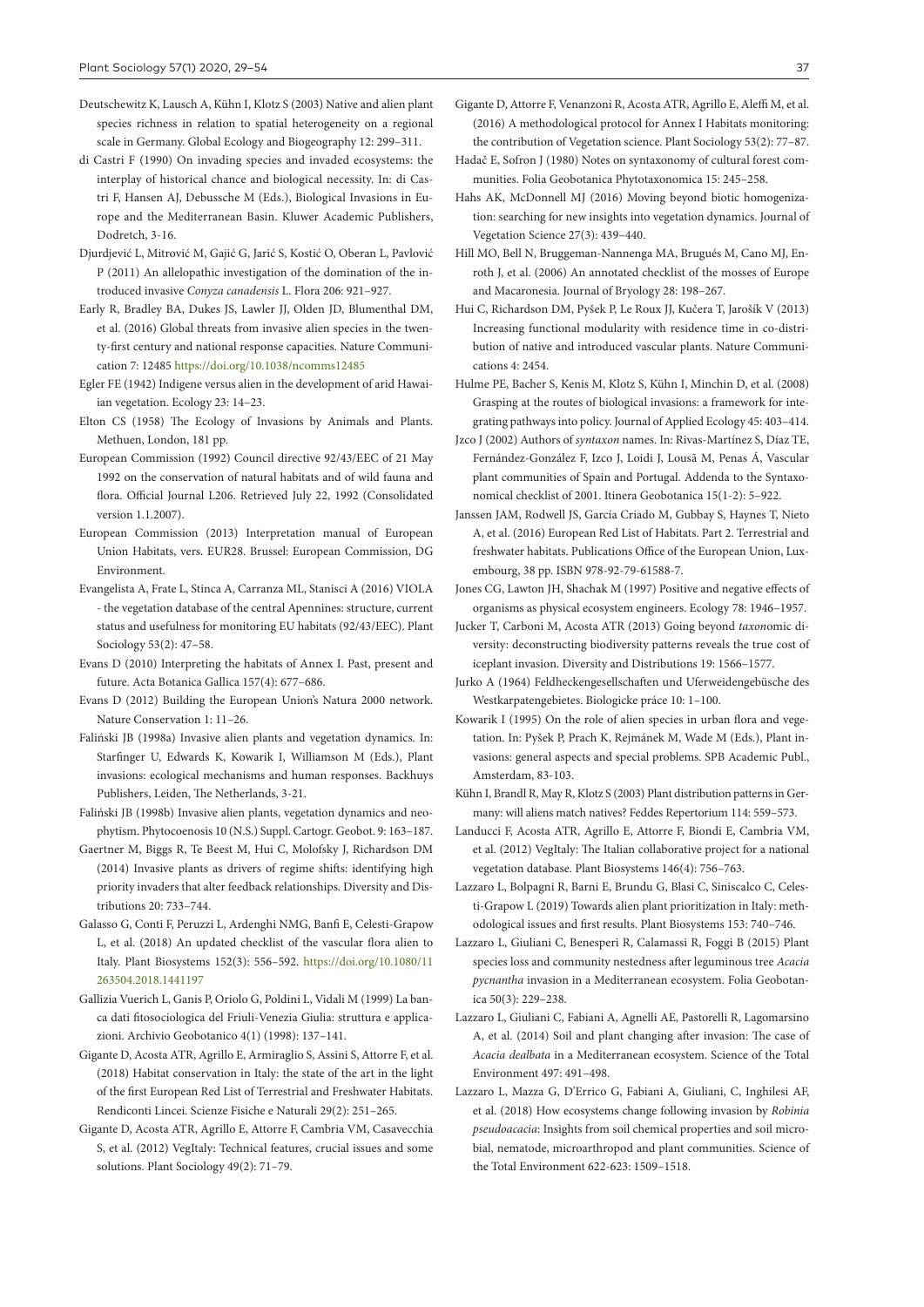- Lazzaro L, Viciani D, Dell'Olmo L, Foggi B (2017) Predicting risk of invasion in a Mediterranean island using niche modelling and valuable biota. Plant Biosystems 157(2): 361–370.
- Lonsdale WM (1999) Global patterns of plant invasions and the concept of invasibility. Ecology 80: 1522–1536.
- Lugo AE (2015) Forestry in the Anthropocene. Science 349(6250): 771.
- Lundholm JT, Larson DW (2004) Dominance as an overlooked measure of invader success. Biological Invasions 6: 505–510.
- Malavasi M, Acosta ATR, Carranza ML, Bartolozzi L, Basset A, Bassignana M, et al. (2018) Plant invasions in Italy: An integrative approach using the European LifeWatch infrastructure database. Ecological Indicators 91: 182–188.
- McKinney ML, Lockwood JL (1999) Biotic homogenization: a few winners replacing many losers in the next mass extinction. Trends in Ecology and Evolution 14: 450–453.
- Minissale P, Magro V, Raimondo FM (2019) Why did *Acanthus mollis*, native to West Mediterranean, become a so relevant artistic and symbolic element arising from ancient Greece? Flora Mediterranea 29: 119–128.
- Mucina L, Bültmann H, Dierßen K, Theurillat J-P, Raus T, Čarni A, et al. (2016) Vegetation of Europe: hierarchical floristic classification system of vascular plant, bryophyte, lichen, and algal communities. Applied Vegetation Science 19: 3–264.
- Myśliwy M (2014) Plant invasions across different habitat types at floristic survey. Applied Ecology and Environmental Research 12(1): 193–207.
- Olaczek R (1982) Synanthropization of phytocoenoses. Memorabilia Zoologica 37: 93–112.
- Parmesan C, Yohe G (2003) A globally coherent fingerprint of climate change impacts across natural systems. Nature 421: 37.
- Pearce F (2015) The new wild: why invasive species will be nature's salvation. Beacon press, Boston, 245 pp.
- Pellizzari M (2020) *Cyperus* sp. pl. vegetation in the eastern Po River. Plant Sociology 57(1).<https://doi.org/10.3897/pls2020571/06>
- Perkins LB, Nowak RS (2013) Invasion syndromes: hypotheses on relationships among invasive species attributes and characteristics of invaded sites. Journal of Arid Land 5(3): 275–283.
- Perna C, Burrows D (2005) Improved dissolved oxygen status following removal of exotic weed mats in important fish habitat lagoons of the tropical Burdekin River floodplain, Australia. Marine Pollution Bulletin 51: 138–148.
- Pignatti S, Mengarda F (1962) Un nuovo procedimento per l'elaborazione delle tabelle fitosociologiche. Acc. Naz. Lincei, Rend. cl. Sc. fis. mat. nat. (s.8) 32: 215–222.
- Pino J, Seguì JM, Alvarez N (2006) Invasibility of four plant communities in the Llobregat delta (Catalonia, NE of Spain) in relation to their historical stability. Hydrobiologia 570: 257–263.
- Pino J, Font X, De Cáceres M, Molowny-Horas R (2009) Floristic homogenization by native ruderal and alien plants in north-east Spain: the effect of environmental differences on a regional scale. Global Ecology and Biogeography 18(5): 563–574.
- Poldini L (1989) La vegetazione del Carso isontino e triestino. Ed. Lint, Trieste, 315 pp.
- Poldini L (1991) Atlante corologico delle piante vascolari nel Friuli-Venezia Giulia. Inventario floristico regionale. Regione Autonoma Friuli-Venezia Giulia - Direzione Regionale Foreste e Parchi, Università degli Studi di Trieste, Dipartimento di Biologia, Udine, 900 pp.
- Poldini L (2002) Nuovo atlante corologico delle piante vascolari nel Friuli Venezia Giulia. Regione Autonoma Friuli-Venezia Giulia - Azienda Parchi e Foreste regionale, Università degli Studi di Trieste, Dipartimento di Biologia, Udine, 529 pp.
- Poldini L (2009) Guide alla Flora IV. La diversità vegetale del Carso fra Trieste e Gorizia. Lo stato dell'ambiente. Le guide di Dryades 5 - Serie Florae IV (F - IV). Ed. Goliardiche, Trieste, 732 pp.
- Poldini L, Vidali M (1989) Studio dell'antropizzazione del Carso triestino e goriziano mediante l'uso della Banca Dati Floristica. Informatore Botanico Italiano 21(1-3): 224–234.
- Poldini L, Lagonegro M, Ganis P, Vidali M (1985) Flora computerizzata del Carso triestino e goriziano. In: Poldini L (Ed.), Studio naturalistico del Carso triestino e goriziano. Regione Autonoma Friuli-Venezia Giulia, Università di Trieste, Trieste, 39-52.
- Poldini L, Martini F, Ganis P, Vidali M (1991) Floristic databanks and the phytogeographic analysis of a territory. An example concerning northeastern Italy. In: Nimis PL, Crovello TJ (Eds.), Quantitative Approaches to Phytogeography. Tasks for Vegetation Science 24. Kluwer Academic Publishes, The Hague - Boston – London, 159-181.
- Poldini L, Rizzi Longo L, Pizzulin Sauli M (1999) Le cenosi sinantropiche di Trieste. I. Indagine sui biotopi antropizzati lungo la direttrice dello scirocco. Bollettino della Società Adriatica di Scienze in Trieste 78(1997-98): 227–276.
- Poponessi S, Aleffi M, Gigante D, Venanzoni R (2016) Updates on the bryophyte flora of the lowland woods and temporary ponds west of Lake Trasimeno (Central Italy). Flora Mediterranea 26: 151–162.
- Poponessi S, Aleffi M, Maneli F, Venanzoni R, Gigante D (2018) Bryophytic vegetation of fragile and threatened ecosystems: the case of the Mediterranean temporary ponds in inland Central Italy. Plant Sociology 55(1): 31–44.
- Prisco I, Stanisci A, Acosta ATR (2016) Mediterranean dunes on the go: Evidence from a short term study on coastal herbaceous vegetation. Estuarine, Coastal and Shelf Science 182: 40–46.
- Puglisi M, Minissale P, Sciandrello S, Privitera M (2016) The bryophyte vegetation of the Mediterranean temporary ponds in Italy. Plant Sociology 52(2): 69–78.
- Pyšek P, Chytrý M (2014) Habitat invasion research: where vegetation science and invasion ecology meet. Journal of Vegetation Science 25: 1181–1187.
- Pyšek P, Prach K, (1993) Plant invasion and the role of riparian habitats: a comparison of four species alien to central Europe. Journal of Biogeography 20: 413–420.
- Pyšek P, Richardson DM (2006) The biogeography of naturalization in alien plants. Journal of Biogeography 33: 2040–2050.
- Pyšek P, Chytrý M, Jarosík V (2010a) Habitats and land-use as determinants of plant invasions in the temperate zone of Europe. In: Perrings C, Mooney HA, Williamson M (Eds.), Bioinvasions and globalization: ecology, economics, management and policy. Oxford University Press, Oxford, UK, 66-79.
- Pyšek P, Jarošik V. Kucera T (2002) Patterns of invasion in temperate nature reserves. Biological Conservation 104: 13–24.
- Pyšek P, Jarošik V, Chytrý M, Kropác Z, Tichý L, Wild J (2005) Alien plants in temperate weed communities: prehistoric and recent invaders occupy different habitats. Ecology 86: 772–785.
- Pyšek P, Jarošik V, Hulme PE, Kuehn I, Wild J, Arianoutsou M, et al. (2010b). Disentangling the role of environmental and human pressures on biological invasions across Europe. Proceedings of the National Academy of Sciences USA 107: 12157–12162.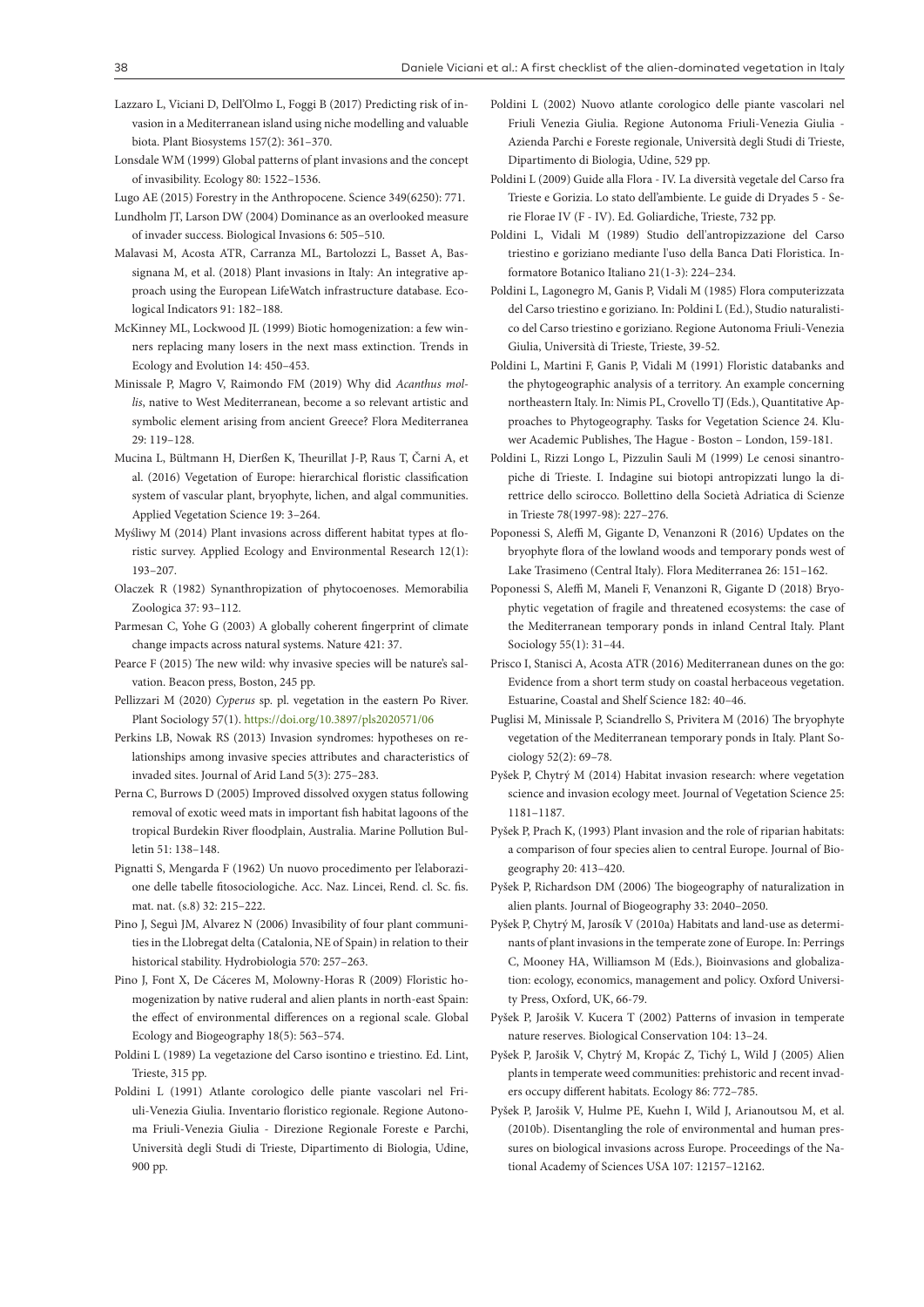- Pyšek P, Jarošík V, Hulme PE, Pergl J, Hejda M, Schaffner Vilà M (2012) A global assessment of alien invasive plant impacts on resident species, communities and ecosystems: the interaction of impact measures, invading species' traits and environment. Global Change Biology18: 1725–1737.
- Pyšek P, Lambdon PW, Arianoutsou M, Kühn I, Pino J, Winter M (2009) Alien Vascular Plants of Europe. In: DAISIE, Handbook of alien species in Europe. Springer, Dordrecht, The Netherlands, 43-61.
- Rauchich J, Reader RJ (1999) An experimental study of wetland invisibility by purple loosestrife (*Lythrum salicaria*). Canadian Journal of Botany 77: 1499–1503.
- Rejmánek M (1989) Invasibility of plant communities. In: Drake JA, Mooney HA, di Castri F, Groves RH, Kruger FJ, Rejmánek M, Williamson M (Eds.), Biological invasions: a global perspective. Wiley, Chichester, UK, 369-388.
- Rejmánek M, Richardson DM, Pyšek P (2005) Plant invasions and invasibility of plant communities. In: Van der Maarel E (Ed.), Vegetation Ecology. Blackwell, Oxford, 332-355.
- Ricciardi A, MacIsaac HJ (2011) Impacts of Biological Invasions on Freshwater Ecosystems. In: Richardson DM (Ed.), Fifty Years of Invasion Ecology: The Legacy of Charles Elton. Wiley-Blackwell, Chichester, 211-224.
- Ricciardi A, Ryan R (2018) The exponential growth of invasive species denialism. Biological Invasions 20(3): 549–553.
- Richardson DM (Ed.) (2011) Fifty Years of Invasion Ecology: The Legacy of Charles Elton. Wiley-Blackwell, Chichester.
- Richardson DM, Pyšek P (2006) Plant invasions: merging the concepts of species invasiveness and community invasibility. Progress in Physical Geography 30: 409–431.
- Richardson DM, Ricciardi J (2013) Misleading criticisms of invasion science: a field guide. Diversity and Distributions 19: 1461–1467.
- Richardson DM, Carruthers J, Hui C, Impson FA, Miller JT, Robertson MP, et al. (2011) Human-mediated introductions of Australian acacias - a global experiment in biogeography. Diversity and Distributions 17: 771–787.
- Richardson DM, Pyšek P, Rejmanek M, Barbour MG, Panetta FD, West CJ (2000) Naturalization and invasion of alien plants: concepts and definitions. Diversity and Distributions 6: 93–107.
- Rommens W, Maes J, Dekeza N, Inghelbrecht P, Nhiwatiwa T, Holsters E, et al. (2003) The impact of water hyacinth (*Eichhornia crassipes*) in a eutrophic subtropical impoundment (Lake Chivero, Zimbabwe). I. Water quality. Archiv für Hydrobiologie 158: 373–388.
- Rouget M, Hui C, Renteria J, Richardson DM, Wilson JRU (2015) Plant invasions as a biogeographical assay: Vegetation biomes constrain the distribution of invasive alien species assemblages. South African Journal of Botany 101: 24–31.
- Russell JC, Blackburn TM (2017) The rise of invasive species denialism. Trends in Ecology and Evolution 32(1): 3–6.
- Santoro R, Jucker T, Carboni M, Acosta ATR (2012) Patterns of plant community assembly in invaded and non-invaded communities along a natural environmental gradient. Journal of Vegetation Science 23(3): 483–494.
- Sarmati S, Bonari G, Angiolini C (2019) Conservation status of Mediterranean coastal dune habitats: anthropogenic disturbance may hamper habitat assignment. Rendiconti Lincei Scienze Fisiche e Naturali 30(3): 623–636.
- Schmitz DC, Simberloff D, Hofstetter RH, Haller W, Sutton D (1997) The ecological impact of nonindigenous plants. In: Simberloff D,

Schmitz DC, Brown TC (Eds.), Strangers in Paradise: Impact and Management of Nonindigenous Species in Florida. Island Press, Washington D.C., 39-61.

- Seebens H, Blackburn TM, Dyer EE, Genovesi P, Hulme PE, Jeschke JM, et al. (2017) No saturation in the accumulation of alien species worldwide. Nature Communications 8: 14435.
- Seebens H, Blackburn TM, Dyer EE, Genovesi P, Hulme PE, Jeschke JM, et al. (2018) Global rise in emerging alien species results from increased accessibility of new source pools. Proceedings of the National Academy of Sciences USA 115(10): E2264-E2273.
- Sîrbu C, Oprea A (2011) Contribution to the study of plant communities dominated by *Ailanthus altissima* (Mill.) Swingle, in the Eastern Romania (Moldavia). Cercetări Agronomice în Moldova 44(3/147): 51–74.
- Sitzia T., Campagnaro T, Kotze DJ, Nardi S, Ertani A (2018) The invasion of abandoned fields by a major alien tree filters understory plant traits in novel forest ecosystems. Scientific Reports 8(1): 1–10.
- Smith MD, Wilcox JC, Kelly T, Knapp AK (2004) Dominance not richness determines invasibility of tallgrass prairie. Oikos 106: 253–262.
- Souza-Alonso P, Guisande-Collazo A, Lechuga-Lago Y, González L (2019) The necessity of surveillance: medium-term viability of *Carpobrotus edulis* propagules after plant fragmentation. Plant Biosystems 153(5): 736–739.
- Sperandii MG, Prisco I, Acosta ATR (2018) Hard times for Italian coastal dunes: insights from a diachronic analysis based on random plots. Biodiversity and Conservation 27: 633–646.
- Stinca A, Chianese G, D'Auria G, Del Guacchio E, Fascetti S, Perrino EV, et al. (2017) New alien vascular species for the flora of southern Italy. Webbia 72(2): 295–301.
- Stinca A, Chirico GB, Incerti G, Bonanomi G (2015) Regime Shift by an Exotic Nitrogen-Fixing Shrub Mediates Plant Facilitation in Primary Succession. PLoS ONE 10(4): e0123128.
- Theurillat JP, Willner W, Fernández-González F, Bültmann H, Čarni A, Gigante D, et al. (2020) International Code of Phytosociological Nomenclature. 4th edition. Applied Vegetation Science. doi: 10.1111/ avsc.12491
- Ubaldi D (2003) Flora, fitocenosi e ambiente. Elementi di Geobotanica e Fitosociologia. Clueb, Bologna, 334 pp.
- Uboni C, Tordoni E, Brandmayr P, Battistella S, Bragato G, Castello M, et al. (2019) Exploring cross-*taxon* congruence between carabid beetles (*Coleoptera*: *Carabidae*) and vascular plants in sites invaded by *Ailanthus altissima* versus non-invaded sites: The explicative power of biotic and abiotic factors. Ecological Indicators 103: 145–155.
- Valley RD, Bremigan MT (2002) Effect of macrophyte bed architecture on largemouth bass foraging: implications of exotic macrophyte invasions. Transactions of the American Fisheries Society 131: 234–244.
- Van Kleunen M, Dawson W, Maurel N (2015) Characteristics of successful alien plants. Molecular Ecology 24: 1954–1968.
- Viciani D, Dell'Olmo L, Ferretti G, Lazzaro L, Lastrucci L, Foggi B (2016) Detailed Natura 2000 and Corine Biotopes habitat maps of the island of Elba (Tuscan Archipelago, Italy). Journal of Maps 12(3): 492–502.
- Vilà M, Hulme PE (Eds.) (2017) Impact of biological invasions on ecosystem services. Vol. 12. Springer, Cham, Switzerland.
- Vilà M, Espinar JL, Hejda M, Hulme PE, Jarošík V, Maron JL, et al. (2011) Ecological impacts of invasive alien plants: a meta-analysis of their effects on species, communities and ecosystems. Ecology Letters 14(7): 702–708.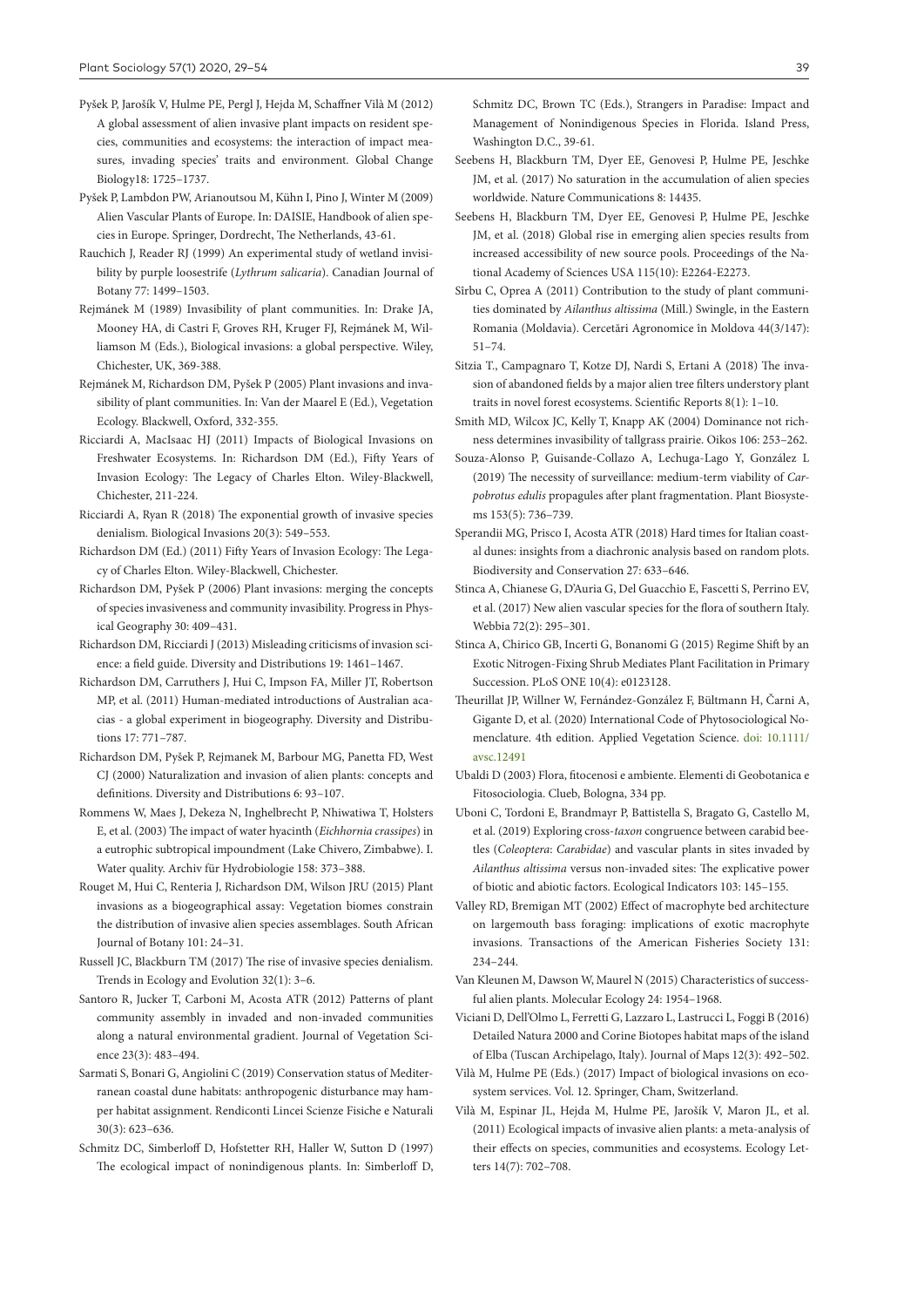- Vítková M, Kolbek J (2010) Vegetation classification and synecology of Bohemian *Robinia pseudacacia* stands in a Central European context. Phytocoenologia 40(2-3): 205–241.
- Vítková M, Müllerová J, Sádlo J, Pergl J, Pyšek P (2017) Black locust (*Robinia pseudoacacia*) beloved and despised: A story of an invasive tree in Central Europe. Forest Ecology and Management 384: 287–302.
- Vitousek PM (1986) Biological invasions and ecosystem properties: can species make a difference? In: Mooney HA, Drake J (Eds.), Ecology of biological invasions of North America and Hawaii. Springer Verlag, New York, 163-176.
- Vitousek PM, D'Antonio CM, Loope LL, Rejmanek M, Westbrooks R (1997) Introduced species: a significant component of human-caused global change. New Zealand Journal of Ecology 21: 1–16.
- Walter J, Essl F, Englisch T, Kiehn M (2005) Neophytes in Austria: habitat preferences and ecological effects. Neobiota 6: 13–25.
- Weber E (2003) Invasive plant species of the world: a reference guide to environmental weeds. CAB International Publ., Wallingford.
- Weber HE, Moravec J, Theurillat JP (2000) International Code of Phytosociological Nomenclature. 3rd edition. Journal of Vegetation Science 11: 739–768.

Williamson M (1996) Biological invasions. Chapman and Hall, London.

- Wilson SJ, Ricciardi A (2009) Epiphytic macroinvertebrate communities on Eurasian watermilfoil (*Myriophyllum spicatum*) and native milfoils *Myriophyllum sibiricum* and *Myriophyllum alterniflorum* in eastern North America. Canadian Journal of Fisheries and Aquatic Sciences 66: 18–30.
- Wilson JRU, Richardson DM, Rouget M, Procheş Ş, Amis MA, Henderson L, Thuiller W (2007) Residence time and potential range: crucial considerations in modelling plant invasions. Diversity and Distributions 13: 11–22.

### Appendixes

Appendix I – Alien-dominated and co-dominated plant communities in Italy (*Syntaxa* authors are abbreviated according to Izco 2002)

| <b>Class</b> | Order | <b>Alliance</b> | Association/Phytocoenon                                         | Reference number<br>in the specific<br>bibliographical list<br>of Supplement 1 |
|--------------|-------|-----------------|-----------------------------------------------------------------|--------------------------------------------------------------------------------|
|              |       |                 | 2 LEMNETEA MINORIS O. Bolòs & Masclans 1955                     |                                                                                |
|              |       |                 | 2.1 LEMNETALIA MINORIS O. Bolòs & Masclans 1955                 |                                                                                |
|              |       |                 | Lemna minuta community                                          | 115                                                                            |
|              |       |                 | 2.1.1 Lemnion minoris O. Bolòs & Masclans 1955                  |                                                                                |
|              |       |                 | Azollo filiculoidis-Lemnetum minuscolae Felzines & Loiseau 1991 | 82, 83, 90                                                                     |
|              |       |                 | Ceratophyllo-Azolletum filiculoidis Nedelcu 1967                | 56, 58                                                                         |
|              |       |                 | Lemna minuta community                                          | 110                                                                            |
|              |       |                 | Lemnetum minuto-gibbae Liberman Cruz, Pedrotti & Venanzoni 1988 | 56                                                                             |
|              |       |                 | Lemno-Azolletum filiculoidis Br.-Bl. 1952                       | 40, 115                                                                        |
|              |       |                 | 3 POTAMETEA PECTINATI Klika in Klika & V. Novák 1941            |                                                                                |
|              |       |                 | 3.1 POTAMETALIA PECTINATI Koch 1926                             |                                                                                |
|              |       |                 | 3.1.1 Potamion pectinati (Koch 1926) Libbert 1931               |                                                                                |
|              |       |                 | Callitricho-Elodeetum canadensis Passarge 1964 ex Passarge 1994 | 39                                                                             |
|              |       |                 | Elodea canadensis and Potamogeton crispus community             | 91                                                                             |
|              |       |                 | Elodea nuttallii community                                      | 28                                                                             |
|              |       |                 | Elodeo-Potametum crispi (Pignatti 1953) Passarge 1994           | 40                                                                             |
|              |       |                 | Elodeo-Ranunculetum Richard 1975                                | 114                                                                            |
|              |       |                 | Lagarosiphon major community                                    | 28                                                                             |
|              |       |                 | Myriophyllum aquaticum community                                | 64                                                                             |
|              |       |                 | Potametum crispi Soó 1927 Myriophyllum aquaticum variant        | 64                                                                             |
|              |       |                 | Potametum lucentis Hueck 1931 Lagarosiphon major variant        | 116                                                                            |
|              |       |                 | 3.1.2 Nymphaeion albae Oberdorfer 1957                          |                                                                                |
|              |       |                 | Hydrocotyletum ranunculoidis Corbetta & Lorenzoni 1976          | 42                                                                             |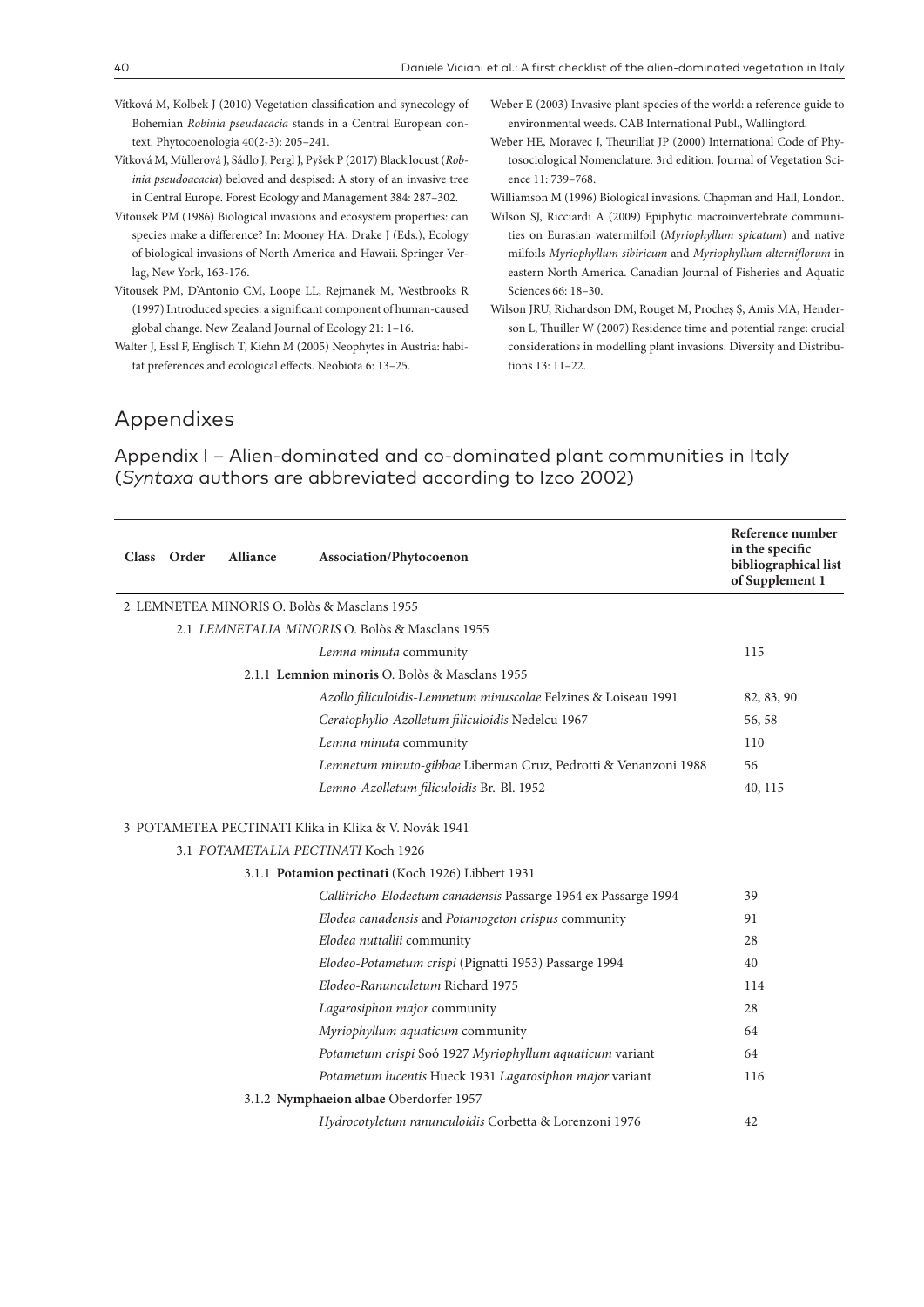| Class Order | Alliance | Association/Phytocoenon                                                                                                                                     | Reference number<br>in the specific<br>bibliographical list<br>of Supplement 1        |
|-------------|----------|-------------------------------------------------------------------------------------------------------------------------------------------------------------|---------------------------------------------------------------------------------------|
|             |          | 3.1.3 Ranunculion aquatilis Passarge 1964                                                                                                                   |                                                                                       |
|             |          | Callitriche stagnalis and Myriophyllum aquaticum community                                                                                                  | 64                                                                                    |
|             |          | Lemno-Callitrichetum cophocarpae (Mierwald 1988) Passarge 1992<br>Myriophyllum aquaticum variant                                                            | 64                                                                                    |
|             |          | 12 BIDENTETEA TRIPARTITAE Tüxen, Lohmeyer & Preising ex Von Rochow 1951                                                                                     |                                                                                       |
|             |          | 12.1 BIDENTETALIA TRIPARTITAE Br.-Bl. & Tüxen ex Klika in Klika & Hadac 1944                                                                                |                                                                                       |
|             |          | 12.1.1 Bidention tripartitae Nordhagen 1940                                                                                                                 |                                                                                       |
|             |          | Bidens frondosus community                                                                                                                                  | 57                                                                                    |
|             |          | Bidenti-Polygonetum mitis (Von Rochow 1951) Tüxen 1979<br>Bidens frondosa variant                                                                           | 126                                                                                   |
|             |          | Bidenti-Polygonetum mitis (Von Rochow 1951) Tüxen 1979<br>echinochloetosum crus-galli Baldoni & Biondi 1993                                                 | 15                                                                                    |
|             |          | Polygonetum hydropiperis Passarge 1965 Bidens frondosus facies                                                                                              | 61                                                                                    |
|             |          | Xanthio italici-Polygonetum persicariae O. Bolòs 1957                                                                                                       | 61,60                                                                                 |
|             |          | Xanthio italici-Persicarietum maculosae O. Bolòs 1957 nom. mut. propos.<br>Abutilon theophrasti variant                                                     | 59                                                                                    |
|             |          | Xanthium orientale subsp. italicum community                                                                                                                | 46                                                                                    |
|             |          | 12.1.2 Chenopodion rubri (Tüxen 1960) Hilbig & Jage 1972                                                                                                    |                                                                                       |
|             |          | Cyperetum esculenti Wisskirchen 1995                                                                                                                        | 62                                                                                    |
|             |          | Polygono-Xanthietum italici Pirola & Rossetti 1974                                                                                                          | 1, 7, 13, 20, 29, 38,<br>43, 44, 46, 53, 55,<br>63, 68, 70, 75, 76,<br>81, 92, 94, 95 |
|             |          | Polygono-Xanthietum italici Pirola & Rossetti 1974<br>Ambrosia artemisiifolia variant                                                                       | $\overline{4}$                                                                        |
|             |          | 16 PHRAGMITO AUSTRALIS-MAGNOCARICETEA ELATAE Klika in Klika & V. Novák 1941                                                                                 |                                                                                       |
|             |          | 16.1 PHRAGMITETALIA AUSTRALIS Koch 1926                                                                                                                     |                                                                                       |
|             |          | 16.1.1 Phragmition communis Koch 1926                                                                                                                       |                                                                                       |
|             |          | Scirpetum maritimi (Christiansen 1934) Tüxen 1937<br>Paspalum distichum variant                                                                             | 60                                                                                    |
|             |          | 16.3 MAGNOCARICETALIA ELATAE Pignatti 1953                                                                                                                  |                                                                                       |
|             |          | 16.3.1 Magnocaricion elatae Koch 1926                                                                                                                       |                                                                                       |
|             |          | Cyperus eragrostis community                                                                                                                                | 16                                                                                    |
|             |          | Cyperus glomeratus community                                                                                                                                | 43                                                                                    |
|             |          | 16.5 NASTURTIO OFFICINALIS-GLYCERIETALIA FLUITANTIS Pignatti 1953                                                                                           |                                                                                       |
|             |          | 16.5.1 Glycerio fluitantis-Sparganion neglecti Br.-Bl. & Sissingh in Boer 1942                                                                              |                                                                                       |
|             |          | Eleocharitetum palustris Schennikov 1919<br>paspaletosum paspaloidis Biondi et al. 2002                                                                     | 25                                                                                    |
|             |          | 20 EUPHORBIO PARALIAE-AMMOPHILETEA AUSTRALIS Géhu & Rivas-Martínez in Rivas-Martínez,<br>Asensi, Díaz-Garretas, Molero, Valle, Cano, Costa & T.E. Díaz 2011 |                                                                                       |
|             |          | 20.1 AMMOPHILETALIA AUSTRALIS Br.-Bl. 1933                                                                                                                  |                                                                                       |
|             |          | 20.1.1 Ammophilion australis Br.-Bl. 1933 em. Géhu & Géhu-Franck 1988                                                                                       |                                                                                       |
|             |          | Carpobrotus acinaciformis community                                                                                                                         | 88                                                                                    |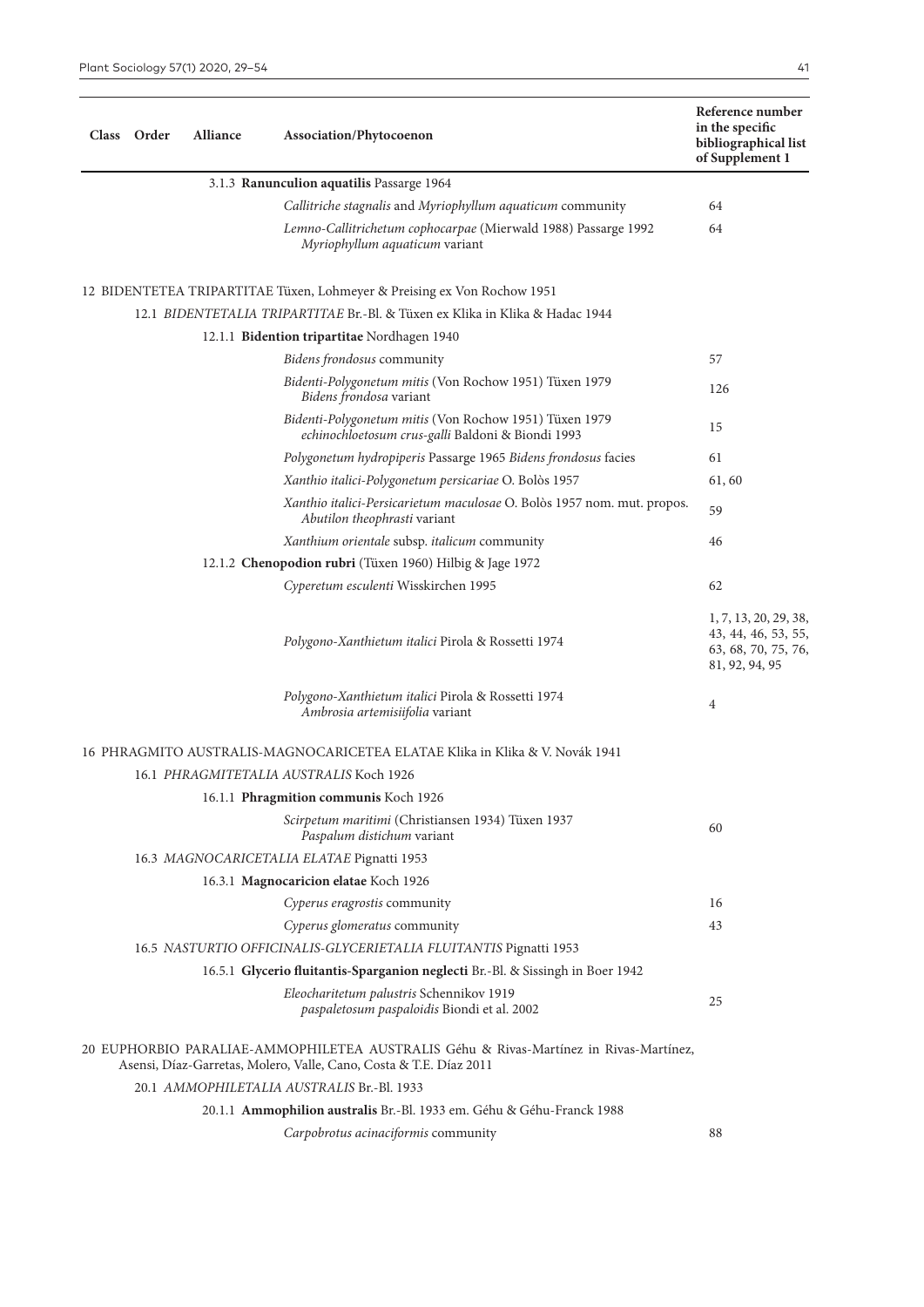| Class Order | <b>Alliance</b>        | Association/Phytocoenon                                                                                                                           | Reference number<br>in the specific<br>bibliographical list<br>of Supplement 1 |
|-------------|------------------------|---------------------------------------------------------------------------------------------------------------------------------------------------|--------------------------------------------------------------------------------|
|             |                        | Carpobrotus edulis community                                                                                                                      | 88                                                                             |
|             |                        | Xanthietum-Ammophiletum Pignatti 1953                                                                                                             | 91                                                                             |
|             |                        | 21 CAKILETEA MARITIMAE Tüxen & Preising ex Br.-Bl. & Tüxen 1952                                                                                   |                                                                                |
|             |                        | 21.1 EUPHORBIETALIA PEPLIS Tüxen 1950                                                                                                             |                                                                                |
|             |                        | 21.1.1 Euphorbion peplis Tüxen 1950                                                                                                               |                                                                                |
|             |                        | Cakilo-Xanthietum italici Pignatti 1953                                                                                                           | 1, 9, 12, 38, 91, 93                                                           |
|             |                        | Salsolo kali-Cakiletum maritimae Costa et Mansanet 1981 corr. Rivas-<br>Martínez et al. 1992<br>xanthietosum (Pignatti 1953) Géhu & Scoppola 1984 | 17, 24, 48, 70,<br>91,106                                                      |
|             |                        | Xanthio italici-Cenchretum incerti Biondi, Brugiapaglia, Allegrezza &<br>Ballelli 1992                                                            | 24, 100, 109                                                                   |
|             |                        | Xanthio italici-Cenchretum longispini Poldini et al. 1999                                                                                         | 100, 106                                                                       |
|             | 1973 em. Sissingh 1974 | 22 HELICHRYSO-CRUCIANELLETEA MARITIMAE (Sissingh 1974) Géhu, Rivas-Martínez & & Tüxen                                                             |                                                                                |
|             | Sissingh 1974          | 22.1 HELICHRYSO-CRUCIANELLETALIA MARITIMAE Géhu, Rivas-Martínez & Tüxen 1973 em.                                                                  |                                                                                |
|             |                        | 22.1.1 Crucianellion maritimae Rivas Goday & Rivas-Martínez 1958                                                                                  |                                                                                |
|             |                        | Crucianello-Helichrysetum microphylli Bartolo, Brullo, De Marco, Dinelli,<br>Signorello & Spampinato 1992 Carpobrotus acinaciformis variant       | 125                                                                            |
|             |                        | Ephedro-Helichrysetum microphylli Valsecchi & Bagella 1991<br>Carpobrotus acinaciformis variant                                                   | 125                                                                            |
|             |                        | 31 PARIETARIETEA JUDAICAE Oberdorfer 1977                                                                                                         |                                                                                |
|             |                        | 31.1 TORTULO-CYMBALARIETALIA Segal 1969                                                                                                           |                                                                                |
|             |                        | 31.1.1 Parietarion judaicae Segal 1969                                                                                                            |                                                                                |
|             |                        | Cheiranthetum cheirii Segal 1962                                                                                                                  | 46                                                                             |
|             |                        | Erigeronetum karvinskiani Oberdorfer 1969                                                                                                         | 46, 54, 70                                                                     |
|             |                        | 33 THLASPIETEA ROTUNDIFOLII Br.-Bl. 1948                                                                                                          |                                                                                |
|             |                        | 33.6 EPILOBIETALIA FLEISCHERI Moor 1958                                                                                                           |                                                                                |
|             |                        | Oenothera biennis and Scrophularia canina community                                                                                               | 114                                                                            |
|             |                        | 34 ARTEMISIETEA VULGARIS Lohmeyer, Preising & Tüxen ex Von Rochow 1951                                                                            |                                                                                |
|             |                        | Sporobolus vaginiflorus community                                                                                                                 | 104                                                                            |
|             |                        | Senecio mikanioides community                                                                                                                     | 101                                                                            |
|             |                        | Helianthus tuberosus community                                                                                                                    | 99, 104                                                                        |
|             |                        | Solidago gigantea community                                                                                                                       | 70, 120                                                                        |
|             |                        | Senecio inaequidens community                                                                                                                     | 99                                                                             |
|             |                        | 34.1 ARCTIO LAPPAE-ARTEMISIETALIA VULGARIS Dengler 2002                                                                                           |                                                                                |
|             |                        | 34.1.1 Arction lappae Tüxen 1937                                                                                                                  |                                                                                |
|             |                        | Artemisietum verlotorii Lang 1973                                                                                                                 | 41, 99, 101                                                                    |
|             |                        | Arundo donax community                                                                                                                            | 43                                                                             |
|             |                        | Saponario-Artemisietum verlotorum Biondi & Baldoni 1993                                                                                           | 15, 63, 72                                                                     |
|             |                        | Sileno albae-Acanthetum mollis Biondi, Allegrezza & Filigheddu 1990                                                                               | 21                                                                             |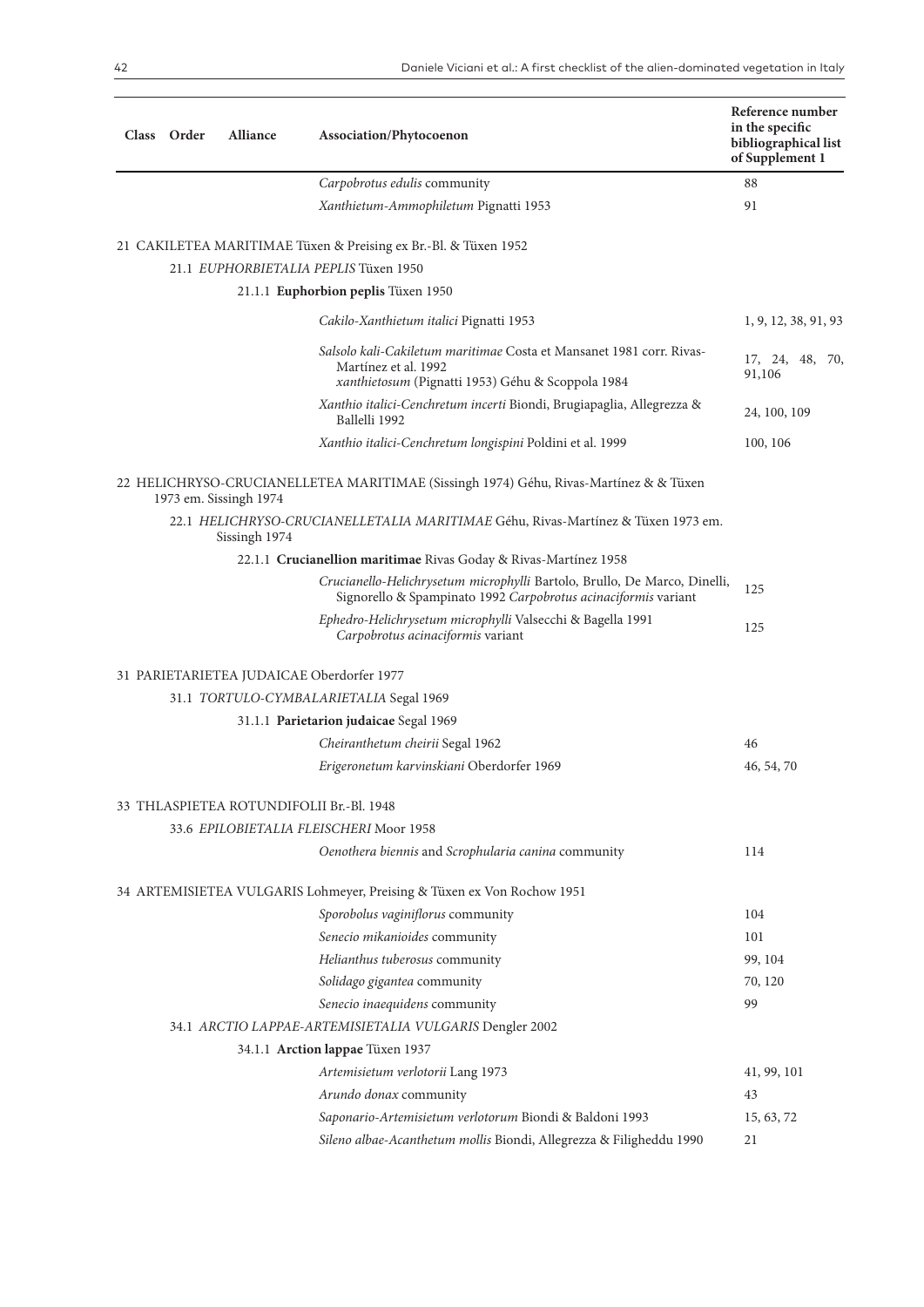**Class Order Alliance Association/Phytocoenon**

| Order | <b>Alliance</b> | Association/Phytocoenon                                                                | Reference number<br>in the specific<br>bibliographical list<br>of Supplement 1 |
|-------|-----------------|----------------------------------------------------------------------------------------|--------------------------------------------------------------------------------|
|       |                 | 34.2 AGROPYRETALIA INTERMEDII-REPENTIS Oberdorfer, Müller & Görs in Müller & Görs 1969 |                                                                                |
|       |                 | 34.2.1 Convolvulo arvensis-Agropyrion repentis Görs 1966                               |                                                                                |
|       |                 | Artemisia verlotiorum community                                                        | 13, 127                                                                        |
|       |                 | Sorghum halepense community                                                            | 46                                                                             |
|       |                 | 34.4 BRACHYPODIO RAMOSI-DACTYLETALIA HISPANICAE Biondi, Filigheddu & Farris 2001       |                                                                                |
|       |                 | 34.4.4 Bromo-Oryzopsion miliaceae O. Bolòs 1970                                        |                                                                                |
|       |                 | Boerhaavio-Oryzopsietum miliaceae Brullo 1984                                          | 33                                                                             |
|       |                 | 34.5 ONOPORDETALIA ACANTHII Br.-Bl. & Tüxen ex Klika in Klika & Hadač 1944             |                                                                                |
|       |                 | Reynoutria japonica community                                                          | 118                                                                            |
|       |                 | Artemisia verlotiorum community                                                        | 104                                                                            |
|       |                 | Helianthus tuberosus community                                                         | 29                                                                             |
|       |                 | Senecio inaequidens community                                                          | 29                                                                             |
|       |                 | Solidago gigantea community                                                            | 29                                                                             |
|       |                 | 34.5.1 Onopordion acanthii Br.-Bl. in Br.-Bl., Gajewski, Wraber & Walas 1936           |                                                                                |
|       |                 | Erigeron canadense and Broussonetia papyrifera community                               | 91                                                                             |
|       |                 | 34.5.2 Dauco carotae-Melilotion albi Görs 1966                                         |                                                                                |
|       |                 | Artemisia verlotiorum community                                                        | 47, 118                                                                        |
|       |                 | Artemisio absinthii-Senecionetum inaequidentis Pirone 2001                             | 45, 96                                                                         |
|       |                 | Echio-Melilotetum Tüxen 1947<br>Senecio inaequidens and Erigeron annuus variant        | 30                                                                             |
|       |                 | Echio-Melilotetum Tüxen 1947 Oenothera biennis (aggr.) variant                         | 31                                                                             |
|       |                 | Erigeron annuus community                                                              | 78                                                                             |
|       |                 | Helianthus tuberosus community                                                         | 29                                                                             |

*Oenothera biennis* community 123 *Senecio inaequidens* community 29, 31, 129

*Solidago gigantea* community 29

rtauo pychocephan-iviconanetum giaucae Bionui, biasi, brugiapaglia, 23<br>Fogu & Mossa 1994

*Heteranthera* sp.pl. community 39

*Nicotiano glaucae-Ricinetum communis* (Br.-Bl. & Maire 1924) de Foucault <sup>1993</sup> 37, 87 *Polycarpo-Nicotianetum glaucae* Sunding 1972 37

*Carduo pycnocephali-Nicotianetum glaucae* Biondi, Blasi, Brugiapaglia,

34.6 *CARTHAMETALIA LANATI* Brullo in Brullo & Marcenò 1985 34.6.2 **Onopordion illyrici** Oberdorfer 1954

37 PEGANO HARMALAE-SALSOLETEA VERMICULATAE Br.-Bl. & O. Bolòs 1958

Loidi 1999

36.1 *CYPERO DIFFORMIS-ECHINOCHLOETALIA ORYZOIDIS* O. Bolòs & Masclans 1955 36.1.1 **Oryzo sativae-Echinochloion oryzoidis** O. Bolòs & Masclans 1955

37.2 *NICOTIANO GLAUCAE-RICINETALIA COMMUNIS* Rivas-Martínez, Fernández-González &

37.2.1 **Nicotiano glaucae-Ricinion communis** Rivas-Martínez, Fernández-González &

36 ORYZETEA SATIVAE Miyawaki 1960

Loidi 1999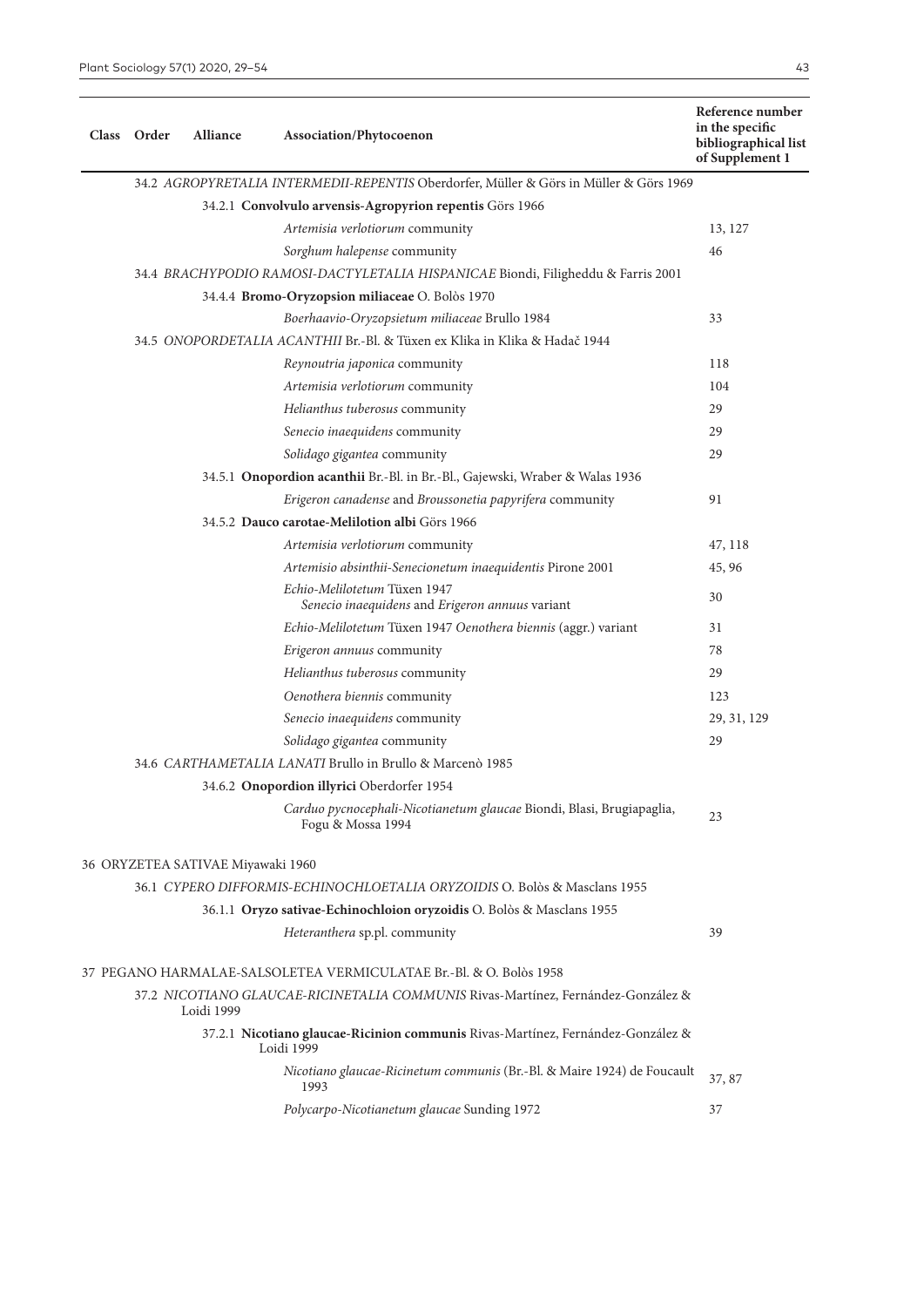| Class Order | Alliance                     | Association/Phytocoenon                                                                                                               | Reference number<br>in the specific<br>bibliographical list<br>of Supplement 1 |
|-------------|------------------------------|---------------------------------------------------------------------------------------------------------------------------------------|--------------------------------------------------------------------------------|
|             |                              | 38 POLYGONO ARENASTRI-POETEA ANNUAE Rivas-Martínez 1975 corr. Rivas-Martínez, Báscones, T.E.<br>Diáz, Fernández-González & Loidi 1991 |                                                                                |
|             |                              | Eleusinetum indicae (Slavnic 1951) Pignatti 1953                                                                                      | 30                                                                             |
|             |                              | Euphorbio-Oxalidetum corniculatae Lorenzoni 1964                                                                                      | 30                                                                             |
|             |                              | 38.2 SAGINO APETALAE-POLYCARPETALIA TETRAPHYLLI de Foucault 2010                                                                      |                                                                                |
|             |                              | 38.2.1 Polycarpion tetraphylli Rivas-Martínez 1975                                                                                    |                                                                                |
|             |                              | Eleusine indica community                                                                                                             | 91                                                                             |
|             |                              | Eleusinetum indicae (Slavnic 1951) Pignatti 1953                                                                                      | 46, 70, 99, 104                                                                |
|             |                              | Euphorbietum maculatae Poldini 1989                                                                                                   | 70, 99, 101, 104                                                               |
|             |                              | Euphorbio-Oxalidetum corniculatae Lorenzoni 1964                                                                                      | 38, 99, 101                                                                    |
|             |                              | 39 STELLARIETEA MEDIAE Tüxen, Lohmeyer & Preising ex Von Rochow 1951                                                                  |                                                                                |
|             | Sissingh 1946) O. Bolòs 1962 | 39a.3 SOLANO NIGRI-POLYGONETALIA CONVOLVULI (Sissingh in Westhoff, Dijk, Passchier &                                                  |                                                                                |
|             |                              | 39a.3.1 Digitario ischaemi-Setarion viridis Sissingh in Westhoff, Dijk, Passchier &<br>Sissingh 1946                                  |                                                                                |
|             |                              | Amarantho-Chenopodietum albi (Morariu 1943) Soó 1957                                                                                  | 101                                                                            |
|             |                              | Amarantho-Digitarietum sanguinalis Pignatti 1953                                                                                      | 67, 71, 91, 101                                                                |
|             |                              | Chenopodium album and Amaranthus retroflexus community                                                                                | 99                                                                             |
|             |                              | Cynodonto-Sorghetum halepensis (Laban 1974) Kojic 1979                                                                                | 38                                                                             |
|             |                              | Echinochloo-Setarietum pumilae Felföldy 1942 corr. Mucina 1993<br>xanthietosum italici Poldini et al. 1998                            | 105                                                                            |
|             |                              | Oxalido-Chenopodietum polyspermi (Br.-Bl. 1921) Sissingh (1942) 1946 (*)                                                              | 66, 67, 91                                                                     |
|             |                              | Oxalido-Chenopodietum polyspermi (Br.-Bl. 1921) Sissingh (1942) 1946<br>Galinsoga parviflora (*) subassociation                       | 66                                                                             |
|             |                              | Panico sanguinalis-Polygonetum persicariae Pignatti 1953<br>sorghetosum halepensis Baldoni 1995 (*)                                   | 14                                                                             |
|             |                              | Panico sanguinalis-Polygonetum persicariae Pignatti 1953<br>Acalypha virginica (*) facies                                             | 67                                                                             |
|             |                              | Panico sanguinalis-Polygonetum persicariae Pignatti 1953<br>Echinochloa oryzoides (*) facies                                          | 66                                                                             |
|             |                              | Panico sanguinalis-Polygonetum persicariae Pignatti 1953<br>Panicum capillare (*) subassociation                                      | 66                                                                             |
|             |                              | Panico sanguinalis-Polygonetum persicariae Pignatti 1953<br>Datura stramonium and Portulaca oleracea (*) variant                      | 51                                                                             |
|             |                              | Panico sanguinalis-Polygonetum persicariae Pignatti 1953<br>Bolboschoenus maritimus and Paspalum distichum $(*)$ variant              | 51                                                                             |
|             |                              | Euphorbio-Galinsogetum ciliatae Passarge 1981                                                                                         | 79                                                                             |
|             |                              | Galeopsido tetrahit-Galinsogetum parviflorae Poldini et al. 1998                                                                      | 105                                                                            |
|             |                              | Galinsogo-Portulacetum Br.-Bl. 1949 ex Pedrotti 1959                                                                                  | 78, 91                                                                         |
|             |                              | Setario-Echinochloetum colonum A. & O. Bolòs ex O. Bolòs 1956                                                                         | 34, 38                                                                         |
|             |                              | Setario-Galinsogetum parviflorae (Beck 1941) Tüxen 1950 em. Müller & Oberdorfer                                                       | 70                                                                             |
|             |                              | Setario ambiguae-Cyperetum rotundi Brullo, Scelsi & Spampinato 2001                                                                   | 38                                                                             |
|             |                              | 39a.3.3 Diplotaxion erucoidis Br.-Bl. in Br.-Bl., Gajewski, Wraber & Walas 1936 em.<br>Brullo & Marcenò 1980                          |                                                                                |
|             |                              | Amaranthus retroflexus community                                                                                                      | 86                                                                             |
|             |                              | 39a.3.5 Fumarion wirtgenii-agrariae Brullo in Brullo & Marcenò 1985                                                                   |                                                                                |
|             |                              | Oxalis pes-caprae community                                                                                                           | 85, 87                                                                         |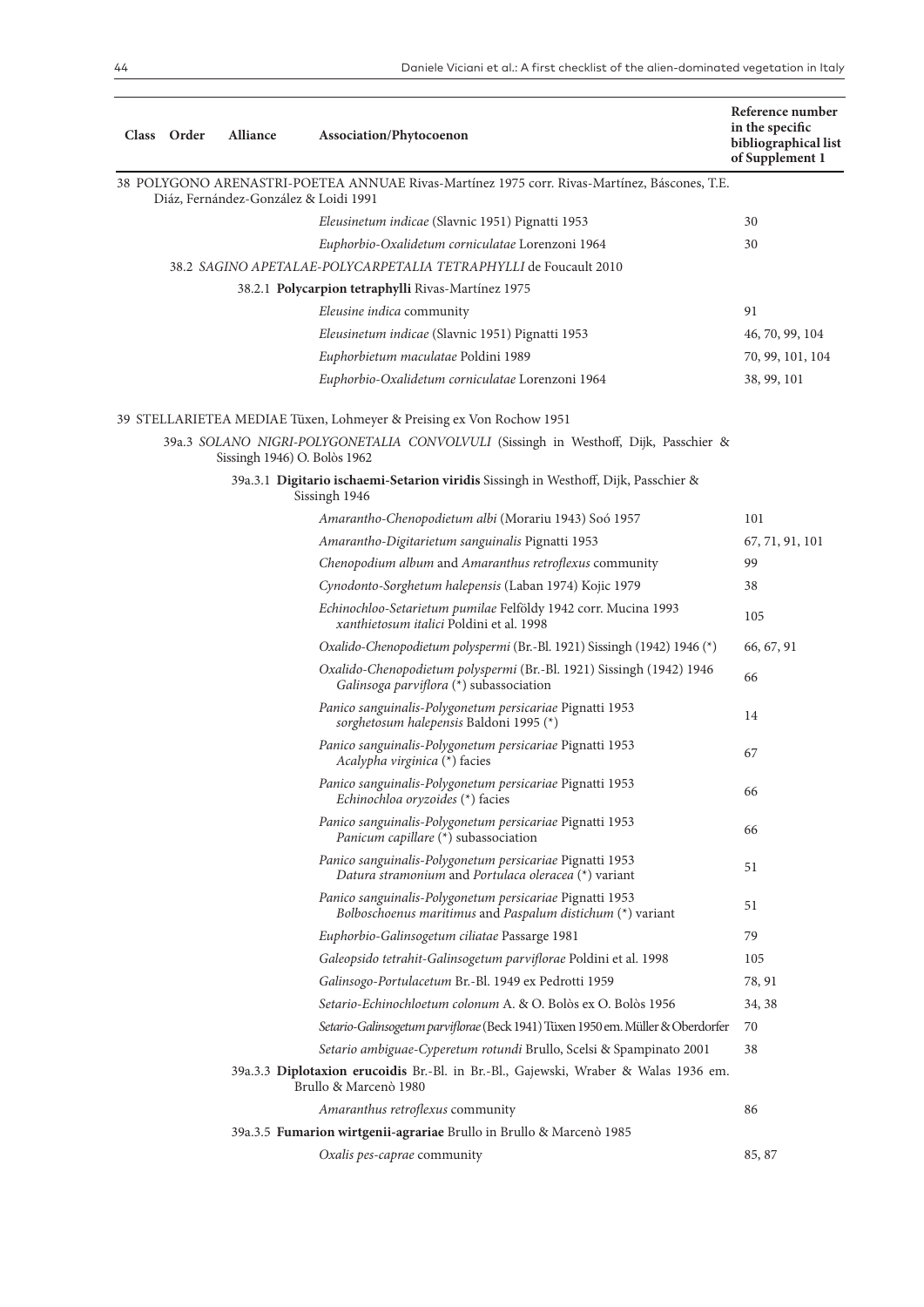**Class Order Alliance Association/Phytocoenon**

# 39b.1 *CHENOPODIETALIA MURALIS* Br.-Bl. in Br.-Bl., Gajewski, Wraber & Walas 1936

| 390. I CHENOPODIETALIA MURALIS Br.-Bl. in Br.-Bl., Gajewski, Wraber & Walas 1936                                                                                                  |            |
|-----------------------------------------------------------------------------------------------------------------------------------------------------------------------------------|------------|
| 39b.1.1 Chenopodion muralis Br.-Bl. in Br.-Bl., Gajewski, Wraber & Walas 1936                                                                                                     |            |
| Amarantho blitoidis-Chenopodietum ambrosoidis O. Bolòs 1967                                                                                                                       | 46         |
| Amarantho muricati-Chenopodietum ambrosioidis O. Bolòs 1967                                                                                                                       | 34         |
| Amarantho-Chenopodietum ambrosioidis O. Bolòs 1967                                                                                                                                | 34, 38, 99 |
| Conyzetum albidae-canadensis Baldoni & Biondi 1993<br>Lolium multiflorum variant                                                                                                  | $\,8\,$    |
| Conyzetum albido-canadensis Baldoni & Biondi 1993                                                                                                                                 | 46, 101    |
| Conyzo canadensis-Oenotheretum biennis Biondi, Brugiapaglia, Allegrezza<br>& Ballelli 1992                                                                                        | 24         |
| Xanthio italici-Daturetum stramoni Fanelli 2002                                                                                                                                   | 46         |
| Amaranthus deflexus and Polycarpon tetraphyllon community                                                                                                                         | 91         |
| Datura stramonium community                                                                                                                                                       | 21         |
| 39b.2 THERO-BROMETALIA (Rivas Goday & Rivas-Martínez ex Esteve 1973) O. Bolòs 1975                                                                                                |            |
| 39b.2.1 Echio plantaginei-Galactition tomentosae O. Bolòs & Molinier 1969                                                                                                         |            |
| Erigeron canadensis community                                                                                                                                                     | 121        |
| Galactito-Isatidetum canescentis Brullo 1983                                                                                                                                      | 32         |
| 39b.3 SISYMBRIETALIA OFFICINALIS J. Tüxen ex W. Matuszkiewicz 1962                                                                                                                |            |
| 39b.3.1 Sisymbrion officinalis Tüxen, Lohmeyer & Preising ex Von Rochow 1951                                                                                                      |            |
| Artemisietum annuae Fijalcowski 1967                                                                                                                                              | 30         |
| Artemisietum annuae Fijalcowski 1967 ambrosietosum Siniscalco &<br>Montacchini 1989                                                                                               | 118, 119   |
| Conyzo-Lactucetum serriolae Lohmeyer in Oberdorfer 1957                                                                                                                           | 3, 31, 104 |
| Datura stramonium and Malva neglecta community                                                                                                                                    | 67, 91     |
| Erigeron canadensis community                                                                                                                                                     | 70,86      |
| 39b.3.2 Hordeion leporini Br.-Bl. in Br.-Bl., Gajewski, Wraber & Walas 1936 corr. O.<br><b>Bolòs</b> 1962                                                                         |            |
| Bassia scoparia and Chenopodium ambrosioides community (**)                                                                                                                       | 91         |
| 39b.4 URTICO-SCROPHULARIETALIA PEREGRINAE Brullo ex Biondi, Blasi, Casavecchia &<br>Gasparri in Biondi, Allegrezza, Casavecchia, Galdenzi, Gasparri, Pesaresi, Vagge & Blasi 2014 |            |
| Oxalis pes-caprae community                                                                                                                                                       | 70         |
| 39b.4.1 Veronico-Urticion urentis Brullo in Brullo & Marcenò 1985                                                                                                                 |            |
| Bromo-Brassicetum sylvestris Brullo & Marcenò 1985                                                                                                                                | 34         |
| 40 GALIO APARINES-URTICETEA DIOICAE Passarge ex Kopecký 1969                                                                                                                      |            |
| Artemisia verlotiorum community                                                                                                                                                   | 30         |
| 40.1 GALIO APARINES-ALLIARIETALIA PETIOLATAE Oberdorfer ex Görs & Müller 1969                                                                                                     |            |
| Robinia pseudoacacia community                                                                                                                                                    | 39         |
| 40.1.1 Petasition officinalis Sill. 1933 em. Kopecký 1969                                                                                                                         |            |
| Robinia pseudoacacia community                                                                                                                                                    | 5          |
| 40.1.2 Geo-Alliarion Lohmeyer & Oberdorfer ex Görs & Müller 1969                                                                                                                  |            |
| Solidago canadensis community                                                                                                                                                     | 5,89       |
| 40.1.5 Allion triquetri O. Bolòs 1967                                                                                                                                             |            |
| Acantho-Smyrnietum olusatri Brullo & Marcenò 1985                                                                                                                                 | 34,70      |
| Acanthus mollis community                                                                                                                                                         | 70, 117    |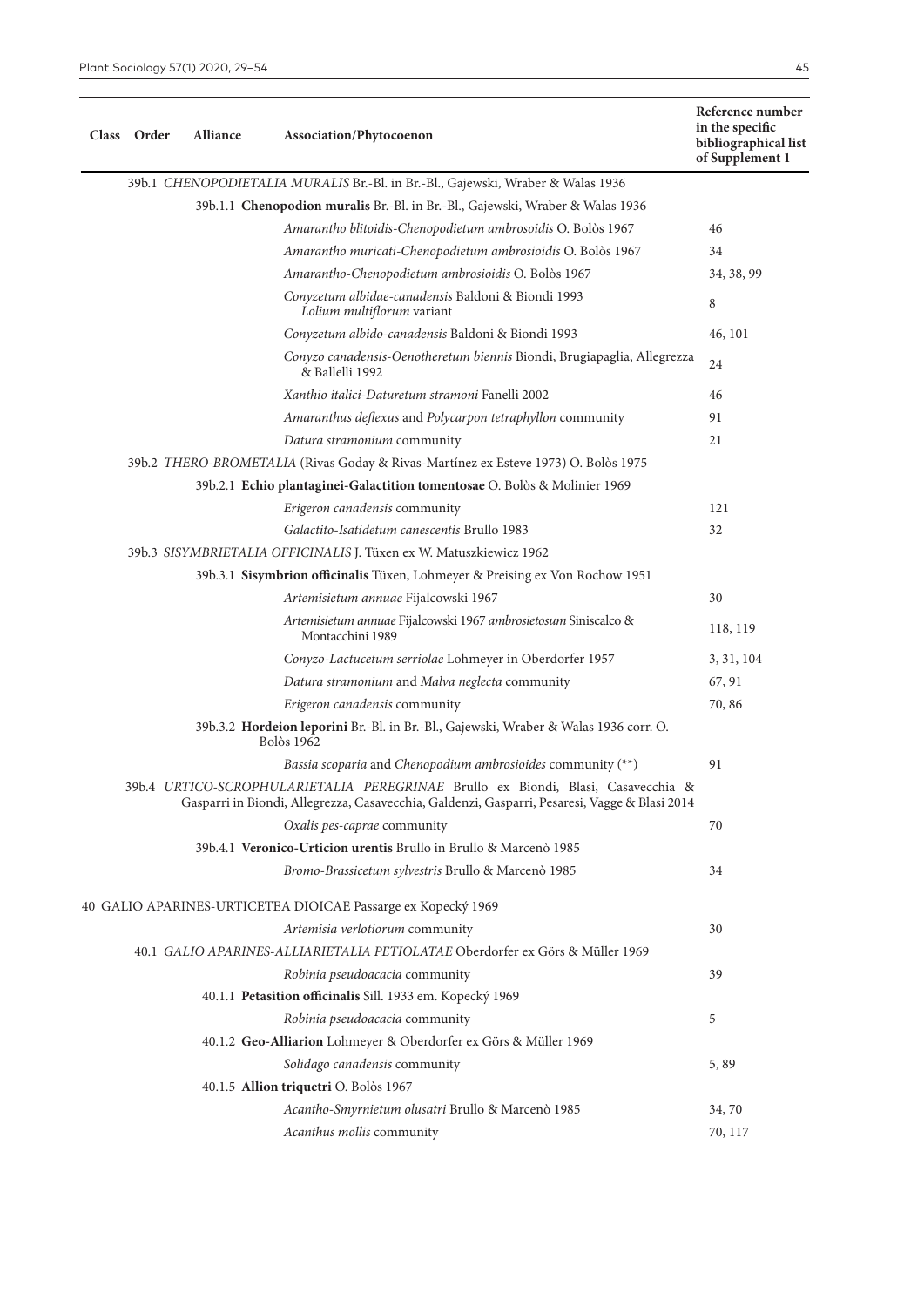| Class Order | Alliance | Association/Phytocoenon                                                                                                                                                                                                                 | Reference number<br>in the specific<br>bibliographical list<br>of Supplement 1 |
|-------------|----------|-----------------------------------------------------------------------------------------------------------------------------------------------------------------------------------------------------------------------------------------|--------------------------------------------------------------------------------|
|             |          | 41 FILIPENDULO ULMARIAE-CONVOLVULETEA SEPIUM Géhu & Géhu-Franck 1987                                                                                                                                                                    |                                                                                |
|             |          | 41.1 CALYSTEGIETALIA SEPIUM Tüxen ex Mucina 1993 nom. mut. propos. Rivas-Martínez, T.E.<br>Díaz, Fernandez-Gonzales, Izco, Loidi, Lousã & Penas 2002                                                                                    |                                                                                |
|             |          | Reynoutria japonica community                                                                                                                                                                                                           | 31                                                                             |
|             |          | Helianthus tuberosus community                                                                                                                                                                                                          | 31                                                                             |
|             |          | Solidago canadensis and Erigeron annuus community                                                                                                                                                                                       | 31                                                                             |
|             |          | Erigeron annuus community                                                                                                                                                                                                               | 31                                                                             |
|             |          | 41.1.1 Calystegion sepium Tüxen ex Oberdorfer 1957 nom. mut. propos. Rivas-<br>Martínez, T.E. Díaz, Fernandez-Gonzales, Izco, Loidi, Lousã & Penas 2002                                                                                 |                                                                                |
|             |          | Amorpha fruticosa community                                                                                                                                                                                                             | 81                                                                             |
|             |          | Artemisia verlotiorum community                                                                                                                                                                                                         | 127                                                                            |
|             |          | Arundini-Convolvuletum sepium (Tüxen & Oberdorfer) O. Bolòs 1962<br>Artemisia verolotiorum variant                                                                                                                                      | 72                                                                             |
|             |          | Arundini-Convolvuletum sepium (Tüxen & Oberdorfer 1958) O. Bolòs 1962                                                                                                                                                                   | 11, 15, 34, 40, 46,<br>80, 99, 101                                             |
|             |          | Arundo donax community                                                                                                                                                                                                                  | 43                                                                             |
|             |          | Calystegio sylvaticae-Arundinetum donacis Brullo, Scelsi & Spampinato 2001                                                                                                                                                              | 35, 38, 73, 84, 85,<br>87                                                      |
|             |          | Calystegio-Asteretum lanceolati (Holzner et al. 1978) Passarge 1993                                                                                                                                                                     | 63                                                                             |
|             |          | Helianthus tuberosus community                                                                                                                                                                                                          | 15, 63, 71, 127                                                                |
|             |          | Humulus scandens communtity                                                                                                                                                                                                             | 39                                                                             |
|             |          | Rubus caesius and Amorpha fruticosa community                                                                                                                                                                                           | 89                                                                             |
|             |          | Solidago canadensis community                                                                                                                                                                                                           | 81, 83                                                                         |
|             |          | Solidago gigantea community                                                                                                                                                                                                             | 39, 63, 127                                                                    |
|             |          | 50 TUBERARIETEA GUTTATAE (Br.-Bl. in Br.-Bl., Roussine & Nègre 1952) Rivas Goday & Rivas-Martínez<br>1963 nom. mut. propos. Rivas-Martínez, T.E. Díaz, Fernández-González, Izco, Loidi, Lousa & Penas 2002                              |                                                                                |
|             |          | 50.2 MALCOLMIETALIA Rivas Goday 1958                                                                                                                                                                                                    |                                                                                |
|             |          | 50.3.2 Laguro ovati-Vulpion fasciculatae Géhu & Biondi 1994                                                                                                                                                                             |                                                                                |
|             |          | Ambrosio coronopifoliae-Lophochloetum pubescentis Biondi, Brugiapaglia,<br>Allegrezza & Ballelli 1992                                                                                                                                   | 95, 99, 102                                                                    |
|             |          | Sileno coloratae-Vulpietum membranaceae (Pignatti 1953) Géhu &<br>Scoppola 1984 ambrosietosum coronopifoliae Pirone 2005                                                                                                                | 97                                                                             |
|             |          | 55 LYGEO SPARTI-STIPETEA TENACISSIMAE Rivas-Martínez 1978 nom. conserv. propos. Rivas-Martínez,<br>T.E. Díaz, Fernández-González, Izco, Loidi, Lousa & Penas 2002                                                                       |                                                                                |
|             |          | 55.2 HYPARRHENIETALIA HIRTAE Rivas-Martínez 1978                                                                                                                                                                                        |                                                                                |
|             |          | 55.2.1 Hyparrhenion hirtae Br.-Bl., P. Silva & Rozeira 1956                                                                                                                                                                             |                                                                                |
|             |          | Penniseto setacei-Hyparrhenietum hirtae Gianguzzi, Ilardi & Raimondo 1996                                                                                                                                                               | 36, 52                                                                         |
|             |          | 56 MOLINIO-ARRHENATHERETEA Tüxen 1937                                                                                                                                                                                                   |                                                                                |
|             |          | 56.4 HOLOSCHOENETALIA VULGARIS Br.-Bl. ex Tchou 1948                                                                                                                                                                                    |                                                                                |
|             |          | 56.4.4 Paspalo distichi-Agrostion semiverticillatae Br.-Bl. in Br.-Bl., Roussine & Nègre 1952                                                                                                                                           |                                                                                |
|             |          | Aster squamatus and Inula viscosa community                                                                                                                                                                                             | 94                                                                             |
|             |          | Loto tenuis-Paspaletum paspaloidis Biondi, Casavecchia & Radetic 2002                                                                                                                                                                   | 25,68                                                                          |
|             |          | Paspalo distichi-Polypogonetum viridis Br.-Bl. in Br.-Bl., Gajewski, Wraber<br>& Walas 1936 nom. mut. propos. Rivas-Martínez et al. 2002<br>(= Paspalo distichi-Agrostidetum verticillati Br.-Bl. in Br.-Bl., Roussine<br>& Nègre 1952) | 15, 41, 46, 60, 61,<br>63, 68, 70, 76, 93,<br>94, 95, 99, 101,<br>115          |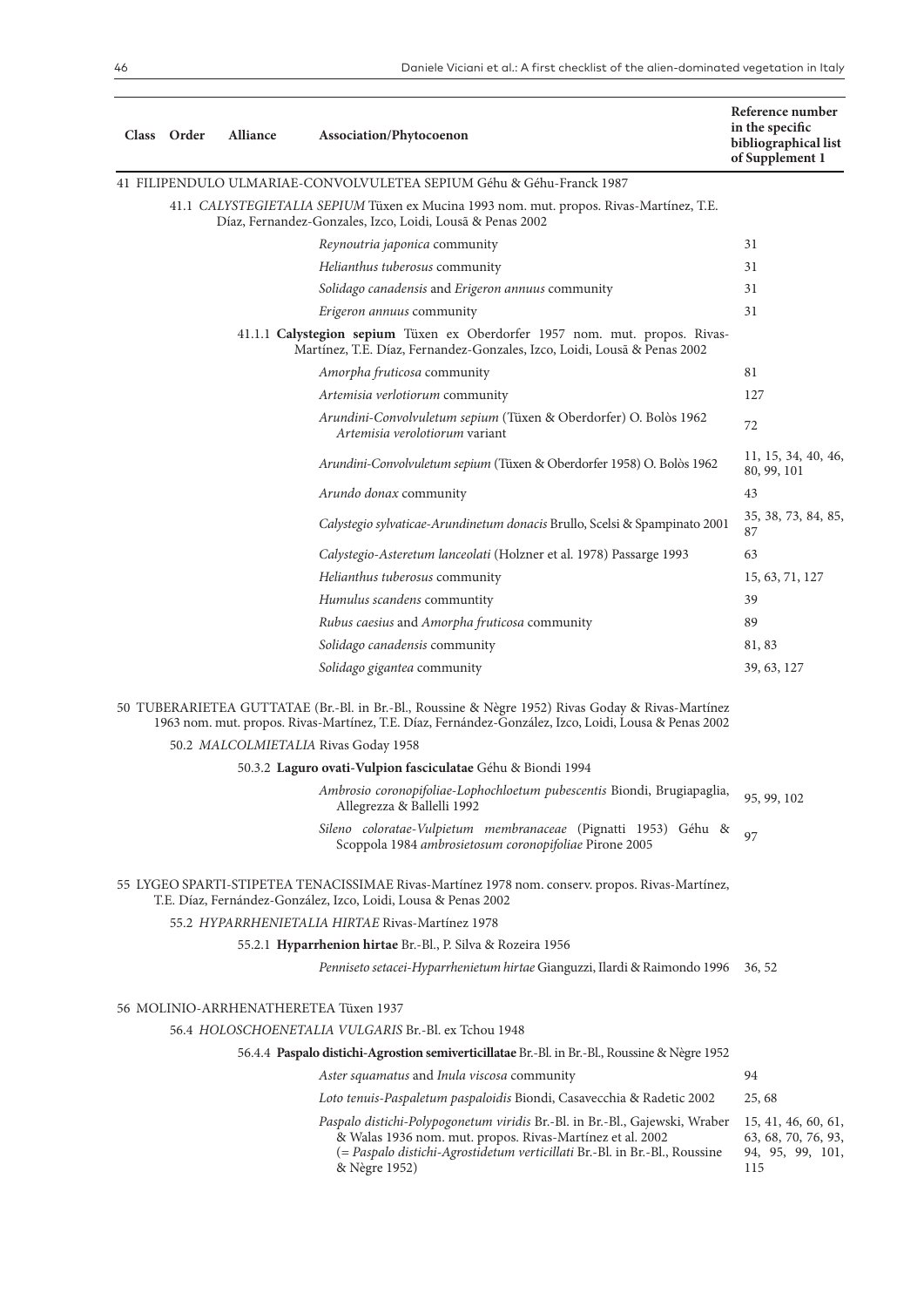| Class Order | <b>Alliance</b>                  | Association/Phytocoenon                                                                                                                                                    | Reference number<br>in the specific<br>bibliographical list<br>of Supplement 1 |
|-------------|----------------------------------|----------------------------------------------------------------------------------------------------------------------------------------------------------------------------|--------------------------------------------------------------------------------|
|             |                                  | Paspalo distichi-Polypogonetum viridis Br.-Bl. in Br.-Bl., Gajewski, Wraber<br>& Walas 1936 nom. mut. propos. Rivas-Martínez et al. 2002<br>facies with Cyperus eragrostis | 63                                                                             |
|             |                                  | Paspalum distichum (= paspaloides) community                                                                                                                               | 19, 81, 103                                                                    |
|             |                                  | 56.5 PLANTAGINETALIA MAJORIS Tüxen ex Von Rochow 1951                                                                                                                      |                                                                                |
|             |                                  | 56.5.1 Lolio perennis-Plantaginion majoris Sissingh 1969                                                                                                                   |                                                                                |
|             |                                  | Juncetum macri (Diemont et al. 1940) Tüxen 1950                                                                                                                            | 78                                                                             |
|             |                                  | Eleusine indica community                                                                                                                                                  | 91                                                                             |
|             |                                  | 61 CISTO CRETICI-MICROMERIETEA JULIANAE Oberdorfer ex Horvatić 1958                                                                                                        |                                                                                |
|             |                                  | 61.1 CISTO CRETICI-ERICETALIA MANIPULIFLORAE Horvatić 1958                                                                                                                 |                                                                                |
|             |                                  | 61.1.1 Cisto cretici-Ericion manipuliflorae Horvatić 1958                                                                                                                  |                                                                                |
|             |                                  | Opuntia ficus-indica community                                                                                                                                             | 69,85                                                                          |
|             |                                  | 64 RHAMNO CATHARTICAE-PRUNETEA SPINOSAE Rivas Goday & Borja ex Tüxen 1962<br>64.1 PRUNETALIA SPINOSAE Tüxen 1952                                                           |                                                                                |
|             |                                  | Robinia pseudoacacia and Rubus ulmifolius community                                                                                                                        | 6                                                                              |
|             |                                  | Robinia pseudoacacia and Sambucus nigra community                                                                                                                          | 70                                                                             |
|             |                                  | 64.1.1 Berberidion vulgaris Br.-Bl. 1950                                                                                                                                   |                                                                                |
|             |                                  | "Corno sanguineae-Ligustretum vulgaris" sensu Biondi et al. 1999 non Horvat<br>1956 amorphetosum fruticosae Biondi, Vagge, Baldoni & Taffetani 1999                        | 27                                                                             |
|             |                                  | 64.1.2 Cytision sessilifolii Biondi in Biondi, Allegrezza & Guitian 1988                                                                                                   |                                                                                |
|             |                                  | Cercido siliquastri-Rhoetum coriariae Biondi, Allegrezza & Guitian 1988                                                                                                    | 22                                                                             |
|             |                                  | 64.3.1 Pruno-Rubion ulmifolii O. Bolòs 1954                                                                                                                                |                                                                                |
|             |                                  | Clematido vitalbae-Arundinetum donacis Biondi & Allegrezza 2004                                                                                                            | 18                                                                             |
|             |                                  | 65 ALNETEA GLUTINOSAE Br.-Bl. & Tüxen ex Westhoff, Dijk & Passchier 1946                                                                                                   |                                                                                |
|             |                                  | 65.1 SALICETALIA AURITAE Doing ex Westhoff in Westhoff & Den Held 1969                                                                                                     |                                                                                |
|             |                                  | 65.1.1 Salicion cinereae Müller & Görs 1958                                                                                                                                |                                                                                |
|             |                                  | Salicetum cinereae Zolyomi 1931 Amorpha fruticosa variant                                                                                                                  | 65                                                                             |
|             |                                  | 68 SALICI PURPUREAE-POPULETEA NIGRAE Rivas-Martínez & Cantó ex Rivas-Martínez, Báscones, T.E.<br>Díaz, Fernández-González & Loidi 2001                                     |                                                                                |
|             |                                  | 68.1 POPULETALIA ALBAE Br.-Bl. ex Tchou 1948                                                                                                                               |                                                                                |
|             |                                  | Robinia pseudoacacia community                                                                                                                                             | 122                                                                            |
|             |                                  | 68.1.1 Populion albae Br.-Bl. ex Tchou 1948                                                                                                                                |                                                                                |
|             |                                  | Acer negundo community                                                                                                                                                     | 46                                                                             |
|             |                                  | Ailanthus altissima and Robinia pseudoacacia community                                                                                                                     | 6                                                                              |
|             | 69 SALICETEA PURPUREAE Moor 1958 |                                                                                                                                                                            |                                                                                |
|             |                                  | 69.1 SALICETALIA PURPUREAE Moor 1958                                                                                                                                       |                                                                                |
|             |                                  | 69.1.1 Salicion albae Soó 1930                                                                                                                                             |                                                                                |
|             |                                  | Amorpho fruticosae-Salicetum albae Poldini, Vidali, Bracco, Assini &<br>Villani in Poldini, Vidali & Ganis 2011                                                            | 13, 27, 48, 71, 107                                                            |
|             |                                  | Sicyos angulatus community                                                                                                                                                 | 40, 112                                                                        |
|             |                                  | 69.1.2 Salicion triandrae Müller & Görs 1958                                                                                                                               |                                                                                |
|             |                                  | Salicetum triandrae (Malcuit 1929) Noirfalise 1955 Amorpha fruticosa variant                                                                                               | 27                                                                             |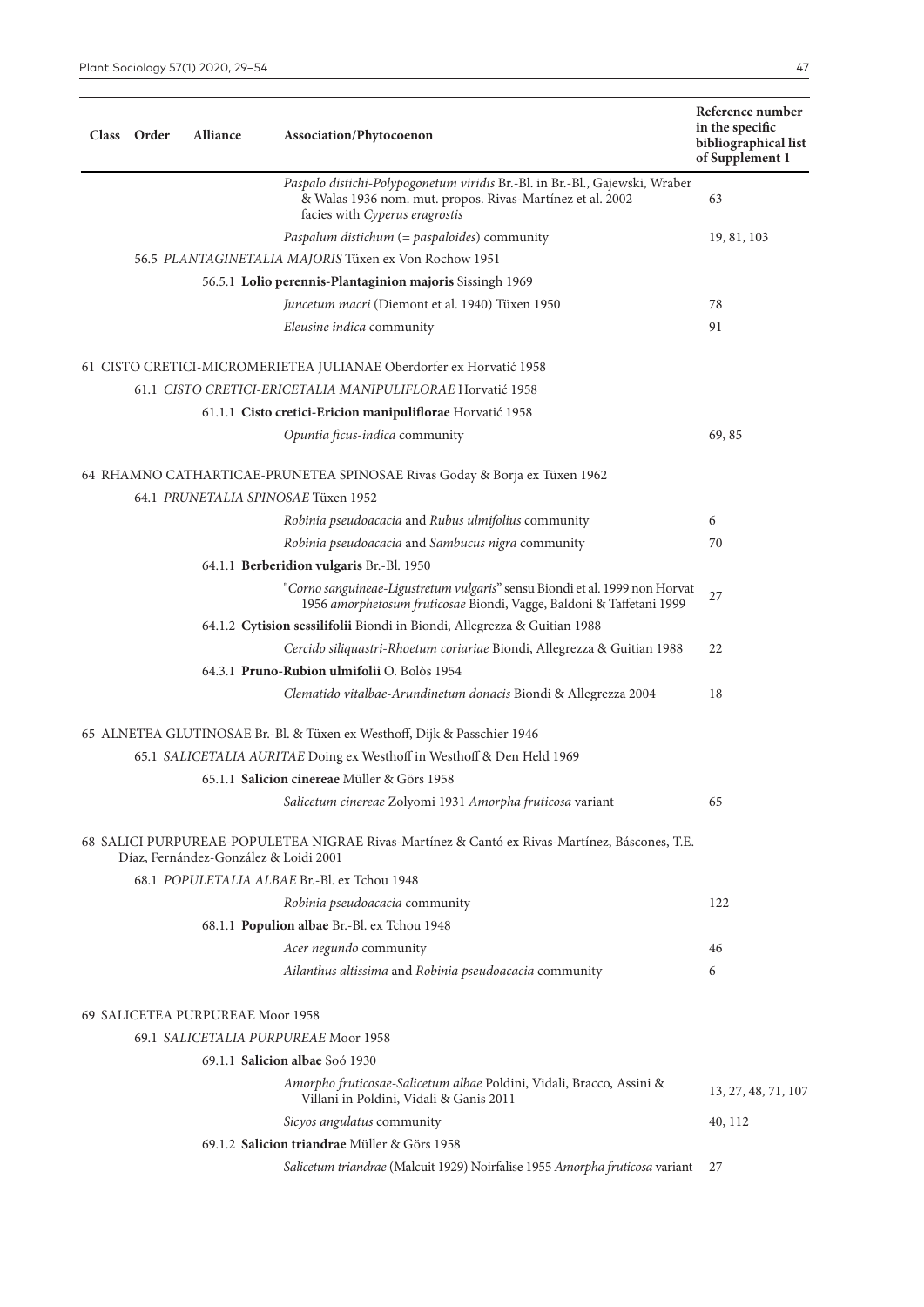| Class Order | Alliance | Association/Phytocoenon                                                                      | Reference number<br>in the specific<br>bibliographical list<br>of Supplement 1 |
|-------------|----------|----------------------------------------------------------------------------------------------|--------------------------------------------------------------------------------|
|             |          | 69.1.4 Salicion incanae Aichinger 1933                                                       |                                                                                |
|             |          | Salicetum incano-purpureae Sillinger 1933 Amorpha fruticosa variant                          | 27, 62                                                                         |
|             |          | 70 QUERCETEA ILICIS Br.-Bl. in Br.-Bl., Roussine & Nègre 1952                                |                                                                                |
|             |          | Sequoia sempervirens community                                                               | 49                                                                             |
|             |          | 70.1 QUERCETALIA ILICIS Br.-Bl. ex Molinier 1934                                             |                                                                                |
|             |          | 70.2.2 Oleo sylvestris-Ceratonion siliquae Br.-Bl. ex Guinochet & Drouineau 1944             |                                                                                |
|             |          | Asparago acutifolii-Oleetum sylvestris Bacchetta et al. 2003<br>Opuntia ficus-indica variant | 117                                                                            |
|             |          | 71 QUERCO ROBORIS-FAGETEA SYLVATICAE Br.-Bl. & Vlieger in Vlieger 1937                       |                                                                                |
|             |          | Acacia melanoxylon community                                                                 | 49                                                                             |
|             |          | Euonymus europaeus and Robinia pseudoacacia community                                        | 77                                                                             |
|             |          | Festuca heterophylla and Robinia pseudoacacia community<br>Arrhenatherum elatius variant     | 77                                                                             |
|             |          | Festuca heterophylla and Robinia pseudoacacia community<br>Rubus macrophyllus variant        | 77                                                                             |
|             |          | Pinus canariensis community                                                                  | 49                                                                             |
|             |          | Pinus radiata community                                                                      | 49                                                                             |
|             |          | Robinia pseudoacacia community                                                               | 50                                                                             |
|             |          | Robinia pseudoacacia and Prunus serotina community                                           | 113                                                                            |
|             |          | Sambucus nigra and Robinia pseudoacacia community<br>Chelidonium majus variant               | 77                                                                             |
|             |          | Sambucus nigra and Robinia pseudoacacia community<br>Poa trivialis variant                   | 77                                                                             |
|             |          | Sambucus nigra and Robinia pseudoacacia community<br>Rubus gr. discolores variant            | 77                                                                             |
|             |          | 71.1 FAGETALIA SYLVATICAE Pawłowski in Pawłowski, Sokołowski & Wallisch 1928                 |                                                                                |
|             |          | 71.1.4 Tilio platyphylli-Acerion pseudoplatani Klika 1955                                    |                                                                                |
|             |          | Robinia pseudoacacia community                                                               | 50                                                                             |
|             |          | 71.1.6 Carpinion betuli Issler 1931                                                          |                                                                                |
|             |          | Prunus serotina community                                                                    | 113                                                                            |
|             |          | 71.1.10 Alnion incanae Pawlowski in Pawlowski, Sokolowski & Wallisch 1928                    |                                                                                |
|             |          | Amorpha fruticosa community                                                                  | 40                                                                             |
|             |          | Populus nigra and Robinia pseudoacacia community                                             | 26                                                                             |
|             |          | Robinia pseudoacacia and Rubus ulmifolius community                                          | 55                                                                             |
|             |          | 71.2 QUERCETALIA ROBORIS Tüxen 1931                                                          |                                                                                |
|             |          | Buddleja davidii community                                                                   | 74                                                                             |
|             |          | 71.2.1 Quercion roboris Malcuit 1929                                                         |                                                                                |
|             |          | Robinia pseudoacacia community                                                               | 50                                                                             |
|             |          | 71.3 QUERCETALIA PUBESCENTI-PETRAEAE Klika 1933                                              |                                                                                |
|             |          | 71.3.3 Crataego laevigatae-Quercion cerridis Arrigoni 1997                                   |                                                                                |
|             |          | Sambuco nigrae-Robinietum pseudacaciae Arrigoni 1997                                         | 10                                                                             |

75 ROBINIETEA Jurko ex Hadac & Sofron 1980

75.1 *CHELIDONIO-ROBINIETALIA* Jurko ex Hadac & Sofron 1980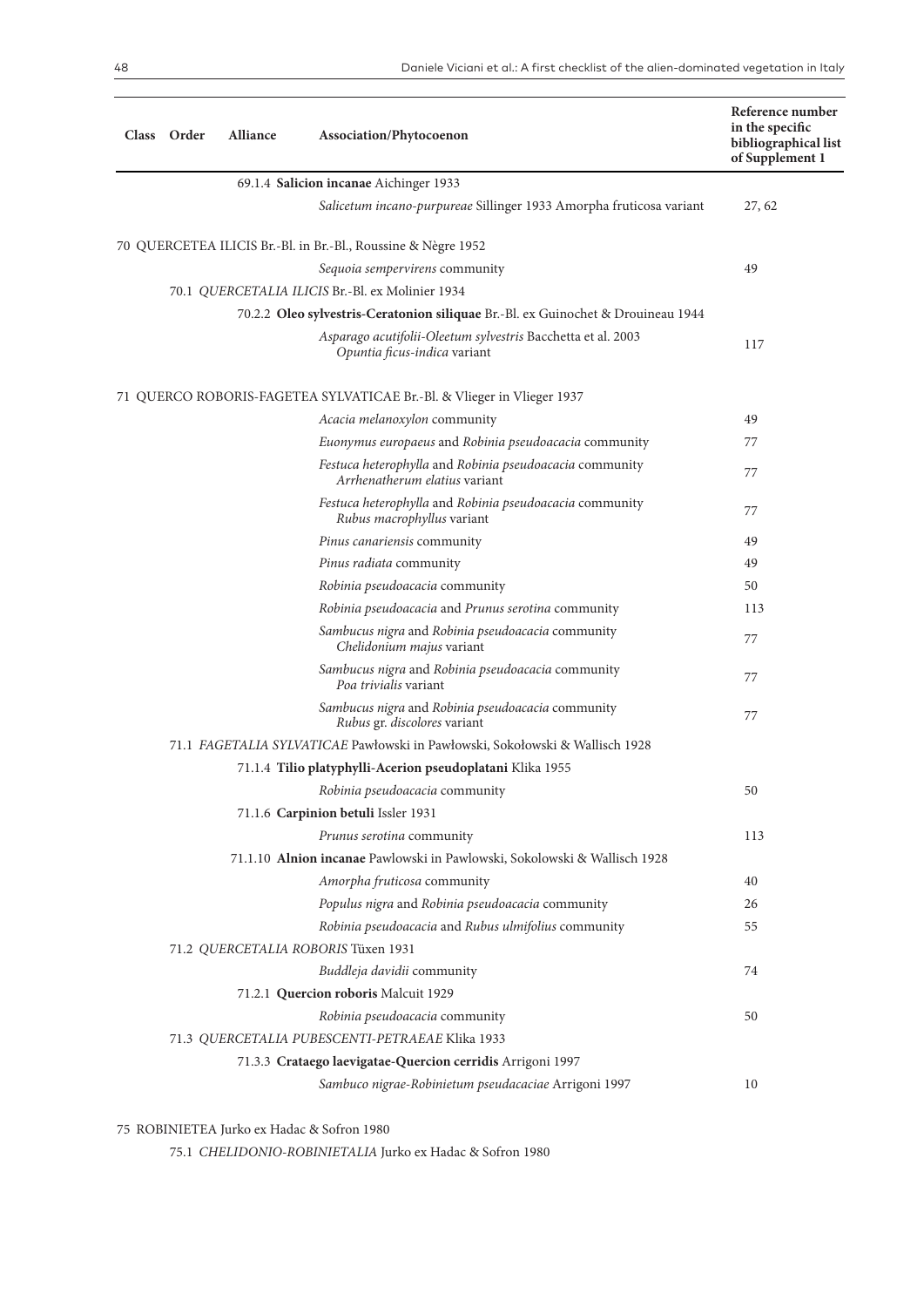| Class | Order | <b>Alliance</b> | <b>Association/Phytocoenon</b>                                                                             | Reference number<br>in the specific<br>bibliographical list<br>of Supplement 1 |
|-------|-------|-----------------|------------------------------------------------------------------------------------------------------------|--------------------------------------------------------------------------------|
|       |       |                 | 75.1.1 Balloto nigrae-Robinion Jurko ex Hadac & Sofron 1980                                                |                                                                                |
|       |       |                 | Ailanthus altissima community                                                                              | 88                                                                             |
|       |       |                 | 75.1.2 <b>Bryonio-Robinion</b> Ubaldi, Melloni & Cappelletti in Ubaldi 2003                                |                                                                                |
|       |       |                 | Ailanthus altissima community                                                                              | 46                                                                             |
|       |       |                 | <i>Bryonio-Robinietum</i> Ubaldi, Melloni & Cappelletti in Ubaldi 2003                                     | 124                                                                            |
|       |       |                 | Robinia pseudoacacia community                                                                             | 46, 98, 128, 130                                                               |
|       |       |                 | 75.1.3 Lauro nobilis-Robinion pseudoacaciae Allegrezza, Montecchiari, Ottaviani, Pelliccia<br>& Tesei 2019 |                                                                                |
|       |       |                 | Melisso altissimae-Robinietum pseudoacaciae Allegrezza, Montecchiari,<br>Ottaviani, Pelliccia & Tesei 2019 | $\overline{2}$                                                                 |
|       |       |                 | Rubio peregrinae-Robinietum pseudoacaciae Allegrezza, Montecchiari,<br>Ottaviani, Pelliccia & Tesei 2019   | $\overline{2}$                                                                 |
|       |       |                 |                                                                                                            |                                                                                |

#### **BRYOPHYTE COMMUNITIES**

### CERATODONTO PURPUREI-POLYTRICHETEA PILIFERI Mohan 1978 *POLYTRICHETALIA PILIFERI* von Hübschmann 1975

#### **Campylopodion polytrichoidis** Giacomini 1951

*Campylopus introflexus* community 108, 111

(\*) In Poldini et al. (1998) the associations *Panico-Polygonetum persicariae* Pignatti 1953 and *Oxalido-Chenopodietum polyspermi* (Br.-Bl. 1921) Sissingh (1942) 1946 are considered syntaxonomic synonyms of *Echinochloo-Setarietum pumilae* Felföldy 1942 corr. Mucina 1993. The authors reached this result by elaborating the synthetic tables of only a part of the works published at national level with the name *Panico-Polygonetum* and *Oxalido-Chenopodietum*. Beside this, in Poldini et al. (1988) the numbers of tables and relevés taken into account for the analysis were not indicated. These authors did not also consider any subassociations and variants described. For these reasons, we prefer to report the names of the associations as they were indicated in the original works, without including them as synonyms in the name *Echinochloo-Setarietum*.

(\*\*) This association was described for the north-Adriatic Italian coasts, published by Pignatti (1952-53) as " nom. prov.", therefore not validly, according to ICPN (Art. 3b, Weber et al., 2000). It cannot be attributed to *Atriplicion littoralis* sensu Nordhagen 1940, as already highlighted by Mucina et al. (2016, p. 137), according to whom it must be referred to ruderal communities of *Atriplicion Passarge* 1978 (*Sisymbrietalia*). After examining the original table in Pignatti (1952-53), we agree with the comments of Mucina et al. (2016). Anyway, in the Italian Vegetation Prodrome, the alliance *Atriplicion* Passarge 1978 is not reported, so we provisionally prefer to attribute this association to *Hordeion leporini*, the most similar alliance from the eco-coenological point of view present in the Italian Vegetation Prodrome.

Soon after the development and data analysis of this article, Pellizzari (2020) hypothesized a reinterpretation of *Cyperus glomeratus*, currently considered alien species

in Italy, as a probable native. We are currently sticking to the consolidated position of Galasso et al. (2018), pending a reassessment of the chorology of this species.

## Appendix II – Specific bibliographical list with reference numbers for all the syntaxa quoted in the checklist of Appendix I

| N. | <b>References</b>                                                                                                                                                                                                                                                |
|----|------------------------------------------------------------------------------------------------------------------------------------------------------------------------------------------------------------------------------------------------------------------|
|    | Acosta A., Carranza M.L., Ciaschetti G., Conti F., Di Martino L., D'Orazio G., Frattaroli A., Izzi C.F., Pirone G. & Stanisci  <br>A., 2007. Specie vegetali esotiche negli ambienti costieri sabbiosi di alcune regioni dell'Italia Centrale. Webbia 62: 77-87. |
|    | Allegrezza M., Montecchiari S., Ottaviani C., Pelliccia V. & Tesei G., 2019. Syntaxonomy of the Robinia pseudoacacia com-<br>munities in the central periadriatic sector of the Italian peninsula. Plant Biosystems 153 (4): 616-623.                            |
|    | Andreucci F., 2006. Flora e vegetazione spontanea della città di Alessandria (Piemonte-Italia). Fitosociologia 43 (2): 77-95.                                                                                                                                    |
| 4  | Andreucci F. & Castelli M., 2006. Alcuni aspetti di vegetazione erbacea nelle aree golenali del torrente Scrivia (Piemonte,  <br>Italia settentrionale). Arch. Geobot. 8 (1-2) (2002): 49-68.                                                                    |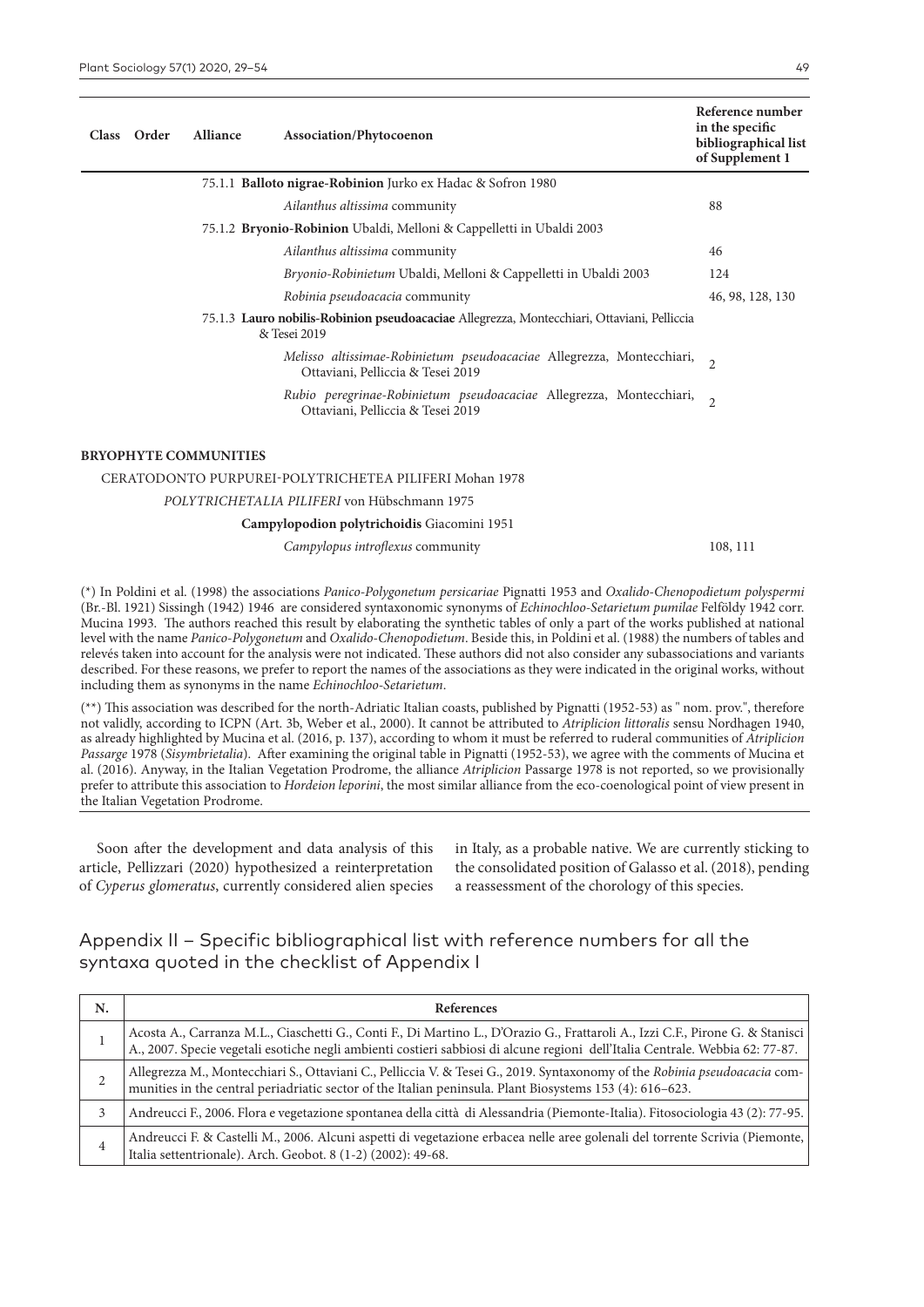| 5  | Andreucci F. & Castelli M., 2008. Stadi evolutivi nel processo di colonizzazione di Robinia pseudoacacia L. in ex coltivi del<br>Piemonte meridionale (Italia). Arch. Geobot. 11 (1-2) (2005): 1-14.                                                 |
|----|------------------------------------------------------------------------------------------------------------------------------------------------------------------------------------------------------------------------------------------------------|
| 6  | Angiolini C., Chiarucci A., De Dominicis V., Gabellini A., Morrocchi D. & Selvi F., 2002. Lineamenti vegetazionali dell'Area<br>Naturale Protetta del Fiume Elsa. Atti Accademia dei Fisiocritici Siena Ser. 15, 18 (1999): 101-122.                 |
| 7  | Angiolini C., Landi M., Boddi M. & Frignani F., 2006. La vegetazione dell'alveo fluviale del sito d'importanza regionale<br>torrente Trasubbie (Grosseto, Toscana meridionale). Atti Soc. tosc. Sci. nat., Mem., Ser. B, 112 (2005): 127-151.        |
| 8  | Apruzzese A., Gigante D. & Venanzoni R., 2001. La ricolonizzazione di ex-coltivi in ambiente perilacuale: modalità di<br>recupero della vegetazione semi-naturale e strategie di miglioramento. Riv. Idrobiol. 40 (2-3): 335-366.                    |
| 9  | Arrigoni P. V., 1990. Flora e vegetazione della Macchia lucchese di Viareggio (Toscana). Webbia 44 (1): 1-62.                                                                                                                                        |
| 10 | Arrigoni P.V., 1997. Documenti per la carta della vegetazione delle Cerbaie (Toscana settentrionale). Parlatorea 2: 39-71.                                                                                                                           |
| 11 | Arrigoni P.V. & Papini P., 2003. La vegetazione del sistema fluviale Lima - Serchio (Toscana meridionale). Parlatorea 6: 95-129.                                                                                                                     |
| 12 | Arrigoni P.V., Nardi E. & Raffaelli M., 1985. La vegetazione del Parco Naturale della Maremma (Toscana). (con carta in<br>scala 1:25.000). Univ. degli Studi di Firenze Dip. Biol. Veg. 39 pp.                                                       |
| 13 | Assini S., 2004. The alluvial vegetation of the Po River in the central-west Padana Plain (Po Plain - Northern Italy). Coll.<br>Phytosoc. 28: 333-360.                                                                                               |
| 14 | Baldoni M., 1995. Vegetazione infestante le colture erbacee delle Marche e dei piani carsici dell'Appennino Umbro-Marchi-<br>giano (Italia centrale) e serie di vegetazione. Coll. Phytosoc. 24: 787-812.                                            |
| 15 | Baldoni M. & Biondi E., 1993. La vegetazione del medio e basso corso del fiume Esino (Marche - Italia centrale). Studia<br>Botanica 11: 209-257.                                                                                                     |
| 16 | Barberis G. & Mariotti M., 1981. Ricerche geobotaniche sulle zone umide del Gruppo di Voltri (Appennino ligure-piemon-<br>tese). Archivio Bot. Biogeogr. Ital. 57: 50-91.                                                                            |
| 17 | Bertacchi A., Lombardi T. & Bocci G., 2009. Il paesaggio vegetale dell'ambiente dunale di Calambrone nel litorale pisano<br>(Toscana settentrionale). Inform. Bot. Ital. 41 (2): 281-292.                                                            |
| 18 | Biondi E. & Allegrezza M., 2004. Lettura e modellizzazione sinfitosociologica del paesaggio vegetale del Bacino del Fosso<br>della Selva. In: Biondi E. & Allegrezza M. (Eds.), L'ambiente della Selva di Galliano. I Quaderni della Selva 2: 36-57. |
| 19 | Biondi E. & Bagella S., 2005. Vegetazione e paesaggio vegetale dell'arcipelago di La Maddalena (Sardegna nord-orientale).<br>Fitosociologia 42 (2) suppl. 1: 3-99.                                                                                   |
| 20 | Biondi E. & Baldoni M., 1994. La vegetazione del fiume Marecchia (Italia Centrale). Biogeographia n.s. 17 (1993): 51-87.                                                                                                                             |
| 21 | Biondi E., Allegrezza M. & Filigheddu R.S., 1990. Su alcune associazioni di vegetazione nitrofila della Sardegna settentri-<br>onale. Boll. Soc. Sarda Sci. Nat. 27: 221-236.                                                                        |
| 22 | Biondi E., Allegrezza M. & Guitian J., 1988. Mantelli di vegetazione nel piano collinare dell'Appennino centrale. Doc. Phy-<br>tosoc. n.s. 11: 479-490.                                                                                              |
| 23 | Biondi E., Blasi C., Brugiapaglia E., Fogu M.C. & Mossa E.L., 1994. Nitrofilous vegetation of the town of Cagliari (Sardeg-<br>na). Allionia 32: 303-323.                                                                                            |
| 24 | Biondi E., Brugiapaglia E., Allegrezza M. & Ballelli S., 1992. La vegetazione del litorale marchigiano (Adriatico centro-set-<br>tentrionale). Coll. Phytosoc. 19: 429-460.                                                                          |
| 25 | Biondi E., Casavecchia S. & Radetic Z., 2002. La vegetazione dei "guazzi" e il paesaggio vegetale della pianura alluvionale<br>del tratto terminale del Fiume Musone (Italia centrale). Fitosociologia 30 (1): 45-70.                                |
| 26 | Biondi E., Vagge I., Baldoni M. & Taffetani F., 1997. La vegetazione del Parco fluviale regionale del Taro (Emilia-Romagna).<br>Fitosociologia 34: 69-110.                                                                                           |
| 27 | Biondi E., Vagge I., Baldoni M. & Taffetani F., 1999. La vegetazione del Parco Fluviale Regionale dello Stirone (Emilia-Ro-<br>magna). Fitosociologia 36 (1): 67-93.                                                                                 |
| 28 | Bolpagni R., 2013. Macrophyte richness and aquatic vegetation coplexity of the lake Idro (Northern Italy). Ann. Bot.<br>(Roma) 3: 35-43.                                                                                                             |
| 29 | Bracco F., Sartori F. & Terzo V., 1984. Indagine geobotanica per la valutazione di un'area della Bassa Padania occidentale.<br>Atti Ist. Bot. Lab. Critt. Univ. Pavia 7 (3): 5-50.                                                                   |
| 30 | Brandes D., 1987. Zur Kenntnis der Ruderalvegetation des Alpensüdrandes. Tuexenia 7: 121-138.                                                                                                                                                        |
| 31 | Brandes D. & Brandes E., 1981. Ruderal- und Saumgesellschaften des Etschtals zwischen Bozen und Rovereto. Tuexenia<br>1: 99-133.                                                                                                                     |
| 32 | Brullo S., 1983. Le associazioni subnitrofile dell'Echio-Galactition tomentosae in Sicilia. Boll. Acc. Gioenia Sci. Nat. Catania<br>15: 405-452.                                                                                                     |
| 33 | Brullo S., 1984. L' Alleanza Bromo-Oryzopsion miliaceae in Sicilia. Boll. Acc. Gioenia Sci. Nat. 17: 239-258.                                                                                                                                        |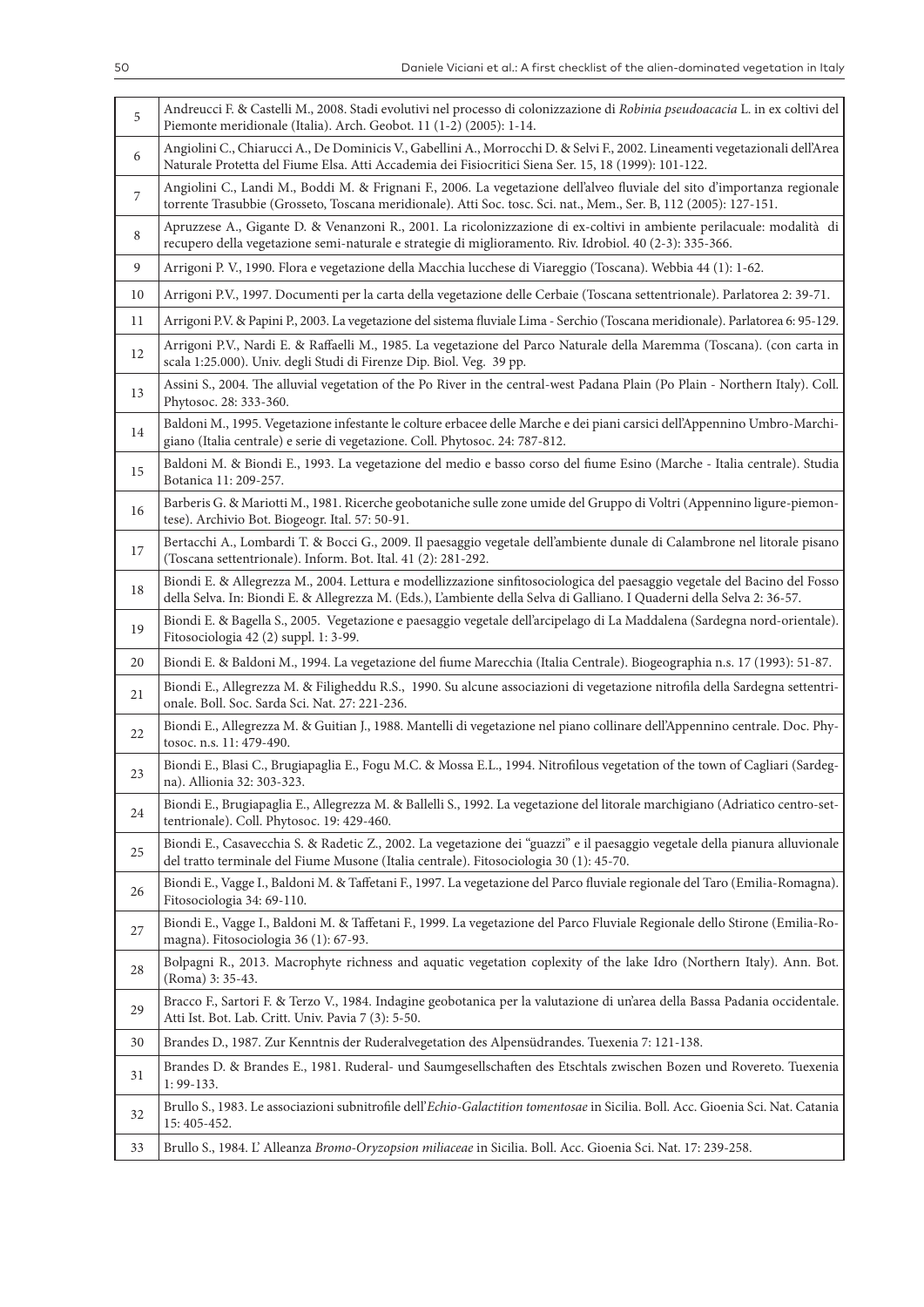| 34 | Brullo S. & Marcenò C., 1985. Contributo alla conoscenza della vegetazione nitrofila della Sicilia. Coll. Phytosoc. 12: 23-<br>148.                                                                                                                                                         |
|----|---------------------------------------------------------------------------------------------------------------------------------------------------------------------------------------------------------------------------------------------------------------------------------------------|
| 35 | Brullo S. & Sciandrello S., 2006. La vegetazione del bacino lacustre "Biviere di Gela" (Sicilia meridionale). Fitosociologia<br>43 (2): 21-40.                                                                                                                                              |
| 36 | Brullo C., Brullo S., Giusso Del Galdo G., Guarino R., Minissale P., Scuderi L., Siracusa G., Sciandrello S. & Spampinato G.,<br>2010. The Lygeo-Stipetea class in Sicily. Ann. Bot. (Roma) 10: 57-84.                                                                                      |
| 37 | Brullo S., Giusso Del Galdo G., Guarino R., Minissale P., Sciandrello S. & Spampinato G., 2012. Syntaxonomic survey of the<br>class Pegano harmalae-Salsoletea vermiculatae Br.-Bl. & O. Bolos 1958 in Italy. Plant Biosystems 147 (2): 472-492.                                            |
| 38 | Brullo S., Scelsi F. & Spampinato G., 2001. La vegetazione dell'Aspromonte. Studio Fitosociologico. Laruffa Editore, Reggio<br>Calabria.                                                                                                                                                    |
| 39 | Brusa G., Castiglioni L. & Cerabolini B., 2006. La vegetazione dell'istituenda Riserva naturale Oasi di Lacchiarella (Parco<br>agricolo sud Milano). Pianura 20: 5-41.                                                                                                                      |
| 40 | Ceschin S. & Salerno G., 2008. La vegetazione del basso corso del Fiume Tevere e dei suoi affluenti (Lazio, Italia). Fitoso-<br>ciologia 45 (1): 39-74.                                                                                                                                     |
| 41 | Ceschin S., Cutini M. & Caneva G., 2006. Contributo alla conoscenza della vegetazione ruderale delle aree archeologiche<br>romane (Roma). Fitosociologia 43(1): 97-139.                                                                                                                     |
| 42 | Corbetta F. & Lorenzoni G.G., 1976. La vegetazione degli stagni del golfo di Oristano (Sardegna). Ricerche di Biologia della<br>Selvaggina 7 (Suppl. Scritti in memoria di Augusto Toschi): 271-319.                                                                                        |
| 43 | Crisanti M. A. & Taffetani F., 2015. Diachronic analysis of variations induced on the flora and vegetation of river ecosys-<br>tems by actions taken to reduce the risk of flooding. Case study of the River Chienti (central Adriatic, Italy). Plant Sociol-<br>ogy 52 (1): 41-64.         |
| 44 | D'Auria G. & Zavagno F., 1995. La vegetazione alveale del fiume Brembo, alla confluenza con l'Adda, in relazione a morfo-<br>logia e substrato. Pianura 7: 5-38.                                                                                                                            |
| 45 | Di Franco C., Salerno G., Carranza M.L. & Stanisci A., 2012. Ambienti umidi salmastri in Molise: biodiversità e vulnera-<br>bilità. Territori 7: 47-53.                                                                                                                                     |
| 46 | Fanelli G., 2002. Analisi fitosociologica dell'area metropolitana di Roma. Braun-Blanquetia 27: 1-276.                                                                                                                                                                                      |
| 47 | Fascetti S. & Veri L., 1983. Alcuni aspetti della vegetazione sinantropica della città dell'Aquila e dei dintorni (Abruzzo-Italia<br>centrale). Coll. Phytosoc. 12: 429-447.                                                                                                                |
| 48 | Francescato C., 2012. Paesaggi vegetali, biodiversità cenotica e funzionalità fluviale. Il caso del fiume Tagliamento. Tesi di<br>dottorato, XXIV ciclo Metodologie di biomonitoraggio dell'alterazione ambientale, Università degli Studi di Trieste. http://<br>hdl.handle.net/10077/8598 |
| 49 | Gentile A., 1996. Esempi di integrazione di specie forestali esotiche in contesti vegetazionali mediterranei italiani. Coll.<br>Phytosoc. 24 (1995): 123-130.                                                                                                                               |
| 50 | Gentile S., 1996. Robinia pseudoacacia L. in formazioni forestali miste dell'Italia Nord-occidentale. Coll. Phytosoc. 24 (1995):<br>$11 - 18.$                                                                                                                                              |
| 51 | Gerdol R. & Piccoli F., 1979. Considerazioni sulla sinsistematica della vegetazione infestante delle colture sarchiate del<br>Ferrarese. Arch. Bot. Biogeogr. Ital. 55 (4): 113-123.                                                                                                        |
| 52 | Gianguzzi L., Ilardi V. & Raimondo F. M., 1996. La vegetazione del promontorio di Monte Pellegrino (Palermo). Quad.<br>Biol. Amb. Appl. 4: 79-137.                                                                                                                                          |
| 53 | Gigante D. & Venanzoni R., 2004. Flora e Vegetazione. In: AA. VV., Relazione sullo stato dell'Ambiente in Umbria. ARPA,<br>Regione dell'Umbria, pp. 305-334, Perugia.                                                                                                                       |
| 54 | Kumbaric A., Ceschin S., Zuccarello V. & Caneva G., 2012. Main ecological parameters conditioning the colonization of<br>higher plants in the biodeterioration of stone embankments of Lungotevere (Rome). Int. Biodeter. Biodegr. 72: 31-41.                                               |
| 55 | Landi M., Angiolini C. & De Dominicis V., 2002. Analisi fitosociologica dei fiumi della Toscana meridionale: il tratto me-<br>dio-basso del Merse (Italia centrale). Studia Botanica 21: 37-88.                                                                                             |
| 56 | Landucci F., Gigante D. & Venanzoni R., 2011. An application of the Cocktail method for the classification of the hydro-<br>phytic vegetation at Lake Trasimeno (Central Italy). Fitosociologia 48 (2): 3-22.                                                                               |
| 57 | Lastrucci L. & Becattini R., 2009. La vegetazione delle aree umide presso Bosco ai Frati (Firenze, Toscana). Atti Soc. Tosc.<br>Sci. Nat. mem. Ser. B 115 (2008): 57-67.                                                                                                                    |
| 58 | Lastrucci L., Bonari G, Angiolini C., Casini F., Giallonardo T., Gigante D., Landi M., Landucci F., Venanzoni R. & Viciani<br>D., 2014. Vegetation of Lakes Chiusi and Montepulciano (Siena, central Italy): updated knowledge and new discoveries.<br>Plant Sociology 51(2): 29-55.        |
| 59 | Lastrucci L., Ferretti G., Mantarano N. & Foggi B., 2019. Vegetation and habitat of conservation interest of the lake Acquato<br>(Grosseto - Central Italy). Plant Sociology 56(1): 19-30.                                                                                                  |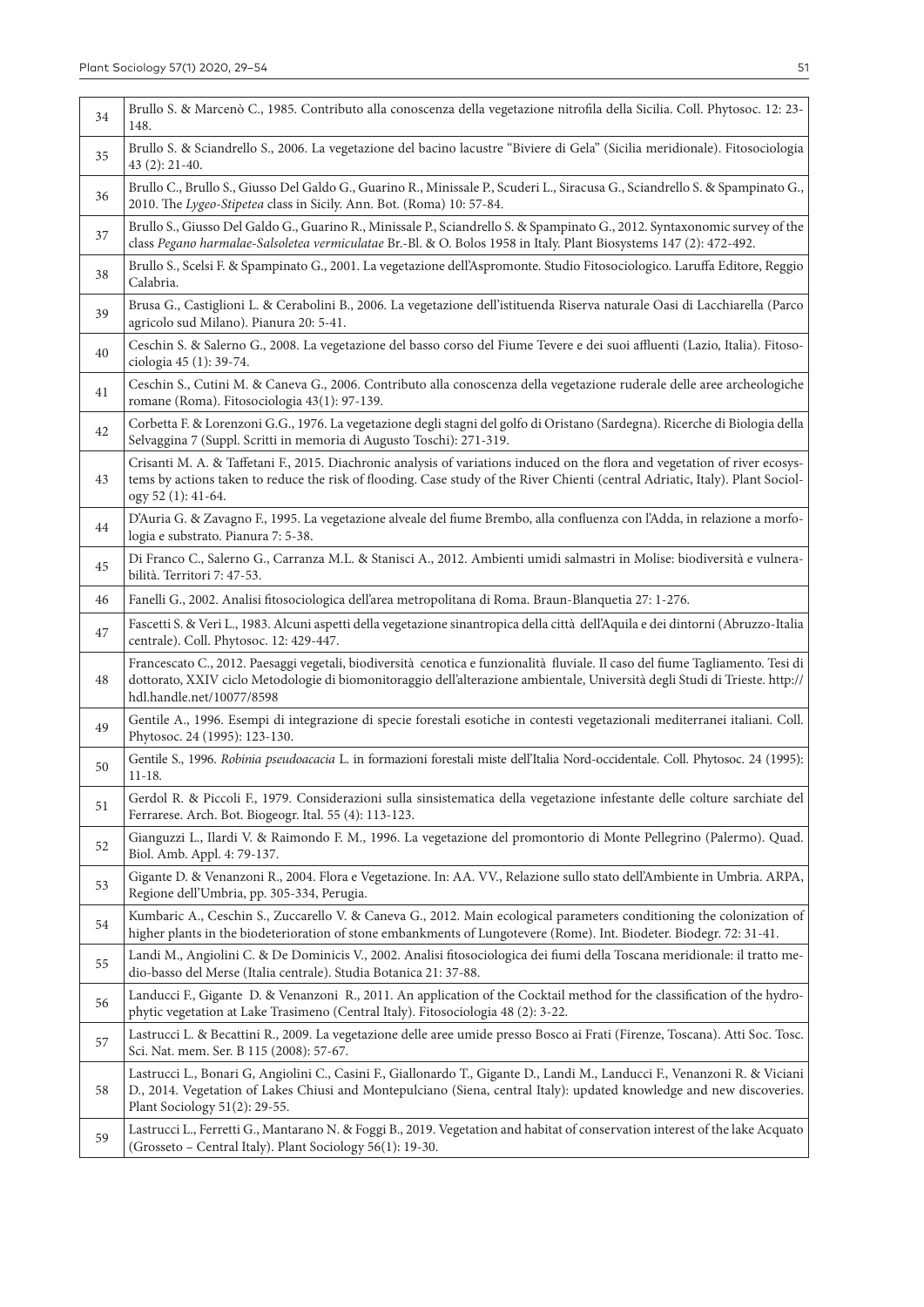| 60 | Lastrucci L., Foggi B., Selvi F. & Becattini R., 2007. Contributo alla conoscenza della vegetazione e della flora delle aree<br>umide nel comprensorio di Capalbio (provincia di Grosseto, Italia Centrale). Arch. Geobot. 10 (1-2)(2004): 1-30.                      |
|----|-----------------------------------------------------------------------------------------------------------------------------------------------------------------------------------------------------------------------------------------------------------------------|
| 61 | Lastrucci L., Landi M. & Angiolini C., 2010. Vegetation analysis on wetlands in a Tuscan agricultural landscape (central<br>Italy). Biologia 65 (1): 54-68.                                                                                                           |
| 62 | Lastrucci L., Landucci F., Gonnelli V., Barocco R., Foggi B. & Venanzoni R., 2012. The vegetation of the upper and middle<br>River Tiber (Central Italy). Plant Sociology 49(2): 29-48.                                                                               |
| 63 | Lastrucci L., Paci F. & Raffaelli M., 2010. The wetland vegetation of the Natural Reserves and neighbouring stretches of the<br>Arno river in the Arezzo province (Tuscany, Central Italy). Fitosociologia 47 (1): 29-59.                                             |
| 64 | Lastrucci L., Valentini E., Dell'Olmo L., Vietina B. & Foggi B., 2015. Hygrophilous vegetation and habitats of conservation<br>interest in the area of the Lake Porta (Tuscany, Central Italy). Atti Soc. Tosc. Sci. Nat., Mem., Serie B 122: 131-146.                |
| 65 | Lastrucci L., Viciani D., Nuccio C. & Melillo C., 2008. Indagine vegetazionale su alcuni laghi di origine artificiale limitrofi<br>alla Padule di Fucecchio (Toscana, Italia centrale). Ann. Mus. Civ. Rovereto 23 (2007): 169-203.                                   |
| 66 | Lorenzoni G.G., 1963. La vegetazione infestante del mais nel Friuli nel Veneto e in Lombardia. Maydica 2: 5-55.                                                                                                                                                       |
| 67 | Lorenzoni G.G., 1964. Vegetazioni infestanti e ruderali della provincia di Vicenza. Lav. Bot. Ist. Bot. Univ. Padova 27: 1-46.                                                                                                                                        |
| 68 | Maiorca G., Crisafulli A., Cameriere P. & Spampinato G., 2007. Flora vascolare e vegetazione della Riserva Naturale Regio-<br>nale "Foce del Fiume Crati" (Calabria, Italia meridionale). Webbia 62 (2): 121-174.                                                     |
| 69 | Margani I., Poli Marchese E., Di Benedetto L., Grilo M., & Razzara S., 1999. Valutazione della naturalità su basi vegetazi-<br>onali del territorio di Castel di Judica (Sicilia orientale). Arch. Geobot. 5 (1-2): 157-193.                                          |
| 70 | Mariotti M.G., 1995. Osservazioni sulla vegetazione della Liguria. Atti dei Convegni Lincei 115: 189-227.                                                                                                                                                             |
| 71 | Martini F. & Poldini L., 1980. Il paesaggio vegetale del fiume Noncello nell'area urbana di Pordenone. Gortania 2: 123-156.                                                                                                                                           |
| 72 | Mereu L., Lastrucci L. & Viciani D., 2012. Contributo alla conoscenza della vegetazione del fiume Pesa (Toscana, Italia<br>centrale). Stud. Bot. 29 (2010): 105-143.                                                                                                  |
| 73 | Minissale P., Sciandrello S. & Spampinato G., 2007. Analisi della biodiversità vegetale e relativa cartografia della Riserva<br>Naturale Orientata "Pantalica, Valle dell'Anapo e Torrente Cava Grande" (Sicilia sudorientale). Quad. Bot. Amb. Appl. 18:<br>241-303. |
| 74 | Mondino G.P. & Scotta M., 1988. L'evoluzione della vegetazione nelle discariche di cava della Valle Ossola. Riv. Piem. St.<br>Nat. 9: 69-76.                                                                                                                          |
| 75 | Montanari C., 1988. Note illustrative della carta della vegetazione dell'alta Val di Vara. Atti Ist. Bot. Lab. Critt. Univ. Pavia,<br>serie 7, 6 (suppl.): 1-59.                                                                                                      |
| 76 | Montanari C., 1988. Aspetti di vegetazione erbacea nei corsi d'acqua dell'Appennino Ligure. Boll. Mus. St. Nat. Lunigiana<br>6-7: 103-107.                                                                                                                            |
| 77 | Parolo G., 2000. La dinamica delle comunità a Robinia pseudoacacia L. in Valtellina. Arch. Geobot. 6 (2): 133-154.                                                                                                                                                    |
| 78 | Pedrotti F., 2004. Ricerche geobotaniche al Laghestel di Piné (1967-2001). Braun-Blanquetia 35: 1-54.                                                                                                                                                                 |
| 79 | Pedrotti F., 2010. Neofitismo e associazioni vegetali. Braun-Blanquetia 46: 345-349.                                                                                                                                                                                  |
| 80 | Pellizzari M., 2006. Studio della vegetazione e valutazione degli habitat dell'Idrovia Ferrarese. Ann. Mus. Civ. St. nat. Fer-<br>rara 7:53-64.                                                                                                                       |
| 81 | Pellizzari M., 2009. La vegetazione del Po Ferrarese da Porporana all'Isola Bianca. Quad. Staz. Ecol. civ. Mus. St. nat. Ferrara<br>19: 49-80.                                                                                                                        |
| 82 | Pellizzari M. & Piccoli F., 2001. La vegetazione dei corpi idrici del Bosco della Mesola (Delta del Po). Quad. Staz. Ecol. civ.<br>Mus. St. nat. Ferrara 13: 7-24.                                                                                                    |
| 83 | Pellizzari M., Piubello F. & Fogli S. 2005. Aspetti vegetazionali del biotopo Brusà - Vallette (Cerea - Verona) e proposte per<br>la conservazione degli habitat. Quad. Staz. Ecol. civ. Mus. St. nat. Ferrara 15: 23-51.                                             |
| 84 | Perrino E.V., 2006. Vegetazione del Gargano (fasce costiera e collinare). Tesi di Dottorato in Scienze Ambientali I (Fito-<br>geografia dei territori mediterranei).                                                                                                  |
| 85 | Perrino E.V. & Calabrese G., 2014. Vascular flora of ancient olive groves of Apulia (southern Italy). Natura Croatica 23 (1):<br>189-218.                                                                                                                             |
| 86 | Perrino E.V., Ladisa G. & Calabrese G., 2014. Flora and plant genetic resources of ancient olive groves of Apulia (southern<br>Italy). Genet. Resour. Crop Ev. 61 (1): 23-53.                                                                                         |
| 87 | Perrino E.V., Signorile G. & Marvulli M., 2013. A first checklist of the vascular flora of the Polignano a Mare coast (Apulia,<br>southern Italy). Natura Croatica 22 (2): 295-318.                                                                                   |
| 88 | Perrino E.V., Tomaselli V., Costa R. & Pavone P., 2013. Conservation status of habitats (Directive 92/43 EEC) of coastal and<br>low hill belts in a mediterranean biodiversity hot spot (Gargano - Italy). Plant Biosystems 147 (4): 1006-1028.                       |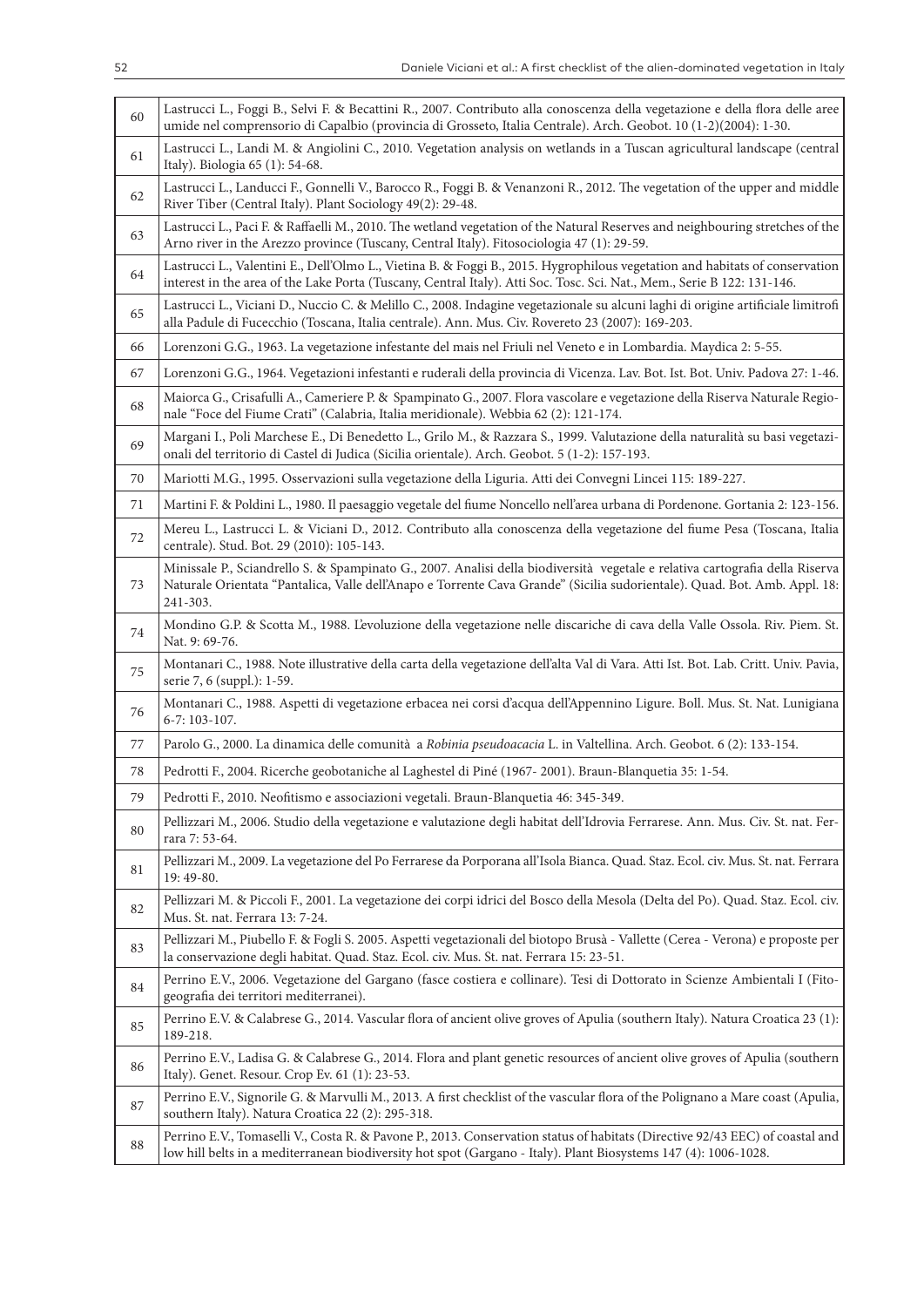| 89  | Petraglia A., Tomaselli M., Borghi M.L., Cavozzi C. & Bolpagni R., 2005. Flora e vegetazione della Riserva Naturale Orien-<br>tata della Parma Morta (Italia settentrionale). Acta Naturalia de "L'Ateneo Parmense" 41 (1/2): 5-34.                                                                       |
|-----|-----------------------------------------------------------------------------------------------------------------------------------------------------------------------------------------------------------------------------------------------------------------------------------------------------------|
| 90  | Piccoli F. & Pellizzari M., 2003. Note ecologiche sulle comunità pleustofitiche a Lemna minuta H., B. & K. nel Parco<br>Regionale del Delta del Po. Atti del Convegno Nazionale "Botanica delle zone umide" Vercelli - Albano Vercellese 10-11<br>novembre 2000. Mus. Reg. Sci. nat. Torino, pp. 221-230. |
| 91  | Pignatti S., 1952 - 1953. Introduzione allo studio fitosociologico della pianura veneta orientale con particolare riguardo alla<br>vegetazione litoranea. Arch. Bot. 28 (4): 265-329 (1952), 29 (1): 1-25 (1953), 29 (2): 65-98 (1953), 29 (3): 129-174 (1953).                                           |
| 92  | Pirola A. & Rossetti A., 1974. Polygono-Xanthietum italici ass. nova, vegetazione di greto del corso medio del Reno (Bolo-<br>gna). Not. Fitosoc. 8: 15-27.                                                                                                                                               |
| 93  | Pirone G., 1983. La vegetazione del litorale pescarese (Abruzzo). Not. Fitosoc. 18: 37-62.                                                                                                                                                                                                                |
| 94  | Pirone G., 1991. Flora e vegetazione del Fiume Saline (Abruzzo). Micol. Veget. Medit. 6 (1): 45-76.                                                                                                                                                                                                       |
| 95  | Pirone G., 1997. La vegetazione del litorale di Martinsicuro nel contesto dell'ambiente costiero dell'Abruzzo: aspetti e prob-<br>lemi. In: Le dune di Martinsicuro nel sistema costiero dell'Abruzzo. Comune di Martinsicuro (TE), pp. 21-75.                                                            |
| 96  | Pirone G., 2001. Due nuove associazioni di margine stradale dell'Abruzzo (Italia centrale). Studia Geobotanica 20: 33-39.                                                                                                                                                                                 |
| 97  | Pirone G., 2005. Aspetti geobotanici del territorio di Roseto degli Abruzzi (Teramo, Italia Centrale) - 1. La vegetazione.<br>Micol. e Veget. Medit. 20 (1): 67-96.                                                                                                                                       |
| 98  | Pirone G., 2015. Alberi, arbusti e liane d'Abruzzo. Cogecstre Edizioni, Penne (PE).                                                                                                                                                                                                                       |
| 99  | Pirone G. & Ferretti C., 1999. Flora e vegetazione spontanee della città di Pescara (Abruzzo, Italia). Fitosociologia 36 (1):<br>111-155.                                                                                                                                                                 |
| 100 | Pirone G., Ciaschetti G., Di Martino L., Cianfaglione K., Giallonardo T. & Frattaroli A.R., 2014. Contribution to the knowl-<br>edge of the coastal vegetation of Abruzzo (central Adriatic). Plant Sociology 51 Suppl.1: 57-64.                                                                          |
| 101 | Pirone G., Corbetta F. & Dragani G., 2006. La vegetazione urbica della città di Ortona (Abruzzo). Arch. Geobot. 9 (1-2)<br>$(2003): 25-56.$                                                                                                                                                               |
| 102 | Pirone G., Corbetta F., Frattaroli A.R. & Ciaschetti G., 2001. Aspetti della vegetazione costiera dell'Abruzzo. Biogeographia<br>22: 171-191.                                                                                                                                                             |
| 103 | Pisanu S., Farris E., Caria M.C., Filigheddu R., Urbani M. & Bagella S., 2014. Vegetation and plant landscape of Asinara<br>National Park. Plant Sociology 51 (1): 31-57.                                                                                                                                 |
| 104 | Poldini L., 1989. La vegetazione del Carso isontino e triestino. Ed. Lint, Trieste, pp. 315.                                                                                                                                                                                                              |
| 105 | Poldini L., Oriolo G. & Mazzolini G., 1998. The segetal vegetation of vineyards and crop fields in Friuli-Venezia Giulia (NE<br>Italy). Studia Geobot. 16: 5-32.                                                                                                                                          |
| 106 | Poldini L., Vidali M. & Fabiani M.L., 1999. La vegetazione del litorale sedimentario dell'Alto Adriatico con particolare<br>riguardo al Friuli-Venezia Giulia (NE Italia). Studia Geobot. 17: 3-68.                                                                                                       |
| 107 | Poldini L., Vidali M. & Ganis P., 2011. Riparian Salix alba Scrubs of the Po lowland (N-Italy) from an European perspective.<br>Plant Biosystems 145 (Suppl. 1): 132-147.                                                                                                                                 |
| 108 | Poponessi S., Aleffi M., Gigante D. & Venanzoni R., 2016. Updates on the bryophyte flora of the lowland woods and tem-<br>porary ponds west of Lake Trasimeno (Central Italy). Fl. Medit. 26: 151-162.                                                                                                    |
| 109 | Prisco I., Stanisci A. & Acosta A.T.R., 2016. Mediterranean dunes on the go: evidence from a short term study on coastal<br>herbaceous vegetation. Estuarine, Coastal and Shelf Science 182: 40-46.                                                                                                       |
| 110 | Prosser F. & Sarzo A., 2002. Flora e vegetazione dei fossi nel settore trentino del fondovalle dell'Adige (Trentino - Italia<br>settentrionale). Ann. Mus. civ. Rovereto, Sez. Arch., St., Sc. Nat. 18: 89-144.                                                                                           |
| 111 | Puglisi M., Minissale P., Sciandrello S. & Privitera M., 2015. The bryophyte vegetation of the Mediterranean temporary<br>ponds in Italy. Plant Sociology 52 (2): 69-78.                                                                                                                                  |
| 112 | Salerno G., Ceschin S., Notamurzi C. & Iannuzzi E., 2006. Notulae floristica: Sicyos angulatus L. (Cucurbitaceae). Inform.<br>Bot. Ital. 38 (1): 212.                                                                                                                                                     |
| 113 | Sartori F., 1988. Prunus serotina Ehrh. en Italie. Coll. Phytosoc. 14 (1985): 185-203.                                                                                                                                                                                                                    |
| 114 | Sartori F. & Bracco F., 1995. Flora e vegetazione del Po. Acc. Sc. Torino - Quaderni 1: 139-191.                                                                                                                                                                                                          |
| 115 | Sburlino G., M. Tomasella, G. Oriolo & L. Poldini, 2004. La vegetazione acquatica e palustre dell'Italia nord-orientale. 1 -<br>La classe Lemnetea Tuxen ex O. Bolòs et Masclans 1955. Fitosociologia 41 (1) suppl. 1: 27-42.                                                                             |
| 116 | Sburlino G., Tomasella M., Oriolo G., Poldini L. & Bracco F., 2008. La vegetazione acquatica e palustre dell'Italia nord-ori-<br>entale. 2 - La classe Potametea Klika in Klika et V. Novák 1941. Fitosociologia, 45 (2): 3-40.                                                                           |
| 117 | Sciandrello S., Minissale P. & Sturiale G., 2017. Plant communities supported by the geological setting: the case history of<br>the Isole dei Ciclopi (east Sicily). Lazaroa 38 (1): 27-51.                                                                                                               |